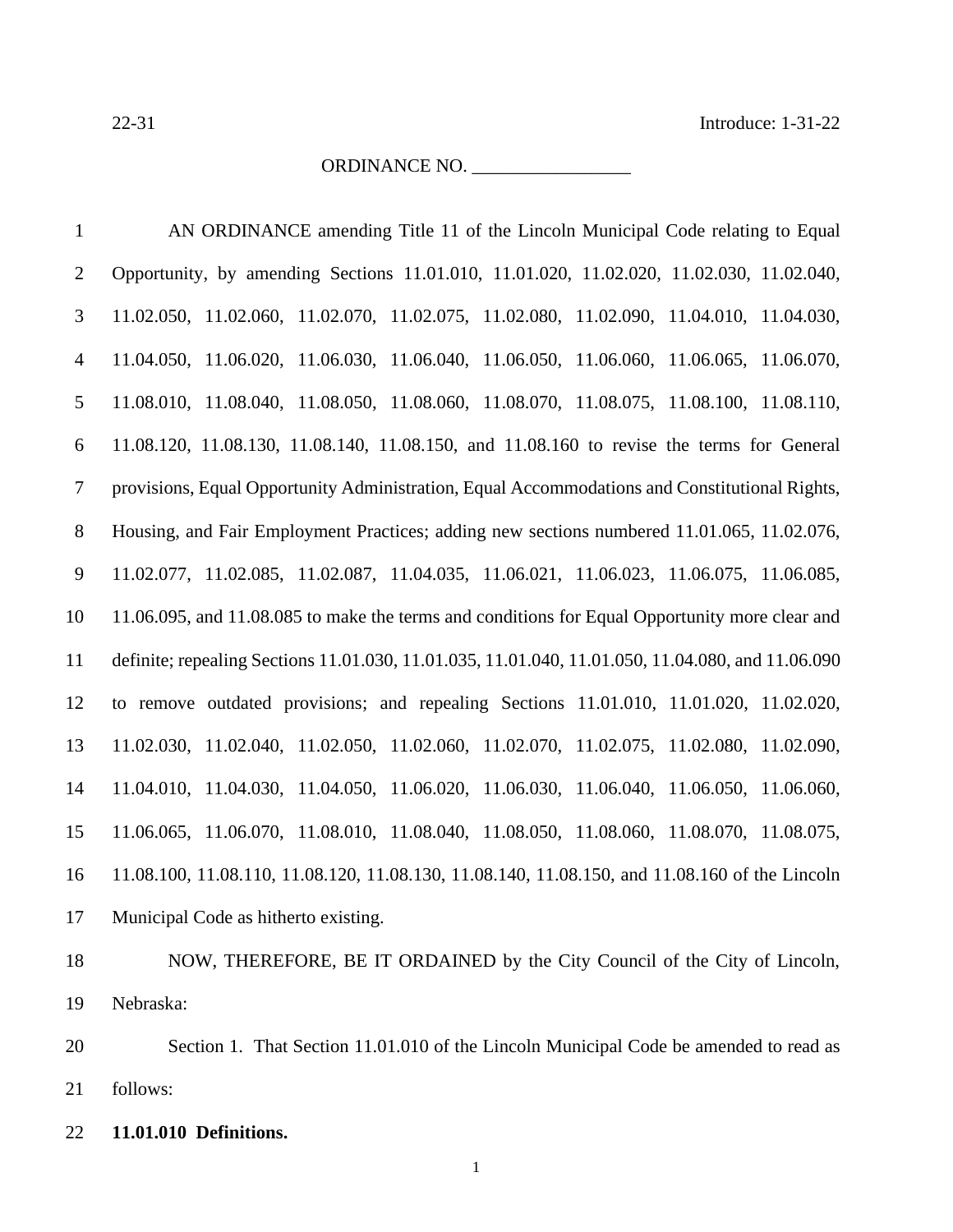| $\mathbf{1}$   | As used in this $\mathbf{f}$ title, the following terms shall mean:                                     |  |  |  |
|----------------|---------------------------------------------------------------------------------------------------------|--|--|--|
| $\overline{2}$ | Age shall mean the age of any individual from forty years of age and olderabove.                        |  |  |  |
| 3              | Aggrieved person shall mean any person who (1) claims to have been injured by a                         |  |  |  |
| 4              | discriminatory housing practice, or $(2)$ believes that such person will be injured by a discriminatory |  |  |  |
| 5              | housing-practice that is about to occur.                                                                |  |  |  |
| 6              | Attorney shall mean the City Attorney or any attorney in the Law Departmenta member                     |  |  |  |
| $\tau$         | of that department's staff.                                                                             |  |  |  |
| 8              | <b>Commission</b> shall mean the Commission on Human Rights of the City of Lincoln,                     |  |  |  |
| 9              | Nebraska or any members of the Commission who may be assigned by the Commission to hear                 |  |  |  |
| 10             | complaints by public hearing proceedings.                                                               |  |  |  |
| 11             | Complainant shall mean the person, including the Manager of Lincoln Commission on                       |  |  |  |
| 12             | Human Rights Commission, who files a complaint under this $\mathbf{f}$ Title.                           |  |  |  |
| 13             | <b>Conciliation</b> shall mean the attempted resolution of issues raised by a complaint or by the       |  |  |  |
| 14             | ensuing investigation of a complaint through informal negotiations or mediation involving the           |  |  |  |
| 15             | complainant aggrieved person, the respondent, and the Commission.                                       |  |  |  |
| 16             | Covered multi-family dwelling shall mean:                                                               |  |  |  |
| 17             | (1) A building consisting of four or more units if such building has one or more                        |  |  |  |
| 18             | elevators; and                                                                                          |  |  |  |
| 19             | Ground-floor units in any other building consisting of four or more units.<br>(2)                       |  |  |  |
| 20             | Disability shall mean, with respect to a person:                                                        |  |  |  |
| 21             | A physical or mental impairment which substantially limits one or more of<br>(1)                        |  |  |  |
| 22             | such person's major life activities;                                                                    |  |  |  |
| 23             | A record of having such an impairment; or<br>(2)                                                        |  |  |  |
| 24             | Being regarded as having such an impairment.<br>(3)                                                     |  |  |  |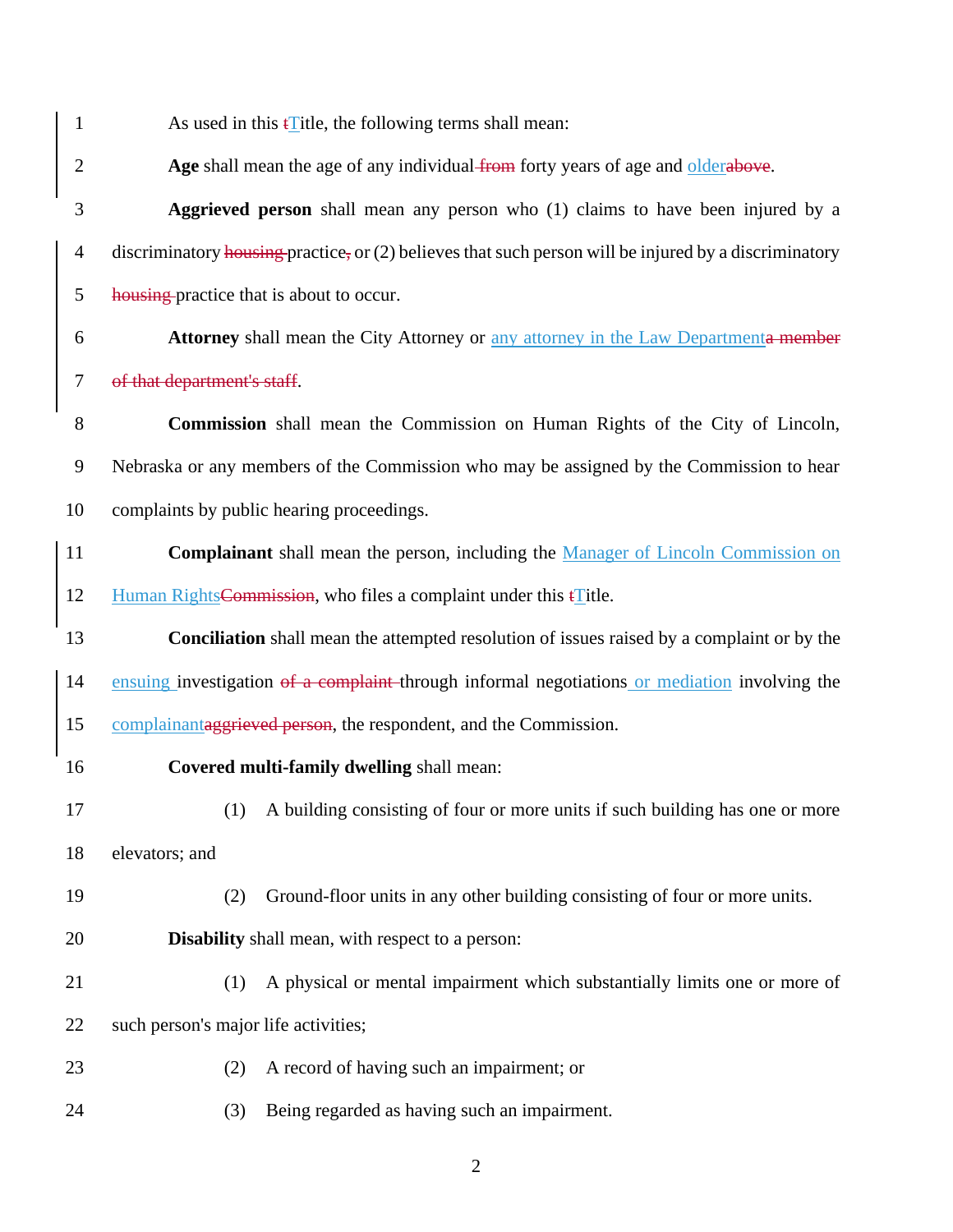| $\mathbf{1}$     | Disability shall not include current, illegal use of or addiction to a controlled substance as       |  |  |  |
|------------------|------------------------------------------------------------------------------------------------------|--|--|--|
| $\mathbf{2}$     | defined by state law. For purposes of this Title, major life activities include, but are not limited |  |  |  |
| $\mathfrak{Z}$   | to, caring for oneself, performing manual tasks, seeing, hearing, eating, sleeping, walking,         |  |  |  |
| $\overline{4}$   | standing, lifting, bending, speaking, breathing, learning, reading, concentrating, thinking,         |  |  |  |
| 5                | communicating, or working. For purposes of this Title, a major life activity also includes the       |  |  |  |
| 6                | operation of a major bodily function, including but not limited to, functions of the immune system,  |  |  |  |
| $\boldsymbol{7}$ | normal cell growth, digestive, bowel, bladder, neurological, brain, respiratory, circulatory,        |  |  |  |
| $8\,$            | endocrine, and reproductive functions.                                                               |  |  |  |
| 9                | For purposes of this Title, an individual meets the requirements of "being regarded as               |  |  |  |
| 10               | having such an impairment" if the individual establishes that they have been subjected to an action  |  |  |  |
| 11               | prohibited under this Title because of an actual or perceived physical or mental impairment          |  |  |  |
| 12               | whether or not the impairment limits or is perceived to limit a major life activity.                 |  |  |  |
| 13               | The definition of disability in this Title shall be construed in favor of broad coverage of          |  |  |  |
| 14               | individuals under this Title, to the maximum extent permitted by the terms of this Title.            |  |  |  |
| 15               | <b>Discriminatory housing practice</b> shall mean an act that is unlawful as provided by             |  |  |  |
| 16               | Chapter 11.06.                                                                                       |  |  |  |
| 17               | <b>Dwelling</b> shall mean any building, structure, or portion thereof or mobile home which is       |  |  |  |
| 18               | occupied as, or designed or intended for occupancy as, a residence for one or more families, and     |  |  |  |
| 19               | any vacant land which is offered for sale or lease for the construction or location of any such      |  |  |  |
| 20               | building, structure, or portion thereof, or mobile home.                                             |  |  |  |
| 21               | <b>Employee</b> shall mean an individual employed by an employer, or an applicant for                |  |  |  |
| 22               | employment.                                                                                          |  |  |  |
|                  |                                                                                                      |  |  |  |

23 **Employer** shall mean a person engaged in an industry who has four or more employees 24 for each working day in each of twenty or more calendar weeks in the current or preceding calendar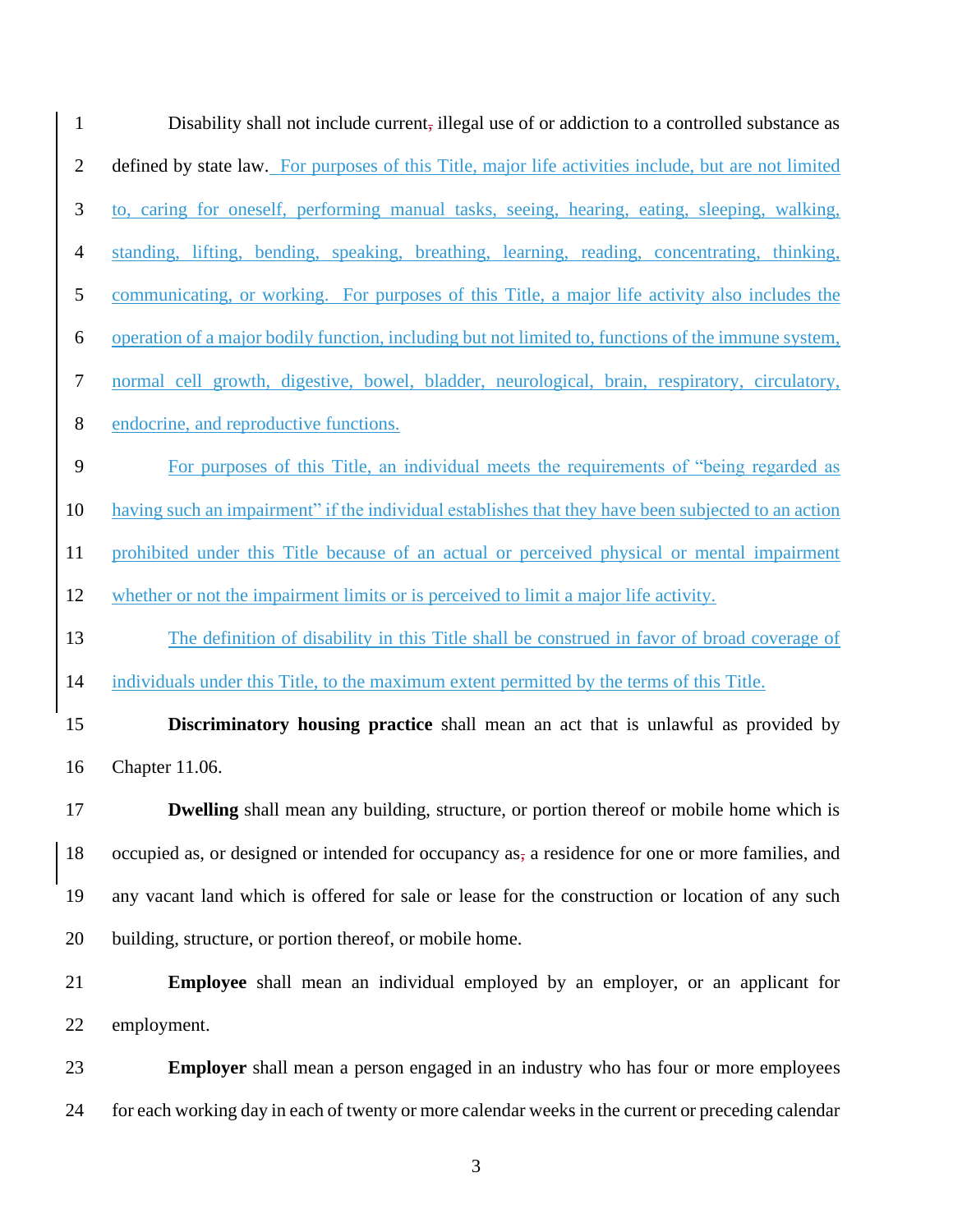year, and any agent of such person, but such term does not include (1) the United States government, a corporation wholly owned by the government of the United States, or an Indian 3 tribe;  $\sigma$  (2) the State of Nebraska;  $\sigma$  (3) the City of Lincoln; (4) the County of Lancasterother 4 political subdivisions of the State of Nebraska;  $\sigma$  (45) a bona fide private membership club, other than a labor organization, which is exempt from taxation under Section 501(c) of the Internal 6 Revenue Code of 1954; or  $(65)$  a religious organization. **Employment agency** shall mean any person regularly undertaking with or without 8 compensation to procure employees for an employer or to procure for employees opportunities for employees to work for an employer and includes an agent of such person. **Equal Opportunity OfficerManager** shall mean the duly appointed Equal Opportunity 11 OfficerManager of Lincoln Commission on Human Rights of the City of Lincoln or the designated representative of such person. **Familial status** shall mean one or more minors being domiciled with: 14 (1) A parent or other person having legal custody of such minor(s) individual; or (2) The designee of a parent or other person having legal custody, with the written permission of the parent or other person. The protections afforded against discrimination on the basis of familial status shall apply to any person who is pregnant or is in the process of securing legal custody of any minor. **Family** shall include a single individual. **Gender Identity or Expression** shall mean an individual's actual or perceived gender- related identity, expression, behavior, or other characteristics of an individual with or without regard to their assigned sex at birth. **Housing for older persons** shall mean: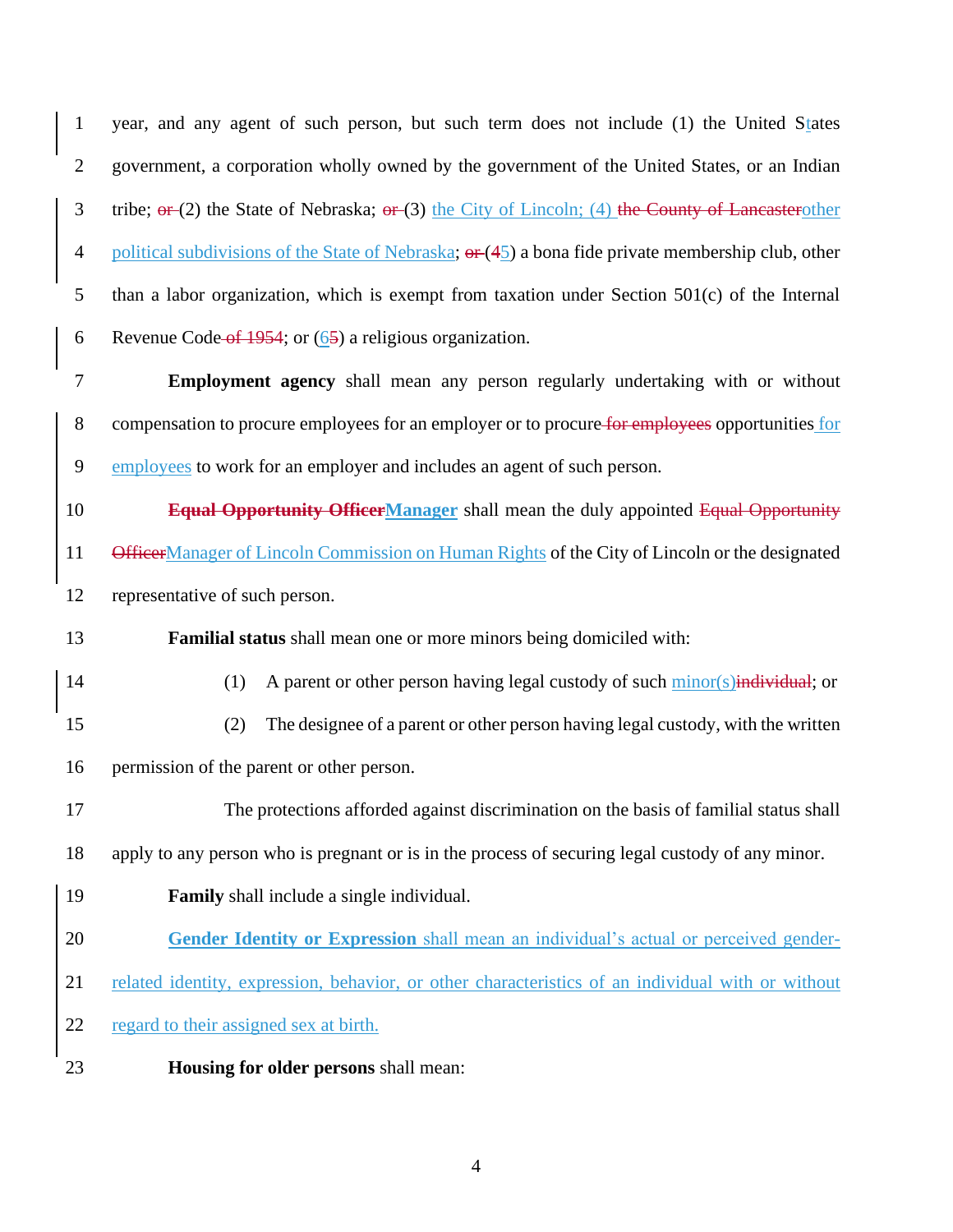| $\mathbf 1$      | Housing provided under any federal, state, or local program that the United<br>(1)                                |  |  |  |
|------------------|-------------------------------------------------------------------------------------------------------------------|--|--|--|
| $\mathbf{2}$     | States Secretary of Housing and Urban Development or the Commission determines is specifically                    |  |  |  |
| 3                | designed and operated to assist elderly persons as defined in the federal, state, or local program <sub>=</sub> ; |  |  |  |
| $\overline{4}$   | Housing intended for, and solely occupied by, persons sixty-two years of age<br>(2)                               |  |  |  |
| 5                | or older; or.                                                                                                     |  |  |  |
| 6                | (3)<br>Housing intended and operated for occupancy by at least one person fifty-five                              |  |  |  |
| $\boldsymbol{7}$ | years of age or older per unit. In determining whether housing qualifies as housing for older                     |  |  |  |
| $8\,$            | persons under this subsection, the Commission shall develop regulations which require at least the                |  |  |  |
| 9                | following factors:                                                                                                |  |  |  |
| 10               | The existence of significant facilities and services specifically designed to meet the                            |  |  |  |
| 11               | physical or social needs of older persons or, if the provision of such facilities and services is not             |  |  |  |
| 12               | practicable, that such housing is necessary to provide important housing opportunities for older                  |  |  |  |
| 13               | persons; Housing will qualify under this subsection if:                                                           |  |  |  |
| 14               | That $a\Delta t$ least eighty percent of the units are occupied by at least<br>$\overline{AB}$ .                  |  |  |  |
| 15               | one person fifty-five years of age or older per unit; and                                                         |  |  |  |
| 16               | BC.<br>The <b>housing facility or community provides</b> publication of and                                       |  |  |  |
| 17               | adherence to policies and procedures which demonstrate an intent by the owner or                                  |  |  |  |
| 18               | manager to provide housing for persons fifty-five years of age or older; and-                                     |  |  |  |
| 19               | The housing facility or community complies with rules promulgated                                                 |  |  |  |
| 20               | by the Secretary of Housing and Urban Development for fifty-five years of age or                                  |  |  |  |
| 21               | older housing.                                                                                                    |  |  |  |
| 22               | Housing shall not fail to meet the requirements of housing for older persons by reason of:                        |  |  |  |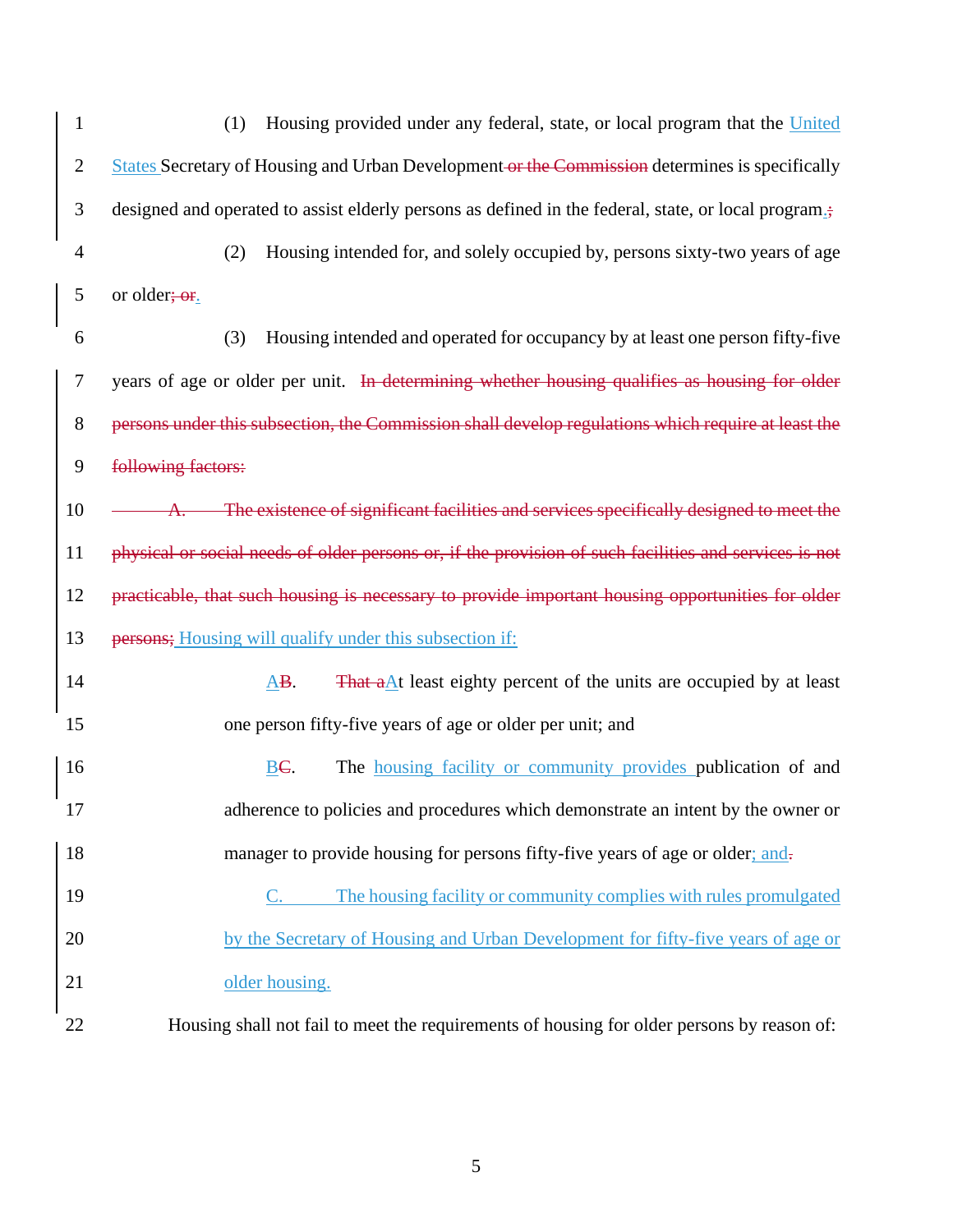| $\mathbf{1}$   | (i) Persons residing in the housing as of the effective date of this ordinance who                   |  |  |
|----------------|------------------------------------------------------------------------------------------------------|--|--|
| $\overline{2}$ | do not meet the age requirements of $(2)$ or $(3)$ above if succeeding occupants of the housing meet |  |  |
| 3              | the age requirements; or                                                                             |  |  |
| $\overline{4}$ | (ii) Unoccupied units if the units are reserved for occupancy by persons who meet                    |  |  |
| 5              | the age requirements.                                                                                |  |  |
| 6              | Labor organization shall mean any organization which exists wholly or in part for one or             |  |  |
| $\tau$         | more of the following purposes: Collective bargaining; dealing with employers concerning             |  |  |
| $8\,$          | grievances, terms, or conditions of employment; or of mutual aid or protection in relation to        |  |  |
| $\mathbf{9}$   | employment.                                                                                          |  |  |
| 10             | Marital status shall mean the status of an individual whether married, not married,                  |  |  |
| 11             | divorced, or separated.                                                                              |  |  |
| 12             | Military status shall mean an individual's present membership in the United States Armed             |  |  |
| 13             | Forces or their reserve components, including the National Guard, and the Coast Guard.               |  |  |
| 14             | Minor shall mean any person less than 19 years of age.                                               |  |  |
| 15             | National Origin shall mean an individual's, or their ancestors', country of birth,                   |  |  |
| 16             | citizenship, tribal affiliation, or because a person has a physical, cultural, or linguistic         |  |  |
| 17             | characteristics of a national origin group.                                                          |  |  |
| 18             | Person shall include one or more individuals, corporations, partnerships, associations,              |  |  |
| 19             | labor organizations, legal representatives, mutual companies, joint stock companies, trusts,         |  |  |
| 20             | unincorporated organizations, trustees, trustees in bankruptcy, receivers, and fiduciaries.          |  |  |
| 21             | <b>Private membership club</b> shall mean one that is organized and operated as a nonprofit          |  |  |
|                |                                                                                                      |  |  |

22 exclusively for pleasure, or recreation, and other nonprofitable purposes, but if any part of its earnings is used to the benefit of any private shareholder or member thereof, it shall be deemed not to be a private club. A club which engages in business, such as making its social and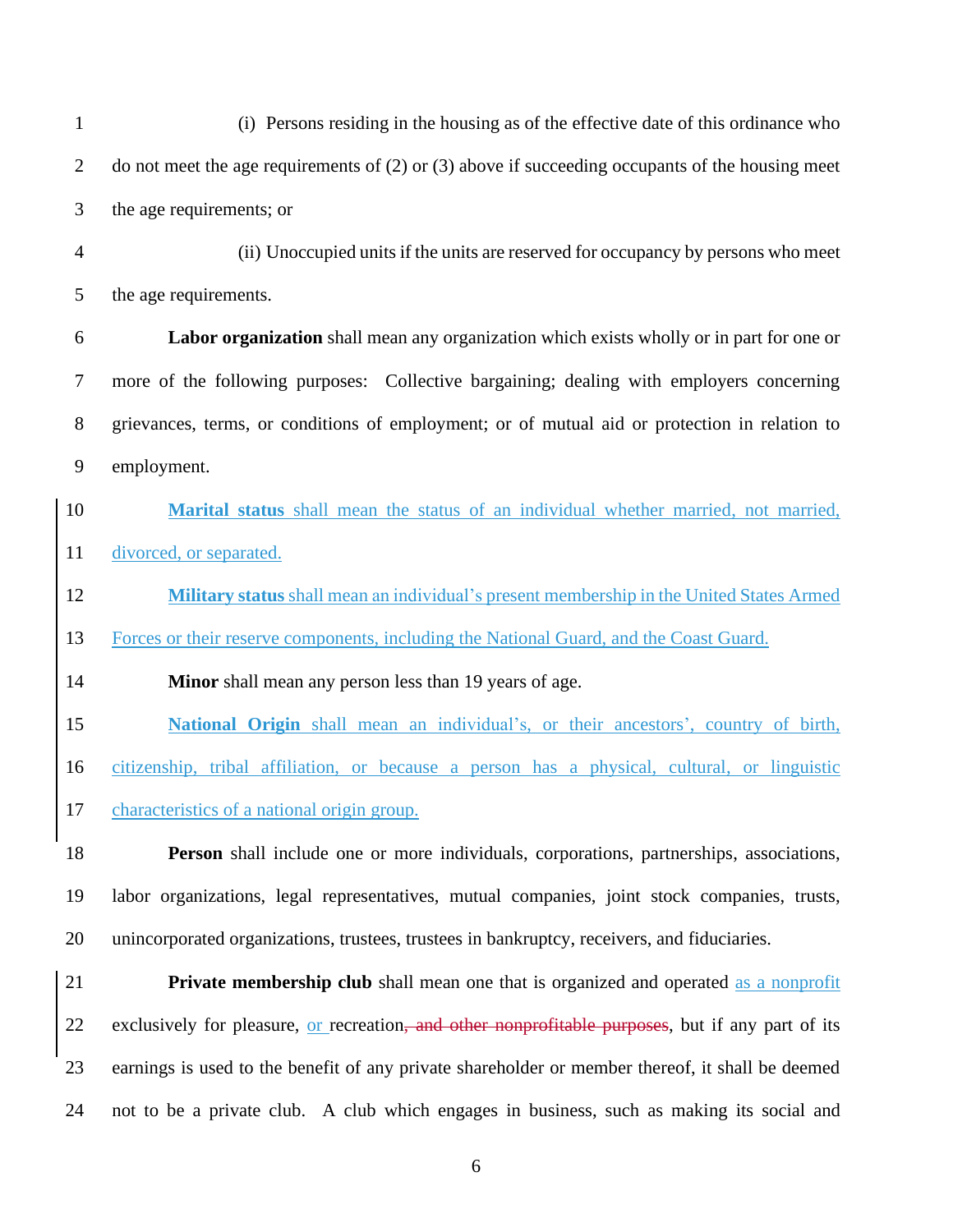recreational facilities available to the general public, shall not be deemed to be a private club. 2 Generally, iIt is the intent of this definition to apply to social and recreational clubs which are supported solely by membership fees, dues, and assessments.

 **Provider** shall mean any person licensed, certified, or registered to provide professional counseling including, but not limited to, behavior analysts, licensed professional counselors, marital and family therapists or associates, physicians or assistants, osteopaths or assistants, registered or practical nurses or assistive personnel, certified nurse aides, physical or occupational therapists or assistants, psychologists or psychological associates, social workers or associates, licensed professional conservators or guardians, naturopaths, or any other person who performs counseling as part of the person's professional training. Interns, trainees, or apprentices who provide medical or mental health services under the supervision of a licensed medical or mental health professional are included as providers under this definition.

 **Public accommodations** shall mean all places or businesses offering or holding out to the general public goods, services, privileges, facilities, advantages, and accommodations for the peace, comfort, health, welfare, and safety of the general public and such public places providing food, shelter, recreation, and amusement including, but not limited to:

 (1) Any inn, hotel, motel, or other establishment which provides lodging to transient guests, other than an establishment located within a building which contains not more than five rooms for rent or hire and which is actually occupied by the proprietor of such 20 establishment as such their proprietor's residence;

21 (2) Any restaurant, cafeteria, lunchroom, lunch counter, soda fountain, or other 22 facility principally engaged in selling food or beverage for consumption on the premises, including, but not limited to, any such facility located on the premises of any retail establishment;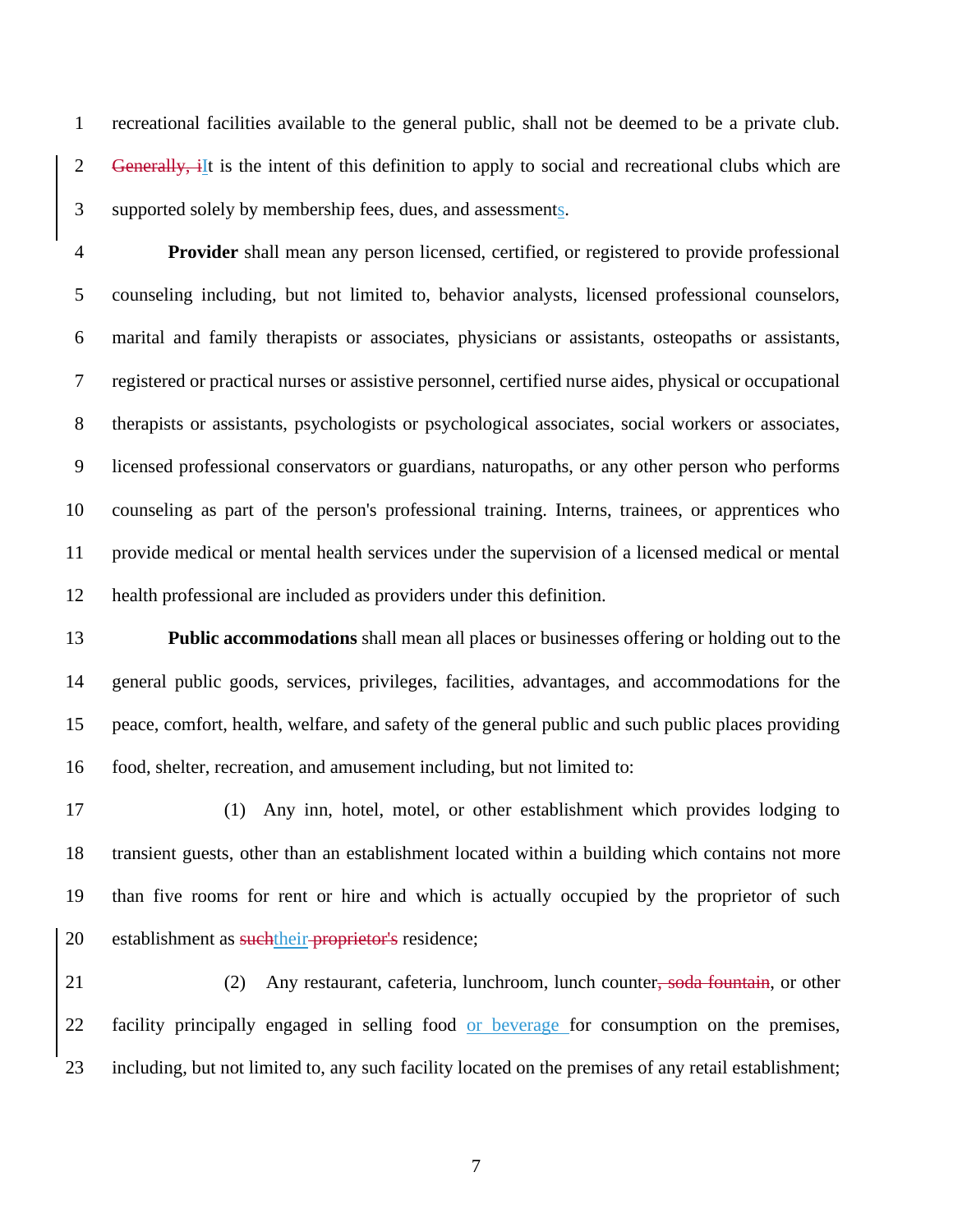- (3) Any gasoline station, including all facilities located on the premises of such station and made available to the patrons thereof;
- (4) Any motion picture house, theatertheatre, concert hall, sports arena, stadium, or other place of exhibition or entertainment; and
- (5) Any public facility owned, operated, or managed by or on behalf of the City of Lincoln or any agency thereof, or any public corporation, and any such facility supported in whole or in part by public funds; and

8 (6) Any establishment which is physically located within the premises of any establishment otherwise covered by this section or within the premises of which is physically located any such covered establishment, and which holds itself out as serving patrons of such covered establishment.

 **Qualified individual with a disability** (in employment) shall mean an individual with a disability who, with or without reasonable accommodation, can perform the essential functions of 14 the jobemployment position that such individual holds or desires. For the purposes of this Ttitle, consideration shall be given to the employer's judgment as to what functions of a job are essential, and if an employer has prepared a written description before advertising or interviewing applicants for the job, this description shall be considered evidence of the essential functions of the job.

**Race** shall mean race, ethnic group identification, and ethnic background and is inclusive of traits historically associated with race, including, but not limited to, hair texture and protective hairstyles, such as braids, locks, and twists.

 **Reasonable accommodation** (in employment) shall include making existing facilities used by employees readily accessible to and usable by individuals with disabilities, job- restructuring, part-time or modified work schedules, reassignment to a vacant position, acquisition or modification of equipment or devices, appropriate adjustment or modification of examinations,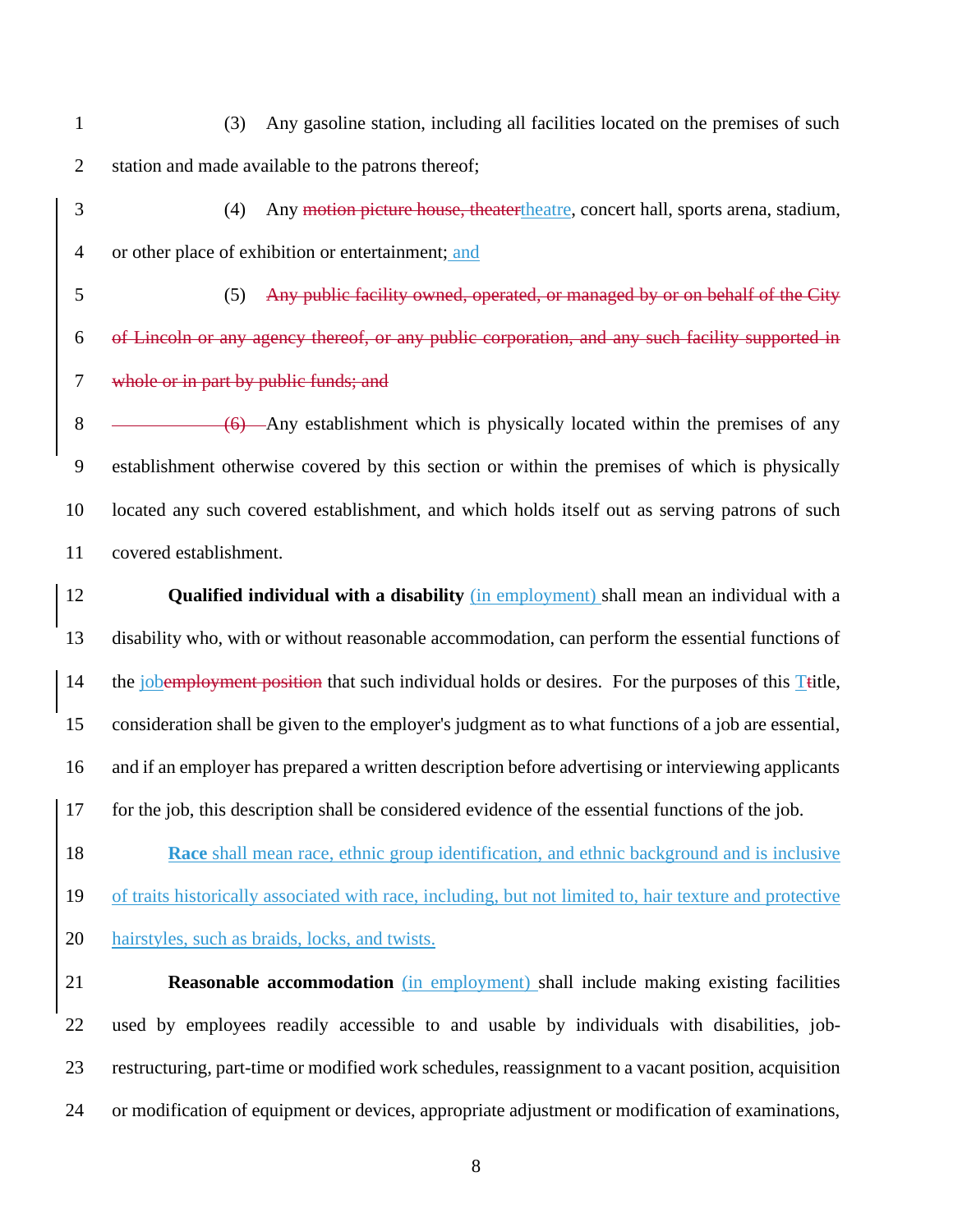training manuals, or policies, the provision of qualified readers or interpreters, and other similar accommodations for individuals with disabilities. Reasonable accommodation shall not include accommodations which the employer can demonstrate require significant difficulty or expense thereby posing an undue hardship upon the employer. Factors to be considered in determining whether an accommodation would pose an undue hardship shall include:

6 (1) The nature and the net cost of the accommodation needed under this  $\text{Fitle}$ ;

 (2) The overall financial resources of the facility or facilities involved in the provision of the reasonable accommodation, the number of persons employed at such facility, the effect on expenses and resources, or the impact otherwise of such accommodation upon the operation of the facility;

 (3) The overall financial resources of the employer, the overall size of the business of the employer with respect to the number of its employees, and the number, type, and location of its facilities; and

 (4) The type of operation or operations of the employer, including the 15 composition, structure, and functions of its the work force of such employer, and the geographic separateness and administrative or fiscal relationship of the facility or facilities in question to the employer.

 **Reasonable accommodation (in housing)** shall mean a change, exception, or adjustment to a rule, policy, practice, or service as may be necessary for an individual with a disability to have an equal opportunity to use and enjoy a dwelling.

 **Reasonable modification (in housing)** shall mean a modification of an existing premises as may be necessary for an individual with a disability to have full enjoyment of the premises at

23 the expense of the disabled individual.

**24 Residential real estate-related transaction**, as used in this  $\mathbf{f}$  Title, shall mean: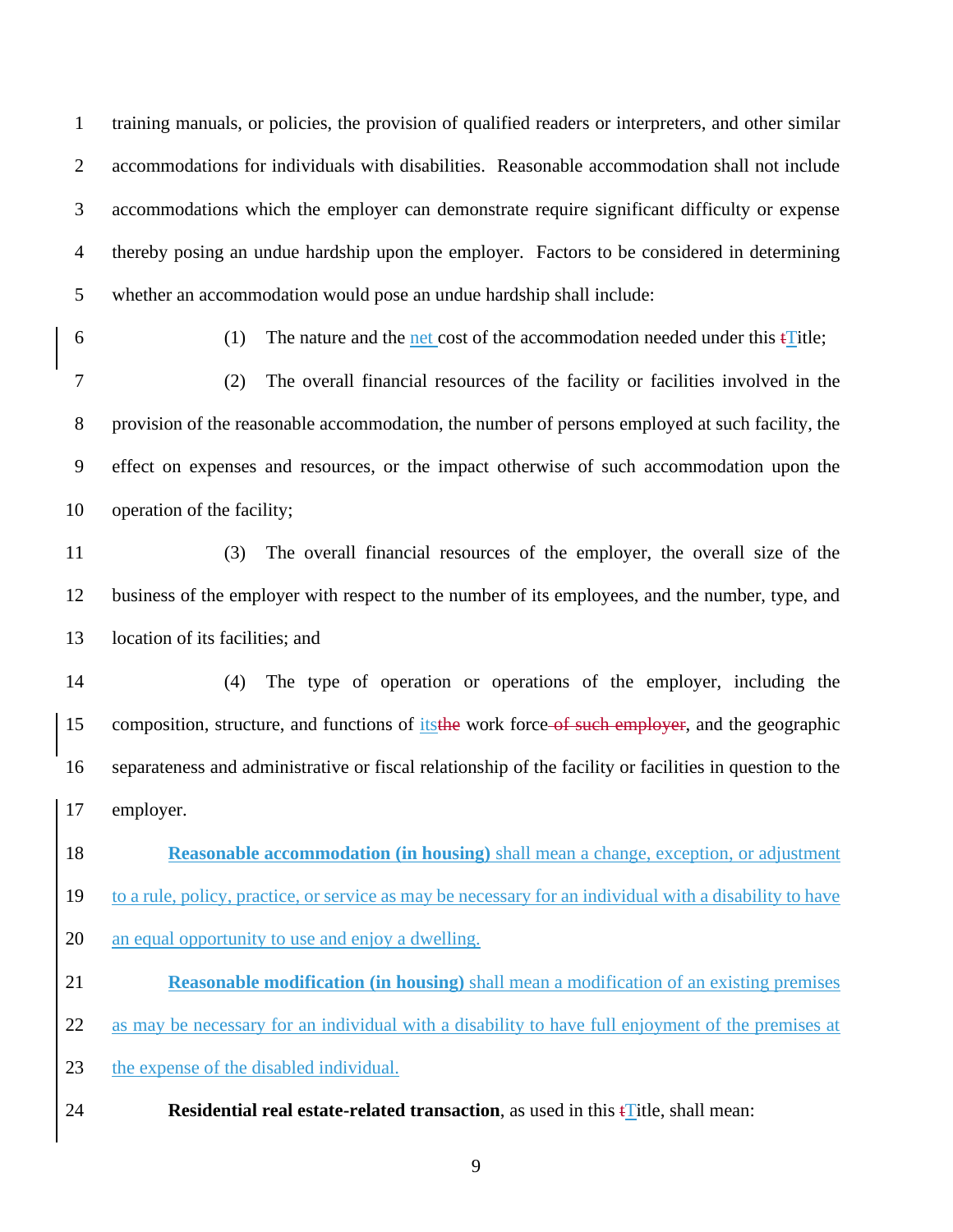(1) The making or purchasing of loans or providing other financial assistance (i) for purchasing, constructing, improving, repairing, or maintaining a dwelling; or (ii) secured by residential real estate. (2) The selling, brokering, or appraising of residential real property. **Respondent** shall mean: 6 (1) The person or other entity alleged accuracies in a complaint of an unfair 7 discriminatory housing practice; and (2) An employer, employment agency, labor organization alleged in a complaint of a discriminatory employment practice; (3) The person or other entity alleged in a complaint of public accommodation discrimination; or (4) Any other person or entity identified in the course of an investigation and notified as required with respect to respondents so identified under this tTitle. **Restrictive covenants** shall mean any specifications limiting the transfer, rental, or lease of any real property because of race, color, religion, sex, disability, national origin, familial status, ancestry, age, or marital status, military status, or veteran status. **Sex** shall mean female, male, neither, or both, and includes, but is not limited to, sexual orientation and gender identity as well as pregnancy, childbirth, and related medical conditions. **Because of sex or on the basis of sex** shall include, but not be limited to, because of or on 20 the basis of pregnancy, childbirth, or related medical conditions. **Sexual Harassment** shall include making unwelcome sexual advances, requesting sexual favors, and engaging in other verbal or physical conduct of a sexual nature if (a) submission to such conduct is made either explicitly or implicitly a term or condition of an individual's employment, housing, or access to public accommodations, (b) submission to or rejection of such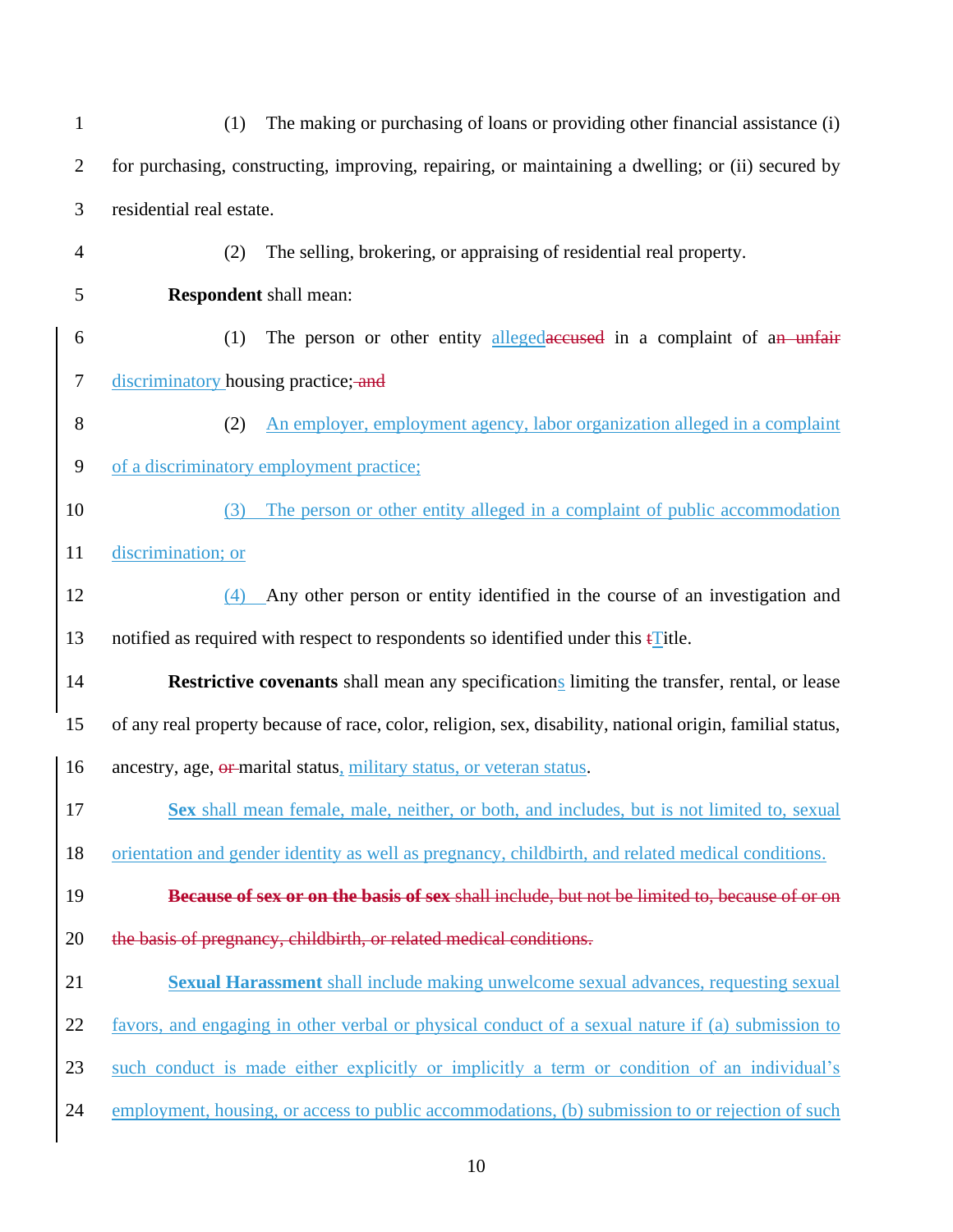conduct by an individual is used as the basis for employment, housing, or public accommodation

- decisions affecting such individual, or (c) such conduct has the purpose or effect of unreasonably
- interfering with an individual's work performance or creating an intimidating, hostile, or offensive
- environment in employment, housing, or public accommodations.
- **Sexual Orientation** shall mean an individual's emotional, romantic, or sexual attraction
- or non-attraction to individuals of a different sex, the same sex, or more than one sex.

 **Sexual Orientation or Gender Identity Change Efforts (also called "Conversion Therapy")** shall mean any counseling, practice, or treatment that seek to change a minor's sexual orientation or gender identity, including, but not limited to, efforts to change behaviors or gender expression, or reduce or eliminate sexual or romantic attraction or feelings toward a person of the same gender. The definition encompasses the terms "reparative therapy," "aversion therapy," and "reorientation therapy." Sexual orientation or gender identity change efforts do not include counseling that does not seek to change sexual orientation or gender identity and that:

- 14 1. Assists a person undergoing gender transition;
- 2. Provides acceptance, support, and understanding to the person; or
- 3. Facilitates a person's coping, social support, identity exploration, and development,
- including sexual orientation and gender identity-neutral interventions to prevent or
- address unlawful conduct or unsafe sexual practices.
- **Title** shall mean Title 11 of the Lincoln Municipal Code.
- **To rent** shall include to lease, to sublease, to let, and otherwise to grant for consideration
- the right to occupy the premises not owned by the occupant.
- **Veteran status** shall mean having served in any unit of the United States Armed Forces or their reserve components, including the National Guard, and the Coast Guard, and including discharge status.
	-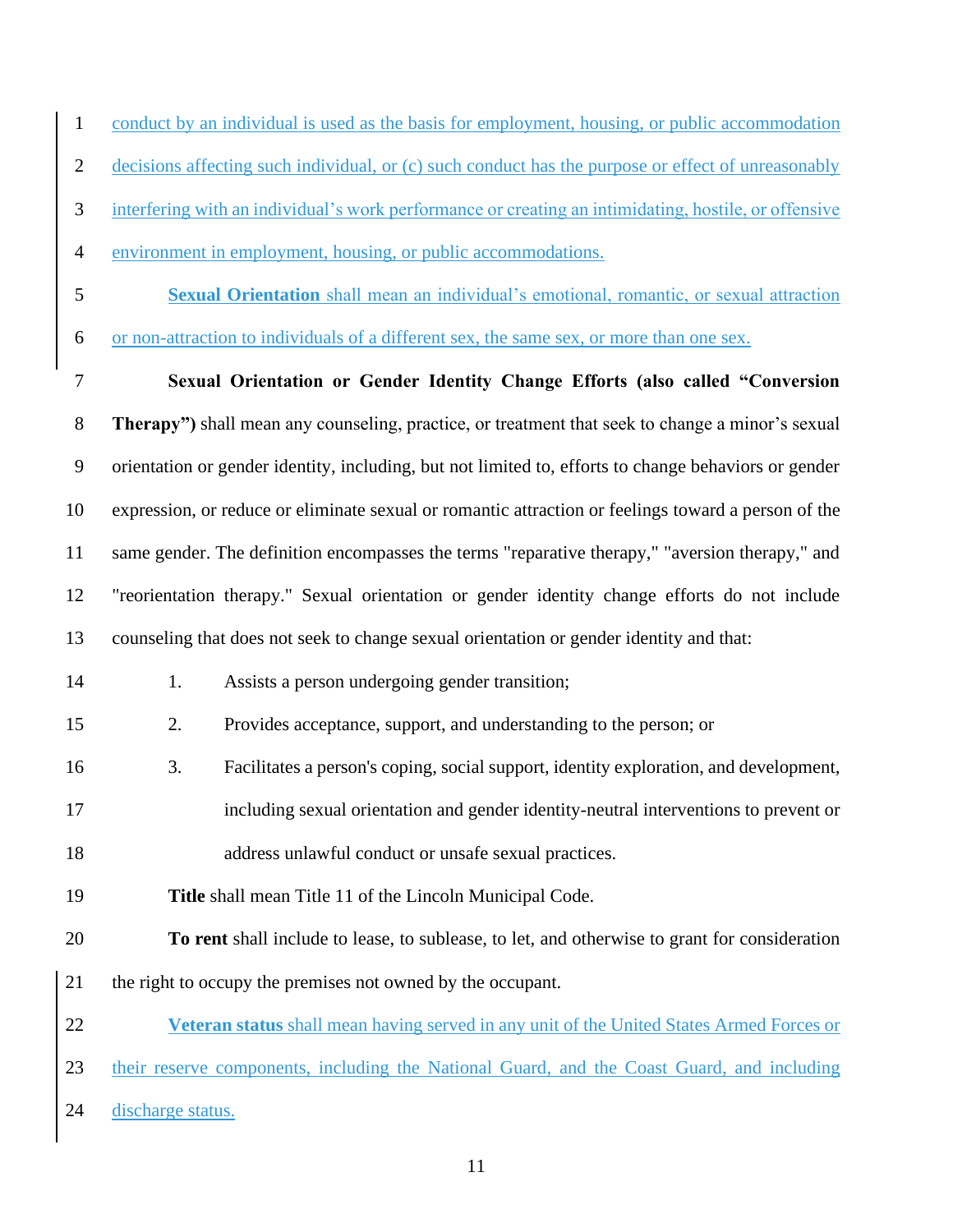Section 2. That Section 11.01.020 of the Lincoln Municipal Code be amended to read as follows:

## **11.01.020 Protection, Preservation, and Perpetuation of Constitutional Rights; Jurisdiction.**

 It is the policy of the City of Lincoln to foster equal opportunity forto all persons in the City regardless of their race, color, religion, sex, disability, national origin, familial status, ancestry age, or marital status, military status, or veteran status. Denying equal access to places of public accommodation or equal opportunity for housing or employment because of race, color, religion, sex, disability, national origin, familial status, handicap, age, ancestry, or marital status, military status, or veteran status is contrary to the principles of freedom and is a burden upon the objectives of the aforestated public policy of the City of Lincoln. It is the intent, purpose, and public policy of the City of Lincoln to protect, preserve, and perpetuate all constitutional rights, including the constitutional right to freely speak, write, and publish on all lawful subjects, including the right to make a comprehensive distribution of such printed material, either commercial or noncommercial, by using the most effective lawful means or methods. Jurisdiction under this Title shall be limited 16 to the corporate limits of the City of Lincoln.

 Section 3. That Section 11.01.030 of the Lincoln Municipal Code be and the same is hereby repealed.

### **11.01.030 Commission; Powers and Duties; Referral to City Attorney; Civil Action by City.**

21 (a) If the Commission, after a public hearing as provided in Section 11.02.070 of this 22 title, finds that a respondent has engaged or is about to engage in a discriminatory practice, it shall promptly issue an order for such relief as may be appropriate which may include a referral to the City Attorney for the institution of a civil action in the district court for the recovery of actual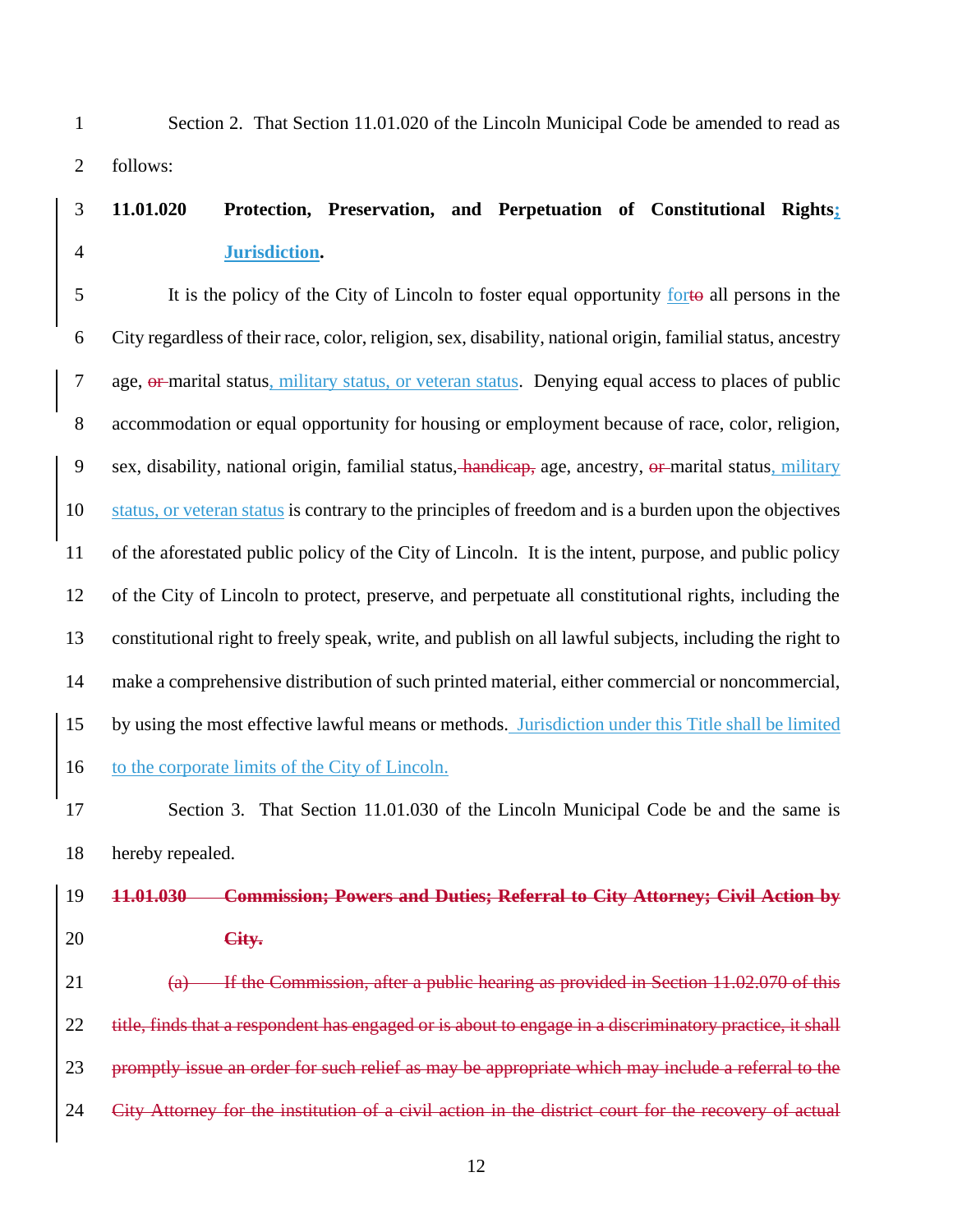| $\mathbf{1}$   | damages suffered by the aggrieved person and for appropriate injunctive or other equitable relief;                  |
|----------------|---------------------------------------------------------------------------------------------------------------------|
| $\overline{2}$ | provided, however, such civil actions shall be promptly commenced only if it is determined by the                   |
| 3              | City Attorney that a legally sufficient basis exists for the institution of such a civil action.                    |
| $\overline{4}$ | $(b)$ All findings of the Commission under subsection (a) of this section shall be final                            |
| 5              | and binding upon the City.                                                                                          |
| 6              | Section 4. That Section 11.01.035 of the Lincoln Municipal Code be and the same is                                  |
| 7              | hereby repealed.                                                                                                    |
| 8              | 11.01.035 Discriminatory Housing Practice; Civil Penalties.                                                         |
| 9              | In any complaint involving discriminatory housing practices under Chapter 11.06<br>(a)                              |
| 10             | of this code, any order of the Commission as referred to in Section 11.01.030 may, to vindicate                     |
| 11             | the public interest, authorize the City Attorney to seek, in addition to actual damages or injunctive               |
| 12             | or other equitable relief, a civil penalty against the respondent:                                                  |
| 13             | $(1)$ In an amount not exceeding \$10,000.00 if the respondent has not been                                         |
| 14             | adjudged to have committed any prior discriminatory housing practice or if subsection $(2)$ or $(3)$                |
| 15             | of this subsection does not apply;                                                                                  |
| 16             | $(2)$ In an amount not exceeding \$25,000.00 if the respondent has been adjudged                                    |
| 17             | to have committed one other discriminatory housing practice during the five-year period ending                      |
| 18             | on the date of the issuance of the current complaint; or                                                            |
| 19             | (3) In an amount not exceeding \$50,000.00 if the respondent has been adjudged                                      |
| 20             | to have committed two or more discriminatory housing practices during the seven year period                         |
| 21             | ending on the date of the issuance of the current complaint.                                                        |
| 22             | If the acts constituting the discriminatory housing practice that is the object of the<br>$\left(\mathbf{b}\right)$ |
| 23             | complaint are committed by the same individual who has been previously adjudged to have                             |
| 24             | committed acts constituting a discriminatory housing practice, the civil penalties set forth in                     |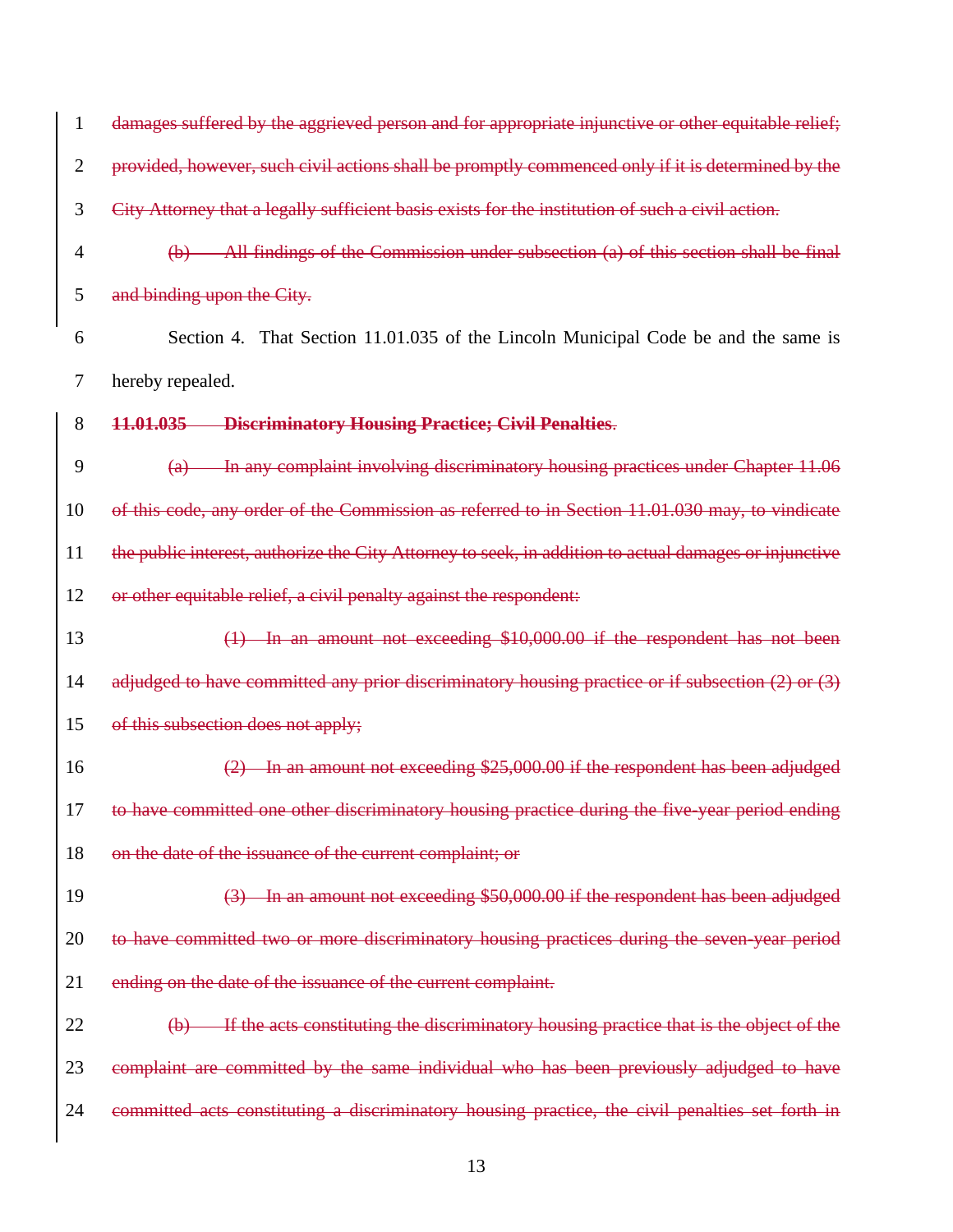| $\mathbf{1}$   | subsections $(a)(1)$ and $(2)$ of this section may be requested without regard to the period of time    |
|----------------|---------------------------------------------------------------------------------------------------------|
| $\overline{2}$ | within which any subsequent discriminatory housing practice occurred.                                   |
| 3              | No such order shall affect any contract, sale, encumbrance, or lease consummated                        |
| $\overline{4}$ | before the issuance of such order and involving a bona fide purchaser, encumbrancer, or tenant          |
| 5              | without actual notice of the change.                                                                    |
| 6              | (d) In the case of an order with respect to a discriminatory housing practice that                      |
| 7              | occurred in the course of a business subject to licensing or regulation by a governmental agency,       |
| 8              | the Commission shall, not later than thirty days after the date of the issuance of the order or, if the |
| 9              | order is judicially reviewed, thirty days after the order is in substance affirmed upon such review:    |
| 10             | (1) Send copies of the findings of fact, conclusions of law, and the order to that                      |
| 11             | governmental agency; and                                                                                |
| 12             | (2) Recommend to that governmental agency appropriate disciplinary action,                              |
| 13             | including, when appropriate, the suspension or revocation of the license or permit of the               |
| 14             | respondent.                                                                                             |
| 15             | In the case of an order against a respondent against whom another order was<br>(e)                      |
| 16             | issued under this section within the preceding five years, the Commission shall send a copy             |
| 17             | of each such order to the City Attorney.                                                                |
| 18             | Section 5. That Section 11.01.040 of the Lincoln Municipal Code be and the same is                      |
| 19             | hereby repealed.                                                                                        |
| 20             | <b>Temporary or Preliminary Relief; Actions Authorized.</b><br>11.01.040                                |
| 21             | Whenever the Commission concludes at any time following the filing of a complaint that                  |
| 22             | prompt judicial action is necessary to carry out the purposes of this title, the Commission may         |
| 23             | authorize a civil action for appropriate temporary or preliminary relief pending final disposition of   |
| 24             | the complaint under this title. Upon receipt of such authorization, the City Attorney shall promptly    |
|                |                                                                                                         |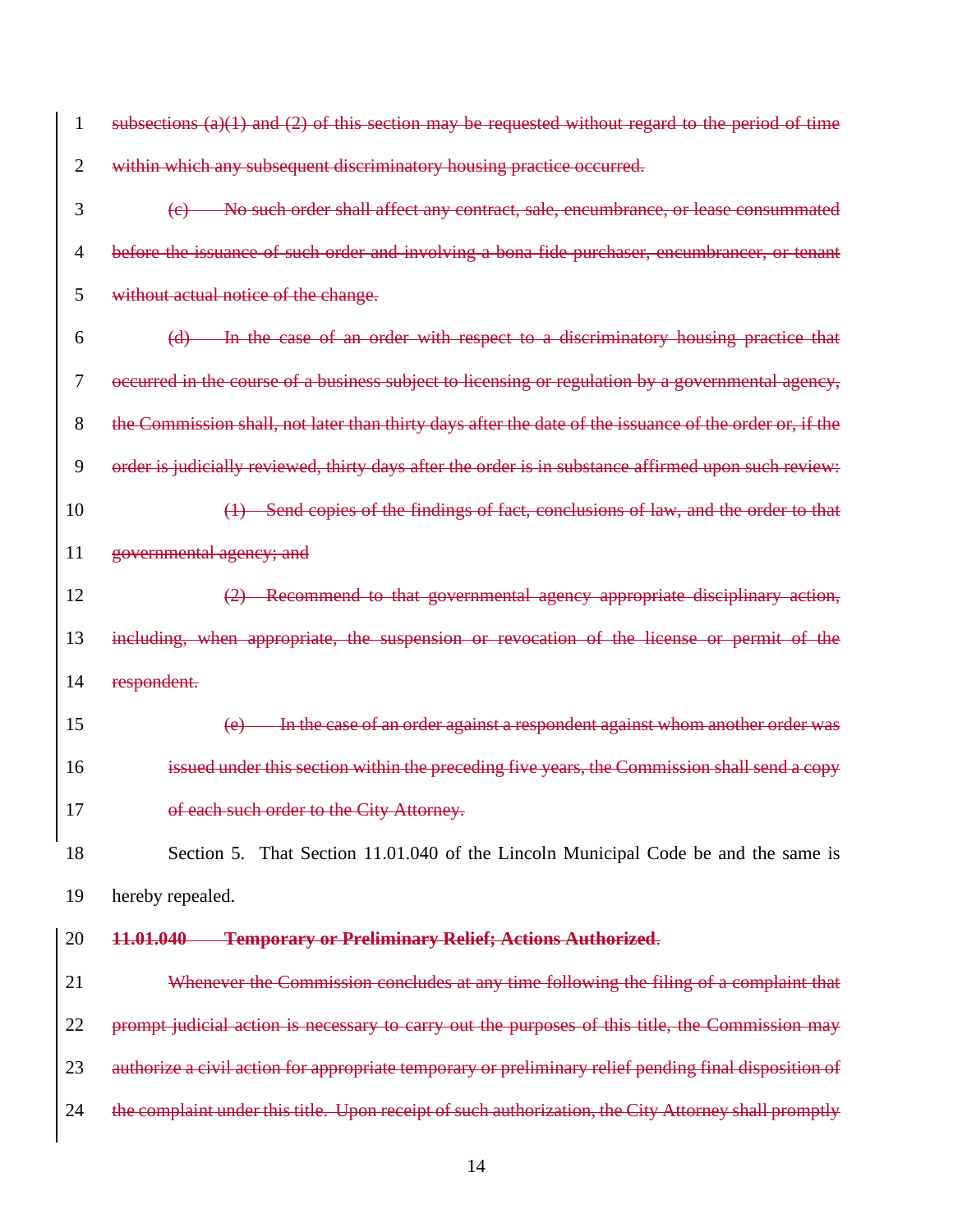| 1              | commence and maintain an action, provided, however, such civil actions shall be promptly                |
|----------------|---------------------------------------------------------------------------------------------------------|
| $\overline{2}$ | commenced only if it is determined by the City Attorney that a legally sufficient basis exists for      |
| 3              | the institution of such a civil action.                                                                 |
| 4              | Section 6. That Section 11.01.050 of the Lincoln Municipal Code be and the same is                      |
| 5              | hereby repealed.                                                                                        |
| 6              | <b>Housing Discrimination Complaints; Civil Action in Lieu of Hearing; Relief</b><br>11.01.050          |
| 7              | Authorized.                                                                                             |
| 8              | Any person entitled to file a complaint with the Commission pursuant to this title<br>$\left( a\right)$ |
| 9              | may file, on their own behalf, a civil action in the district court under the provisions of Neb. Rev.   |
| 10             | Stat. § 48-1008 (Reissue 1993) or any other applicable state or federal statute. Any such action        |
| 11             | shall be considered an alternative to the procedures and remedies provided by this title, and the       |
| 12             | disposition of such complaint shall be controlled by any judicial judgments or orders resulting         |
| 13             | from such filing. The Commission shall not process any complaint initiated pursuant to this title       |
| 14             | while an action involving the same alleged facts is pending under Neb. Rev. Stat. § 48-1008             |
| 15             | (Reissue 1993), or any other federal or state statutes.                                                 |
| 16             | $(b)$ If an election is made under Section 11.02.070(b) of this title to have the claims                |
| 17             | asserted in the complaint decided in a civil action, the Commission shall authorize, and not less       |
| 18             | than thirty days after the election is made the City Attorney shall, where the complaint is legally     |
| 19             | sufficient, commence and maintain a civil action on behalf of the aggrieved person in the district      |
| 20             | court seeking relief under this section.                                                                |
| 21             | (c) Any aggrieved person with respect to the issues to be determined in a civil action                  |
| 22             | under this section may intervene as of right.                                                           |
| 23             | (d) In a civil action under this section, if the court finds that a discriminatory                      |
| 24             | housing practice has occurred or is about to occur, the City Attorney shall request that the court      |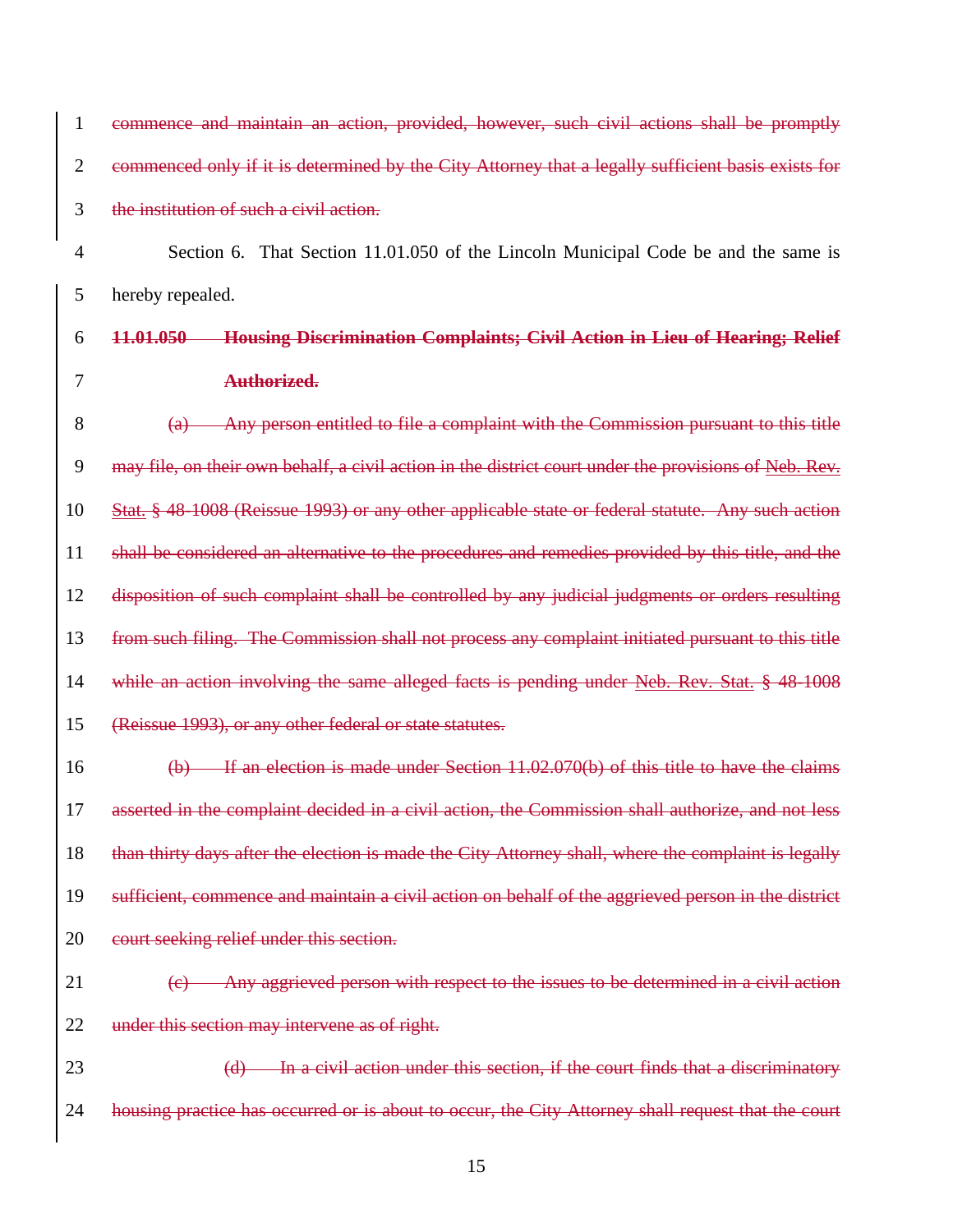| $\mathbf{1}$   | grant such relief as would be available with respect to such discriminatory housing practice in a        |
|----------------|----------------------------------------------------------------------------------------------------------|
| $\mathbf{2}$   | eivil action under Neb. Rev. Stat. § 20-342. Any relief so granted that would accrue to an               |
| 3              | aggrieved person in such a civil action shall also accrue to that aggrieved person in a civil action     |
| $\overline{4}$ | under this section. If monetary relief is sought for the benefit of an aggrieved person who does         |
| 5              | not intervene in the civil action, the City Attorney shall not request such relief if that aggrieved     |
| 6              | person has not complied with discovery orders entered by the court.                                      |
| $\tau$         | Section 7. That Chapter 11.01 of the Lincoln Municipal Code be amended to add a new                      |
| 8              | section numbered 11.01.065 to read as follows:                                                           |
| 9              | 11.01.065<br><b>Coercion, Intimidation, and Retaliation Prohibited.</b>                                  |
| 10             | It shall be deemed a violation of this Title for any person to (1) retaliate against any other           |
| 11             | person on account of such person availing themselves of the protections granted under this Title;        |
| 12             | or (2) penalize, obstruct, or intimidate any person for participating in any investigation of a          |
| 13             | violation of this Title, or for filing any charge under this Title, or availing themselves of any of the |
| 14             | privileges provided by this Title; or (3) coerce or intimidate any person who refuses to violate the     |
| 15             | provisions of this Title, the laws of the State of Nebraska, or of the United States.                    |
| 16             | Section 8. That Section 11.02.020 of the Lincoln Municipal Code be amended to read as                    |
| 17             | follows:                                                                                                 |
| 18             | 11.02.020<br>Equal Opportunity OfficerManager of Lincoln Commission on Human                             |
| 19             | <b>Rights; Duties.</b>                                                                                   |
| 20             | There is hereby established in the classified service of the City an Equal Opportunity                   |
| 21             | Officer who shall be appointed by the Mayor subject to approval by the City Council. Such officer        |
| 22             | The Manager of Lincoln Commission on Human Rights shall be responsible for the<br>(a)                    |
| 23             | administration and enforcement of all provisions of this Title 11 of the Lincoln Municipal Code in       |
| 24             | the manner prescribed by ordinance herein said Title 11. In addition, such Managerofficer shall          |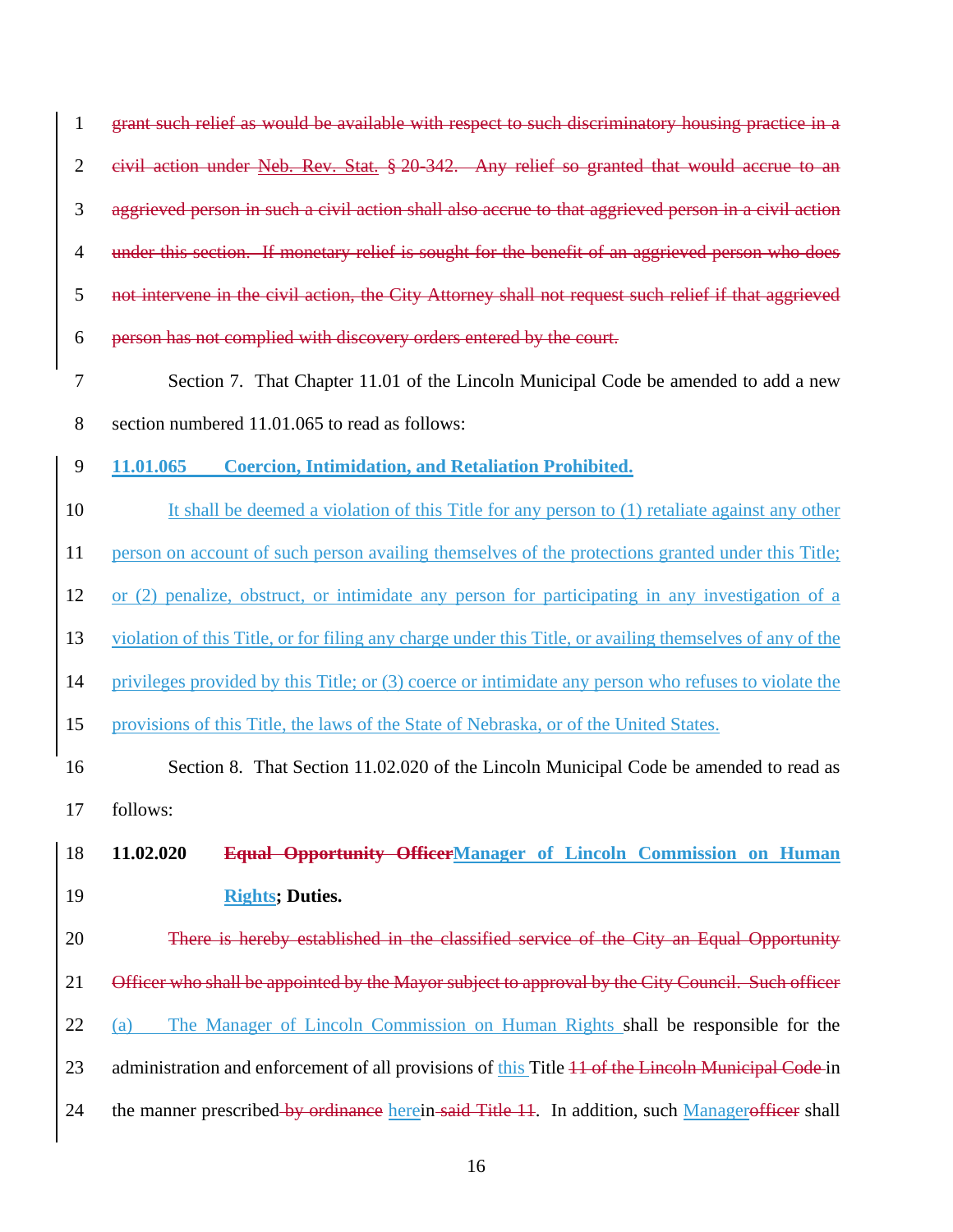be responsible for such other administrative duties relating to human rights as shall be from time 2 to time assigned to said officer by ordinance, or by executive order of the Mayor, or by the Commission on Human Rights.

4 (b) Under the direction of the Commission, it shall be the duty of the Manager-Equal 5 Opportunity Officer to maintain contacts with groups in the community which are concerned with understanding between races, cultures, and sexescommunity members with varying identities and lived experiences, including protected characteristics; to report to the Commission regarding the activities of these groups; to serve as a source of accurate and reliable data on the problems in the above-mentioned fields; to implement the decisions of the Commission; to work in cooperation with the Ddirectors of all municipal departments and other governmental divisions in the improvement of services; to eliminate whatever source of interracial friction may exist; to work to 12 remove inequalities inequities which pertain toharm Black, Indigenous, and People of Color minority groups' status, disabled individuals with disabilities, and women lesbian, gay, bisexual, 14 and transgender individuals on such problems issues as housing, recreation, education, employment, law enforcement, vocational guidance, and related matters; to serve as secretary to the Commission (without the right to vote on matters before the Commission on Human Rights) for purposes of receiving correspondence, discrimination complaints, and other legal and nonlegal communications, and to keep and record all records and communications of the Commission; and to do and perform such investigatory activities as the Commission shall within its jurisdiction direct.

21 (c) The Manager of Lincoln Commission on Human Rights shall commence such educational and conciliatory activities as in such person's judgment will further the purposes of this Chapter. Such Manager shall call conferences of persons in the housing industry, employers, 24 and other interested persons to acquaint them with the provisions of this Title and suggest means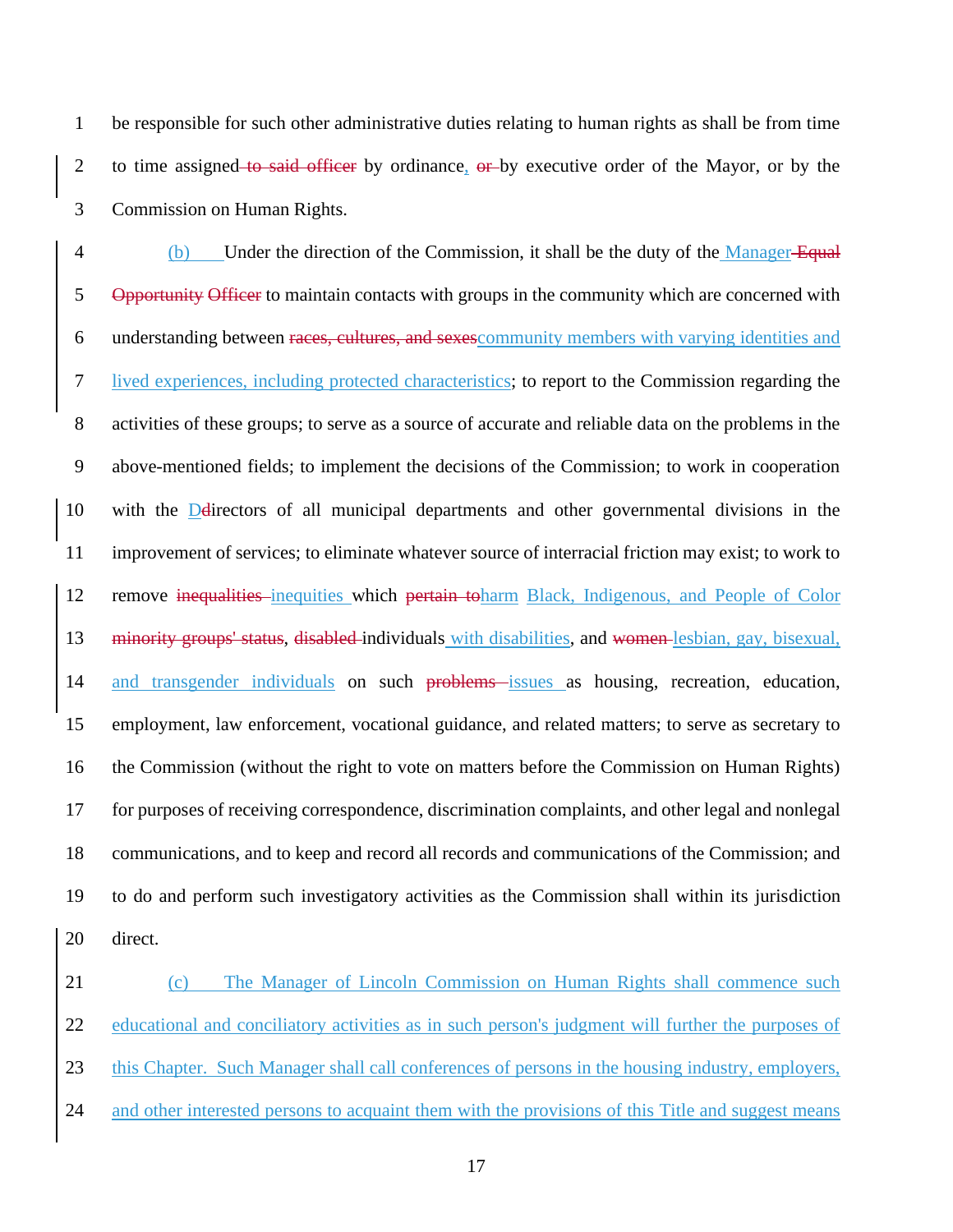for implementing them; and such Manager shall endeavor, with their advice, to develop and implement programs of voluntary compliance and of enforcement.

- (d) The Manager of Lincoln Commission on Human Rights or the Manager's staff and such other persons who may be retained for such purpose to conduct investigations of any complaint alleging discrimination because of race, color, religion, sex, disability, national origin, familial status, age, ancestry, marital status, military status, or veteran status and in aid of such investigation, shall be authorized to subpoena records or witnesses and compel their attendance, and to attempt to resolve such complaints by conference or conciliation, and conduct such conciliation meetings and conferences as are deemed necessary to resolve a particular complaint. (e) The Manager of Lincoln Commission on Human Rights may file, in a like manner to a complaint by a complainant, a verified complaint of an alleged unfair discriminatory practice whenever there is reason to believe an illegal discriminatory practice has occurred, but this complaint must contain a bill of particulars setting out dates, names of witnesses, and the facts upon which the complaint is based. (f) The Manager of Lincoln Commission on Human Rights may, in their discretion, decline to accept complaints from complainants due to a conflict of interest or if it is impracticable to do so. Section 9. That Section 11.02.030 of the Lincoln Municipal Code be amended to read as follows: **11.02.030 Commission on Human Rights; Established; Appointment of Members; Terms; Quorum; Removal.** 22 (a) Pursuant to the provisions of Article X of the  $\epsilon$ Charter of the City of Lincoln, there
- 23 is hereby established a Human Rights-Commission on Human Rights which shall consist of nine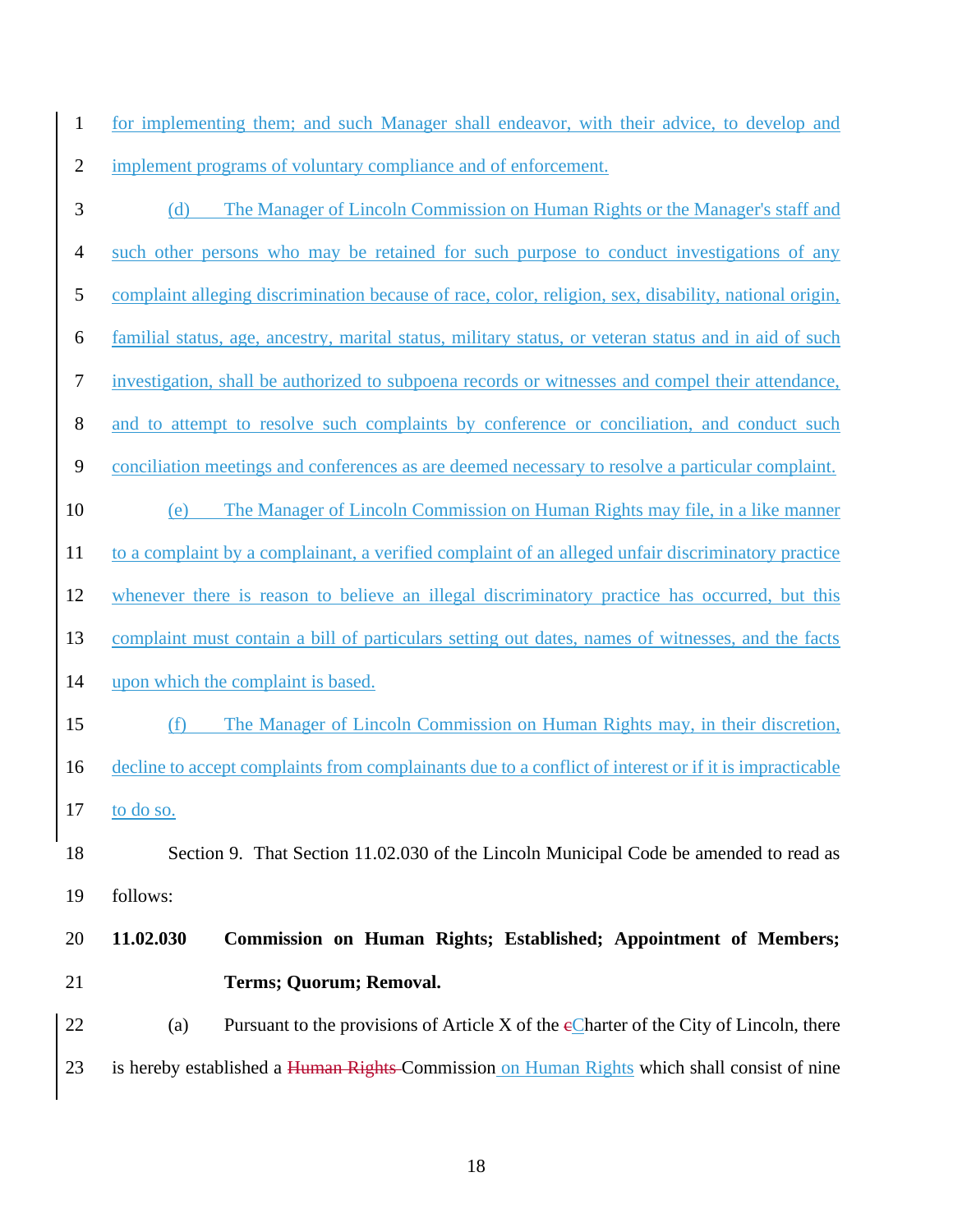1 members who shall be a representative cross-section of community members the citizens of the 2 City appointed by the Mayor and subject to confirmation confirmed by the City Council.

3 (b) All appointments to the Commission shall be for a term of three years-each. No person shall serve more than two full consecutive three-year terms on the Commission, excluding a prior partial term served. Members of the Commission shall receive no compensation for their services.

7 (c) Five members of the Commission, unless otherwise provided by its rules and 8 regulations, shall constitute a quorum for the purpose of conducting the business thereof and a 9 majority affirmative or negative vote of those present shall be required in order forto the 10 Commission to act on any matter before it. A vacancy in the Commission shall not impair the 11 right of the remaining members to perform the duties of the Commission.

12 (d) The Commission shall hold regular meetings during the year. The Chairperson or Vice-Chairperson, in the absence of the Chairperson, or any three members may call a special meeting by giving at least three (3) days' notice to every member of the Commission. The notice for a special meeting shall include an agenda and only matters included in that agenda may be discussed at the meeting.

 (e) No member or members of the Commission shall attempt to act on any matter over which the Commission has jurisdiction unless and until the full commission has given prior 19 approval to such action. Any member of the Commission may be removed by the Mayor for inefficiency, neglect of duty, misconduct, or malfeasance in office after being given a written statement of the charges and an opportunity to be heard thereon.

22 (f) The Commission may recommend to the Mayor, and Mayor and City Council may, 23 upon that recommendation or independently, remove a Commissioner for malfeasance or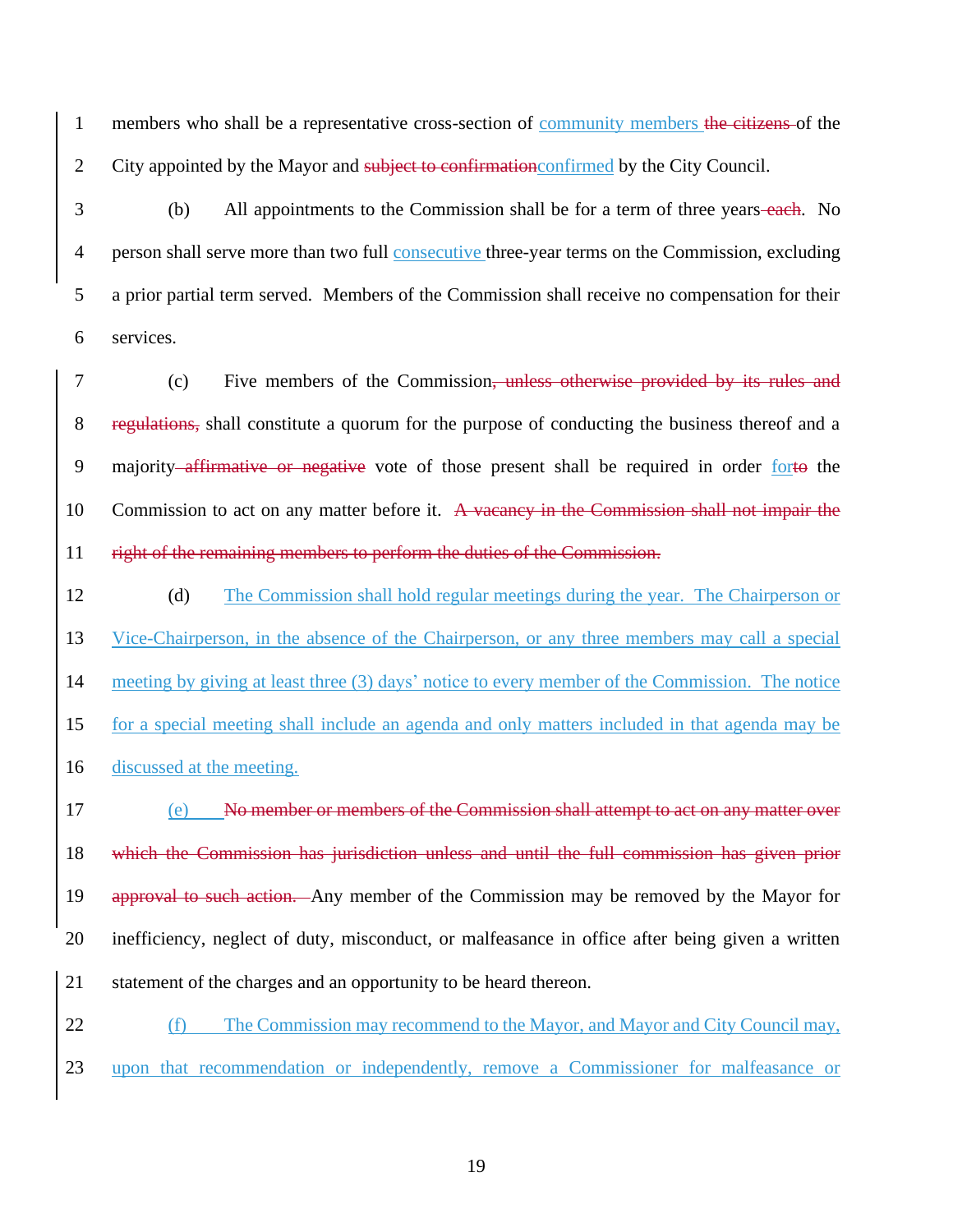1 nonfeasance in office, for neglect of duty, or for any cause that renders a member ineligible to hold 2 office or incapable or unfit to discharge the duties thereof.

3 Section 10. That Section 11.02.040 of the Lincoln Municipal Code be amended to read as 4 follows:

#### 5 **11.02.040 Commission on Human Rights; Powers and Duties.**

6 The provisions of this Title shall be administered by the Commission on Human Rights 7 for the City of Lincoln. The City Attorney is granted the authority to enforce this Title. In carrying 8 out the provisions of this Title, the Commission shall act as an advisory body to the Mayor, City 9 Council, and Equal Opportunity OfficerManager of Lincoln Commission on Human Rights on all 10 matters within its jurisdiction and shall have the power to:

11 (a) Review those actions of the Equal Opportunity OfficerManager of Lincoln 12 Commission on Human Rights as provided by this Ttitle, and affirm or reverse such actions as 13 may be necessary to further the purposes of this Ttitle. If any such actions are reversed, the 14 Commission shall then direct the Equal Opportunity OfficerManager of Lincoln Commission on 15 Human Rights in appropriate courses of action to further such purposes;-

16 (b) Institute actions to educate the public as to unlawful discriminatory practices and 17 the enforcement measures provided in this  $T$ title for the prevention and punishment of such 18 practices;-

19 (c) Enforce the provisions of this Ttitle by appropriate measures, including the 20 requiring of affirmative action on the part of violators of such provisions in order to correct such 21 violations, and by such as ordering such violators to cease and desist from doing any act in 22 violation of this  $T$ title;

23 (d) Seek to eliminate and prevent discrimination in places of public accommodation, 24 housing, and employment as provided in this Title on the basis of race, color, religion, sex,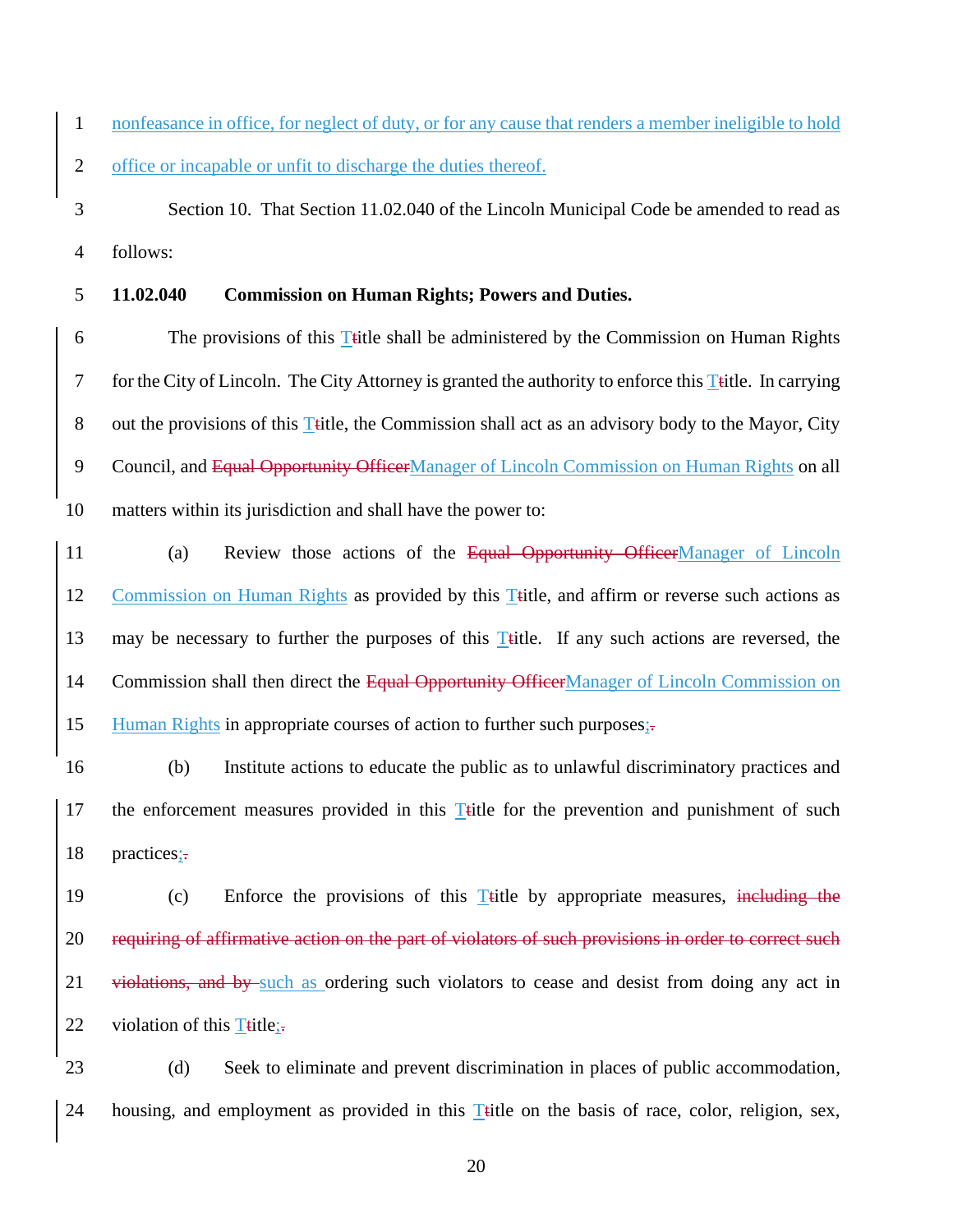1 disability, national origin, familial status, ancestry, age, or marital status, military status, or veteran 2 status;-

3 (e) Effectuate the purposes of this Ttitle by conference, mediation, or conciliation, and 4 persuasion so that persons may be guaranteed their civil rights and goodwill may be fostered;

 (f) Formulate policies to effectuate the purposes of this Ttitle and to make recommendations to agencies and officers of the city government in aid of such policies and purposes, and to advocate for the rights of women, minoritiesindividuals of all genders, lesbian, 8 gay, bisexual, and transgender individuals, Black, Indigenous, and People of Color, and disabled individuals with disabilities and promote causes in the name of the Commission before agencies 10 and legislative bodies on matters of human rights;-

11 (g) Designate one or more members of the Commission, or the Equal Opportunity 12 OfficerManager of Lincoln Commission on Human Rights, or the Equal Opportunity Officer's 13 Manager of Lincoln Commission on Human Rights staff and such other persons who may be 14 retained for such purpose to conduct investigations of any complaint alleging discrimination 15 because of race, color, religion, sex, disability, national origin, familial status, ancestry, age, or 16 marital status, military status, or veteran status and in aid of such investigation, subpoena records 17 or witnesses and compel their attendance, and to attempt to resolve such complaint by conference, 18 mediation, or conciliation, or persuasion and conduct such conferences, mediations, and 19 conciliation meetings and conferences as are deemed necessary to resolve a particular complaint; 20 (h) Determine whether reasonable cause exists to credit the allegations of a complaint; 21 provided, that reasonable cause may be determined by any Commission committee of at least three 22 commissioners or a Commission-appointed hearing officer, and such committee's or hearing 23 officer's actions shall be deemed to be the action of the Commission.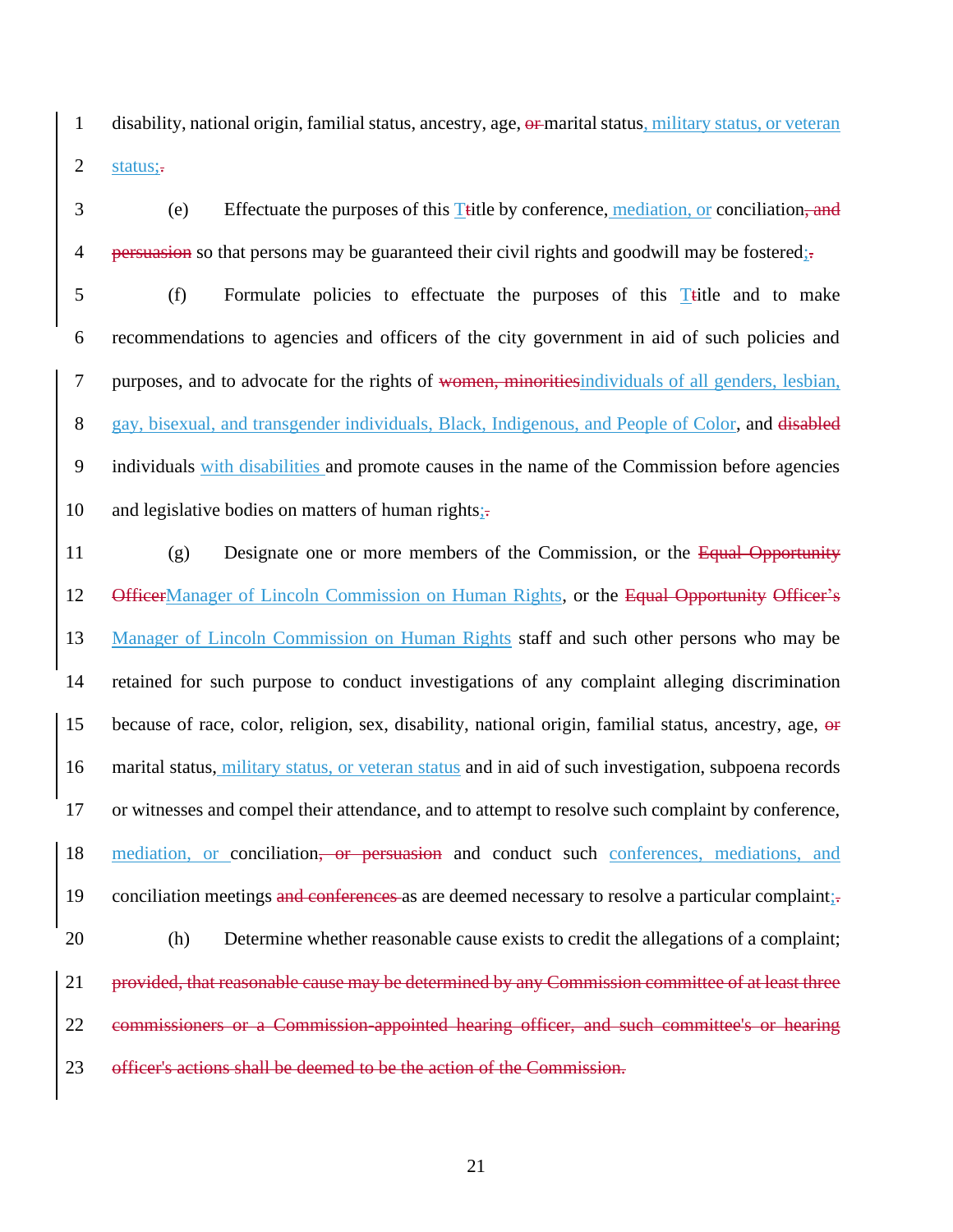(i) Determine that a complaint cannot be resolved by conference, mediation, or 2 conciliation, or persuasion.;

 (j) Dismiss complaints when it is determined there is not reasonable cause to credit the allegations of a complaint, or when a complainant requests the withdrawal of such complaint. In the event that a complainant cannot be reasonably located, or circumstances are such that the complainant's complaint cannot be finally disposed of, the Commission shall have authority to 7 administratively close such investigation of such complaint; If no further action is taken on such claim for a period of four years from the date of closure, the complaint shall then be deemed dismissed without prejudice.

 (k) Hold hearings in aid thereof, subpoena witnesses and compel their attendance, and administer oaths, take testimony of any person under oath and in connection therewith require for examination any books or papers relating to any matter under investigation or in question before 13 the Commission;

 (l) Issue publications and the results of studies and research which will tend to promote goodwill and minimize or eliminate discrimination because of race, color, religion, sex, disability, 16 national origin, familial status, ancestry, age, or marital status, military status, or veteran status;

 (m) Recommend damages, based on actual pecuniary loss, attorney fees, or other 18 penalties, or such other damages as the Commission or Commission-appointed hearing officer may 19 determine should be assessed against a respondent violating the provisions of this Title as set forth in Sections 11.02.076 and 11.02.077. Additionally, the Commission may require such other 21 remedial measures to accomplish the purposes of this  $\mathbf{f}$  title as the Commission may deemed 22 necessary or appropriate, which. Such remedial measures may include providing equal opportunity or fair housing training and directing the display of equal access to public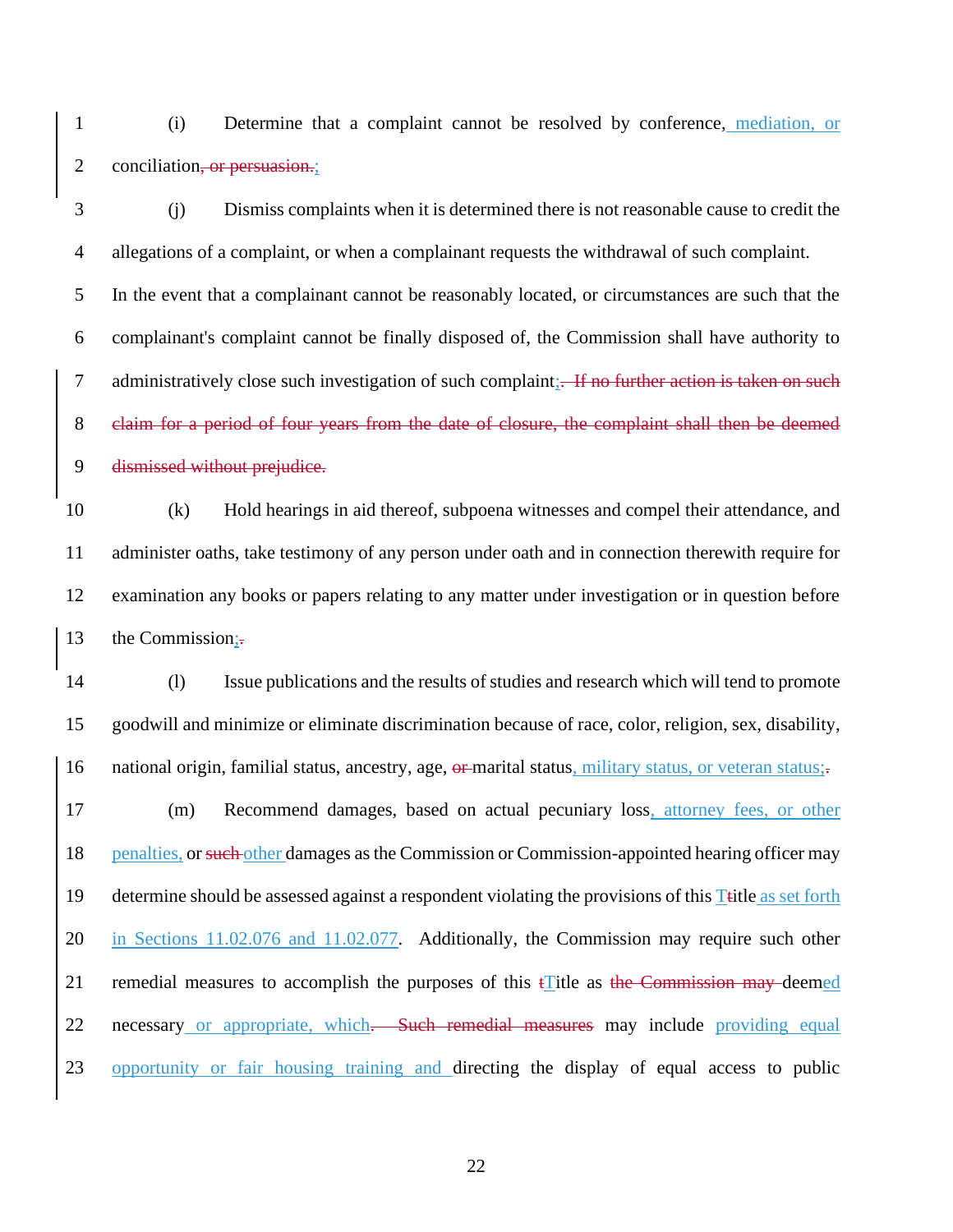accommodations or housing posters, equal employment posters, and such other informational 2 materials as the Commission may deem appropriate; and.

 $3 \left( m \right)$  The Commission may file in a like manner a verified complaint of an alleged unfair discriminatory practice whenever there is reason to believe an unfair discriminatory practice has occurred, but this complaint must contain a bill of particulars setting out dates, names of witnesses, and the facts upon which the complaint if based.

7 ( $\Theta$ ) The Commission may, a After the filing of a complaint, request the City Attorney to institute appropriate legal proceedings to protect the rights and privileges of the complainant 9 provided by this  $\mathbf{t}$  Title.

10 Section 11. That Section 11.02.050 of the Lincoln Municipal Code be amended to read as follows:

#### **11.02.050 Commission on Human Rights; Rules and Regulations; Adoption.**

 The Commission on Human Rights may promulgate such rules and regulations consistent 14 with the provisions of this Title 11 of the Lincoln Municipal Code as shall be necessary for it to properly perform its powers and duties thereunder; provided, no proposed rule or regulation before the Commission shall be adopted until the Commission shall have held a public hearing thereon after notice to the public as required by state law and Article IV, Section 29 of the City Charter. 18 Section 12. That Section 11.02.060 of the Lincoln Municipal Code be amended to read as

follows:

# **11.02.060 Discriminatory Practice in Employment and Public Accommodation; Complaint; Notice; Investigation; Conference, Mediation, and Conciliation.** (a) This subsection applies to all complaints alleging illegal employment or public accommodation discrimination filed under this Title.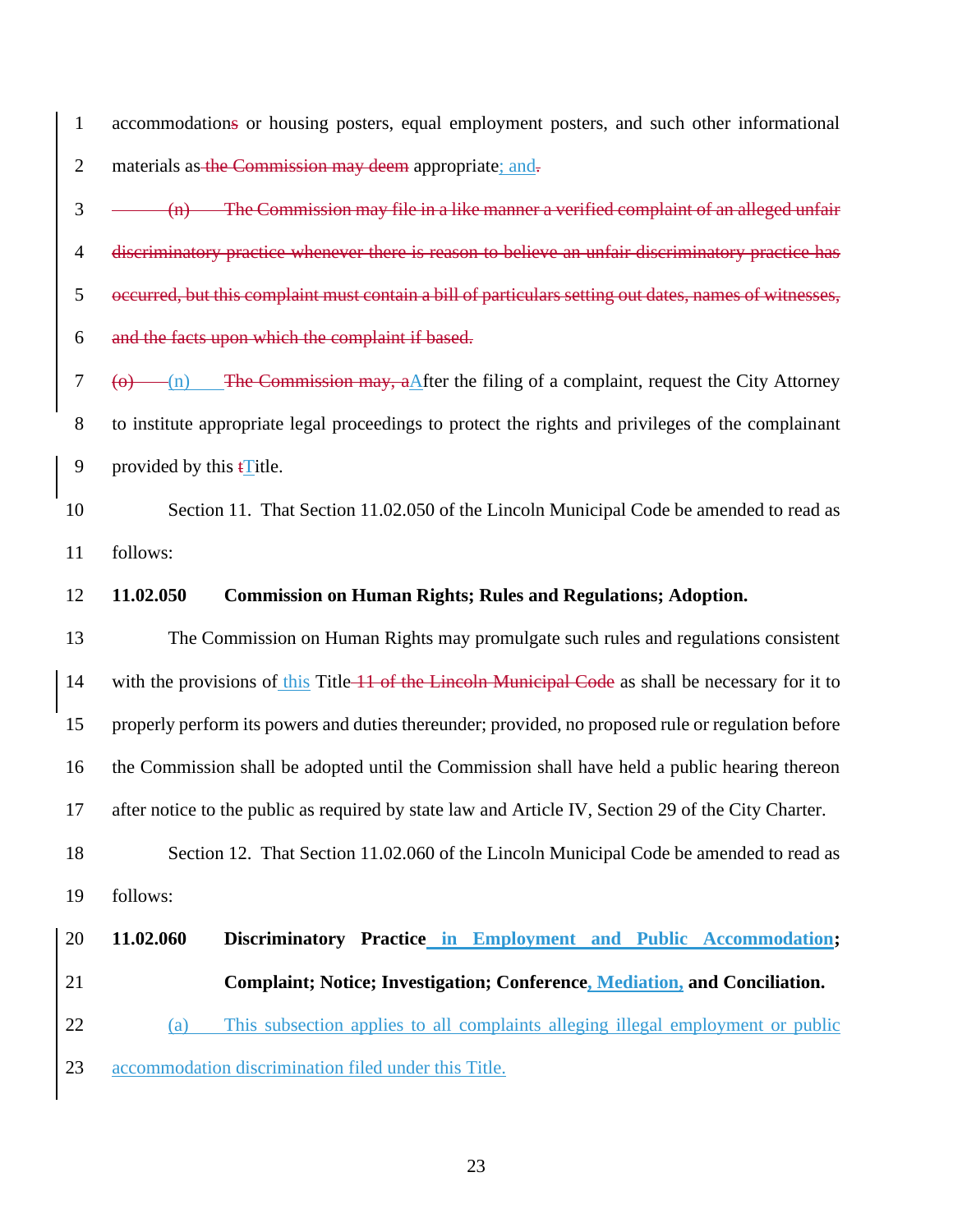(b) Any person claiming to be subjected toaggrieved, as herein defined, by an unlawful discriminatory practice may by themselves, their agent, or their attorney, file with the Commission a verified complaint in writing which shall state the name and address of the person alleged to have committed the unlawful discriminatory practice complained of within one year of the date upon which complainant has knowledge of such discriminatory practice, and which shall set forth the particulars thereof and contain such other information in a form as may be required by the Commission.

 (c) After the filing of such complaint, the Commission shall send notice to the complainant acknowledging the filing and advising the complainant of the time limits and choice 10 of forums available under this Title. The Commission shall also-furnish the person named in the 11 complaint serve notice on the respondent, within ten (10) days of the filing of the complaint, with 12 a copy of the complaint, which and notice identifying the alleged discriminatory practice and of complaint shall setting forth the procedures, rights, and obligations of said respondents as it relates to such complaint.

15 - The Commission shall thereafter make an investigation of such complaint, but such 16 complaint shall not be made public by the Commission. If the Commission determines, after such investigation, that there is reasonable cause to believe that the complaint is true, the Commission's representative or agent shall endeavor to eliminate any such alleged unlawful practice by informal methods of conference, conciliation, or persuasion.

20 — The processing of a complaint shall be as follows:

21 (a) Within thirty days after receiving a complaint, or within thirty days after receiving reference of a complaint pursuant to 42 U.S.C. 3610(f), the Commission shall begin to investigate the complaint and determine whether reasonable cause exists to credit the allegations of the 24 complaint. Unless good cause is shown, such investigation shall be concluded within 100 days of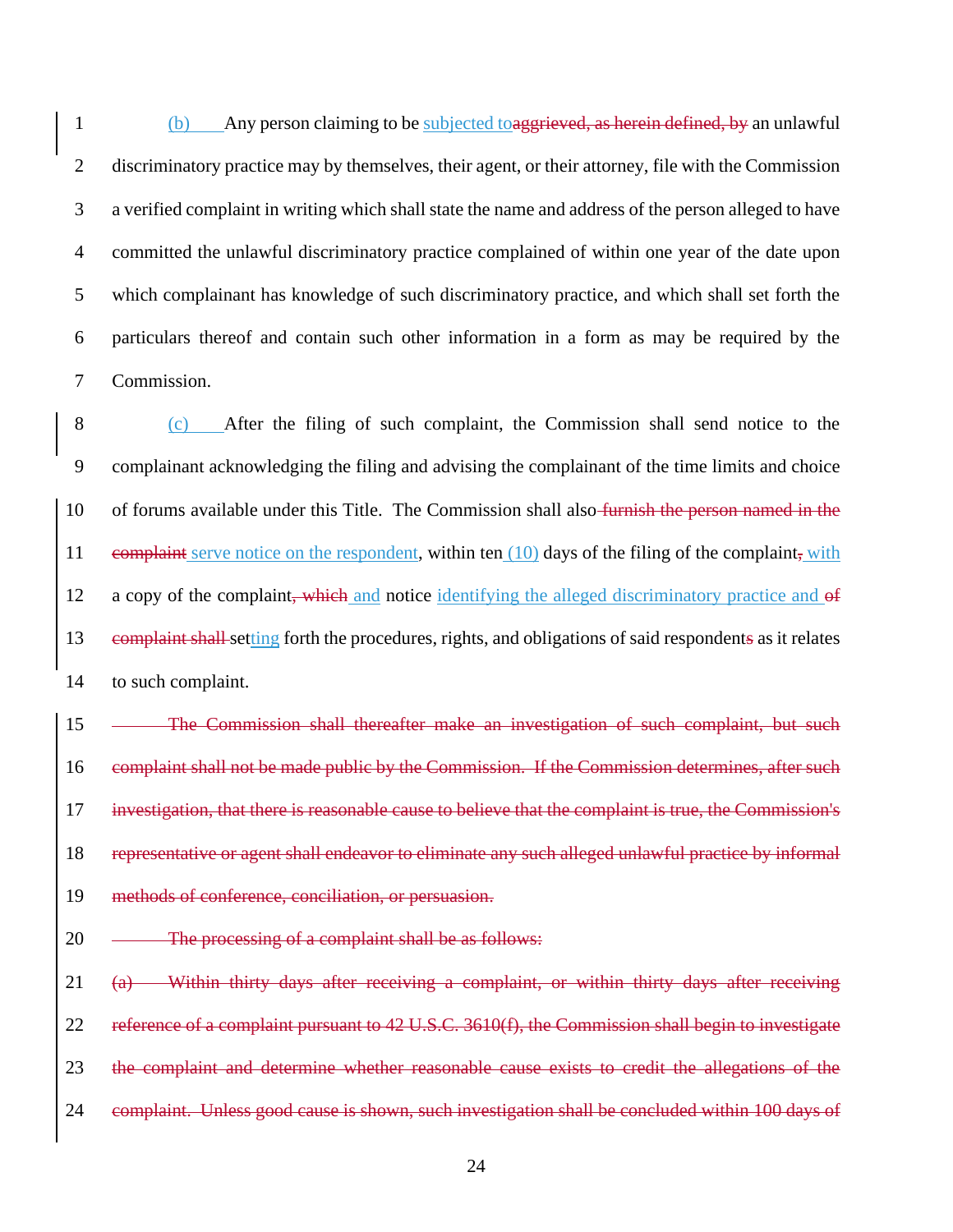| $\mathbf{1}$   | the filing or receipt of such complaint and such complaint shall be resolved no later than one year         |  |  |  |
|----------------|-------------------------------------------------------------------------------------------------------------|--|--|--|
| $\overline{2}$ | after such filing or receipt. If such investigation or resolution of such complaint is not completed        |  |  |  |
| 3              | within the prescribed time limits, the complainant and respondent shall be notified of such delay           |  |  |  |
| $\overline{4}$ | and the reasons therefor.                                                                                   |  |  |  |
| 5              | When the Commission has completed its investigation and made its determination<br>$\left(\mathbf{b}\right)$ |  |  |  |
| 6              | concerning such complaint in any subsequent proceeding brought under this title, the burden of              |  |  |  |
| 7              | proof shall be upon the complainant.                                                                        |  |  |  |
| 8              | (c) In conducting an investigation, the Commission or its agent shall have access at all                    |  |  |  |
| 9              | reasonable times to premises, records, documents, individuals, and other evidence or possible               |  |  |  |
| 10             | sources of evidence, and may examine, record, and copy such materials and take and record the               |  |  |  |
| 11             | testimony or statement of such persons as are reasonably necessary for the furtherance of the               |  |  |  |
| 12             | investigation; provided, that such evidence shall not be made public except as otherwise herein             |  |  |  |
|                | provided. However, the complainant or respondent or their respective counsel may review the                 |  |  |  |
| 13             |                                                                                                             |  |  |  |
| 14             | Commission's investigatory file, but neither party nor their counsel may make public the contents           |  |  |  |
| 15             | of such files except as herein provided.                                                                    |  |  |  |
| 16             | Each respondent may file, not later than twenty (20) days after receipt of notice<br>(d)                    |  |  |  |
| 17             | from the Commission, an answer to such employment or public accommodation complaint and                     |  |  |  |
| 18             | not later than ten (10) days after receipt of notice of such housing complaint.                             |  |  |  |
| 19             | The Manager of Lincoln Commission on Human Rights and investigators shall<br>(e)                            |  |  |  |
| 20             | thereafter make an investigation of such complaint to determine whether reasonable cause exists             |  |  |  |
| 21             | to credit the allegations of the complaint. Such complaint shall not be made public by the                  |  |  |  |
| 22             | Commission. In conducting an investigation, the Manager of Lincoln Commission on Human                      |  |  |  |
| 23             | Rights and investigators shall have access at all reasonable times to premises, records, documents,         |  |  |  |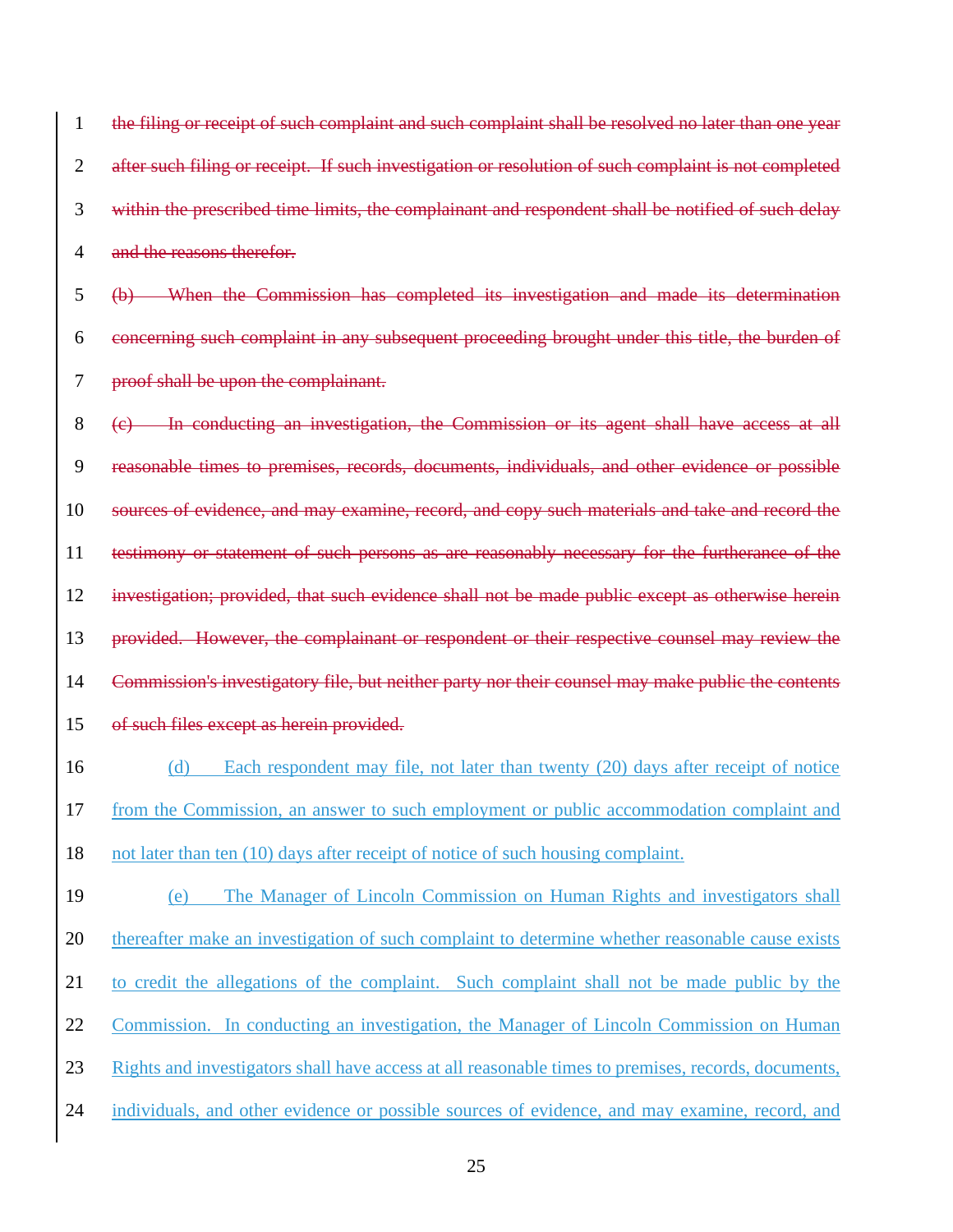| $\mathbf{1}$     | copy such materials and take and record the testimony or statement of such persons as are               |  |  |  |
|------------------|---------------------------------------------------------------------------------------------------------|--|--|--|
| $\overline{2}$   | reasonably necessary for the furtherance of the investigation; provided, that such evidence shall       |  |  |  |
| 3                | not be made public except as otherwise provided by the Commission's rules and regulations. If           |  |  |  |
| $\overline{4}$   | the Commission determines, after such investigation, that there is reasonable cause to believe that     |  |  |  |
| 5                | the complaint is true, the Commission's representative or agent shall endeavor to eliminate any         |  |  |  |
| 6                | such alleged unlawful practice by informal methods of conference, mediation, or conciliation.           |  |  |  |
| $\boldsymbol{7}$ | (f) If the complaint is successfully resolved through conference, mediation, or                         |  |  |  |
| 8                | conciliation, the written agreement of the parties shall be formalized and signed by the Chairperson    |  |  |  |
| $\mathbf{9}$     | or a designated representative of the Commission, the Manager of Lincoln Commission on Human            |  |  |  |
| 10               | Rights, the complainant, and the respondent.                                                            |  |  |  |
| 11               | Whenever the Commission has reasonable cause to believe the respondent has<br>(g)                       |  |  |  |
| 12               | breached a conciliation agreement, the Commission shall refer the matter to the City Attorney           |  |  |  |
| 13               | with a recommendation that a civil action be filed to enforce such agreement.                           |  |  |  |
| 14               | If the Commission determines that reasonable cause exists regarding the allegations<br>(h)              |  |  |  |
| 15               | of the Complaint, the Commission staff shall commence efforts to eliminate the discriminatory           |  |  |  |
| 16               | practice by conference, mediation, and conciliation for a period of at least thirty (30) days after the |  |  |  |
| 17               | reasonable cause finding. After the expiration of thirty (30) days, the Manager of Lincoln              |  |  |  |
| 18               | Commission on Human Rights may order that the conference and conciliation efforts have failed.          |  |  |  |
| 19               | Section 13. That Section 11.02.070 of the Lincoln Municipal Code be amended to read as                  |  |  |  |
| 20               | follows:                                                                                                |  |  |  |
| 21               | 11.02.070<br>Discriminatory Practice; Failure of Informal Proceedings; Charge; Notice;                  |  |  |  |
| 22               | Judicial Election (for Housing Discrimination Charges); Public Hearing;                                 |  |  |  |
| 23               | Findings and Order of the Commission.                                                                   |  |  |  |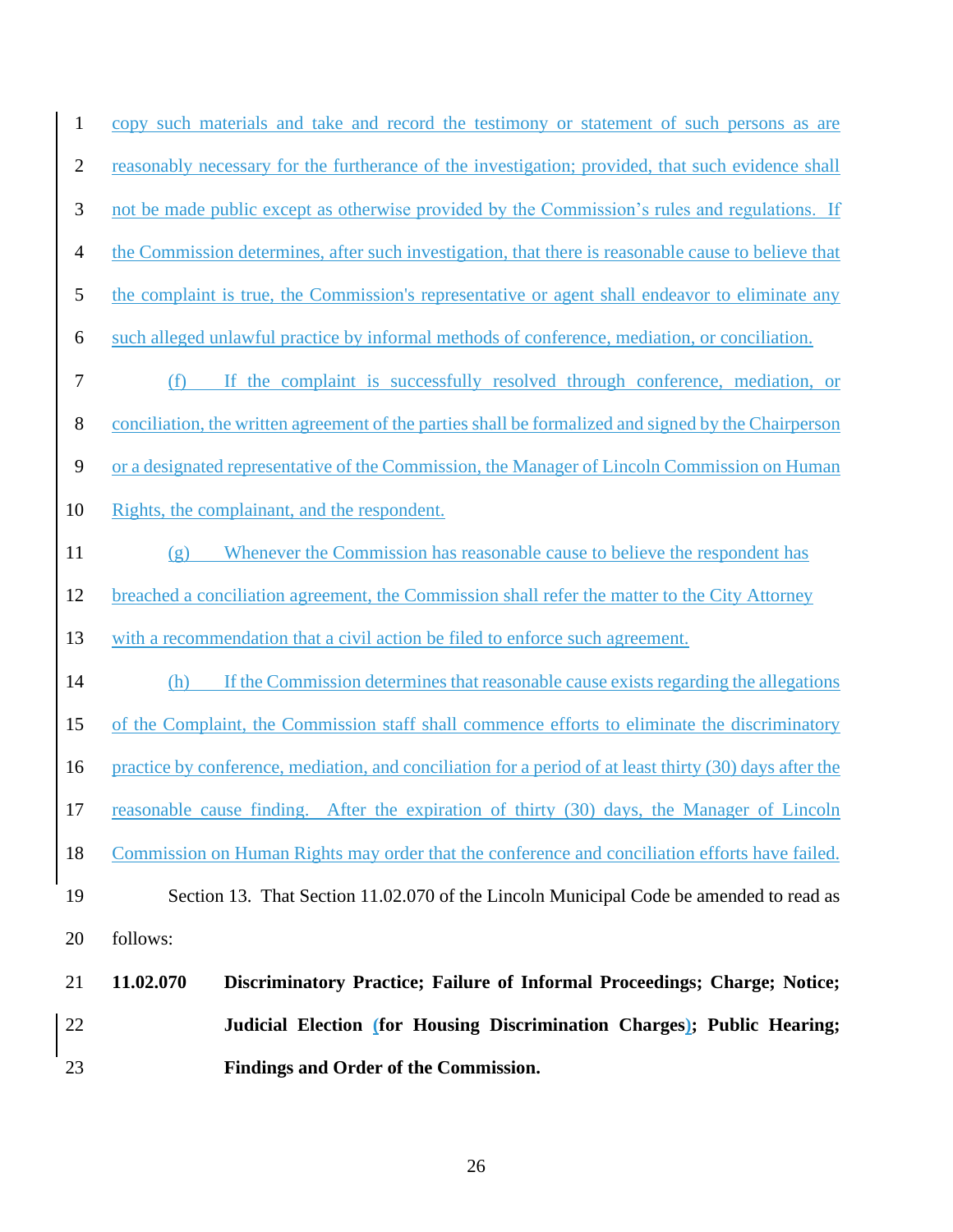(a) This subsection governs all complaints filed under any provision of this Title unless otherwise indicated.

 (b) In case of failure to eliminate any unlawful discriminatory practice by informal 4 methods of conference, or conciliation, or persuasion, after a determination of reasonable cause on a complaint of an unlawful discriminatory practice, the Commission shall, within ten (10) days of such failure, cause to be issued and served in the name of the Commission a charge requiring the person or persons named in the charge, hereinafter referred to as "respondent," to answer the 8 allegations of the charge within twenty (20) days of the receipt of such charge and appear at a public hearing at a time and place to be specified in the charge. Said charge shall set out the requirements for responding to such charge and shall advise the respondent of the effect of the 11 failure to respond to such charge. Copies of the charge shall also be served upon the charging 12 party complainant and on each aggrieved person on whose behalf the charge was filed. Where a charge arises under the provisions of Chapter 11.06 (Housing), the charge shall also advise parties 14 as to how to make an election under subparagraph  $(c\mathbf{b})$  of this section.

 (cb) When a charge is issued under Chapter 11.06 (Housing), a charging party, a respondent, or an aggrieved person on whose behalf the charge was filed may elect to have the 17 claims asserted in that charge decided in a civil action under Section 11.01.050 of this title in lieu 18 of a hearing under subparagraph  $(d\epsilon)$  of this section. The election must be made not later than 19 twenty (20) days after service has been made under subparagraph ( $b\theta$ ) of this section. The person 20 making the election shall give written notice of doing so to the Commission and to all other charging parties and respondents to whom the charge relates.

 (de) Public hearings shall be conducted either by a hearing officer appointed by the Commission. or before such members of the Commission as the Commission may determine. No commissioner shall sit on or participate in any hearing of a charge of which such commissioner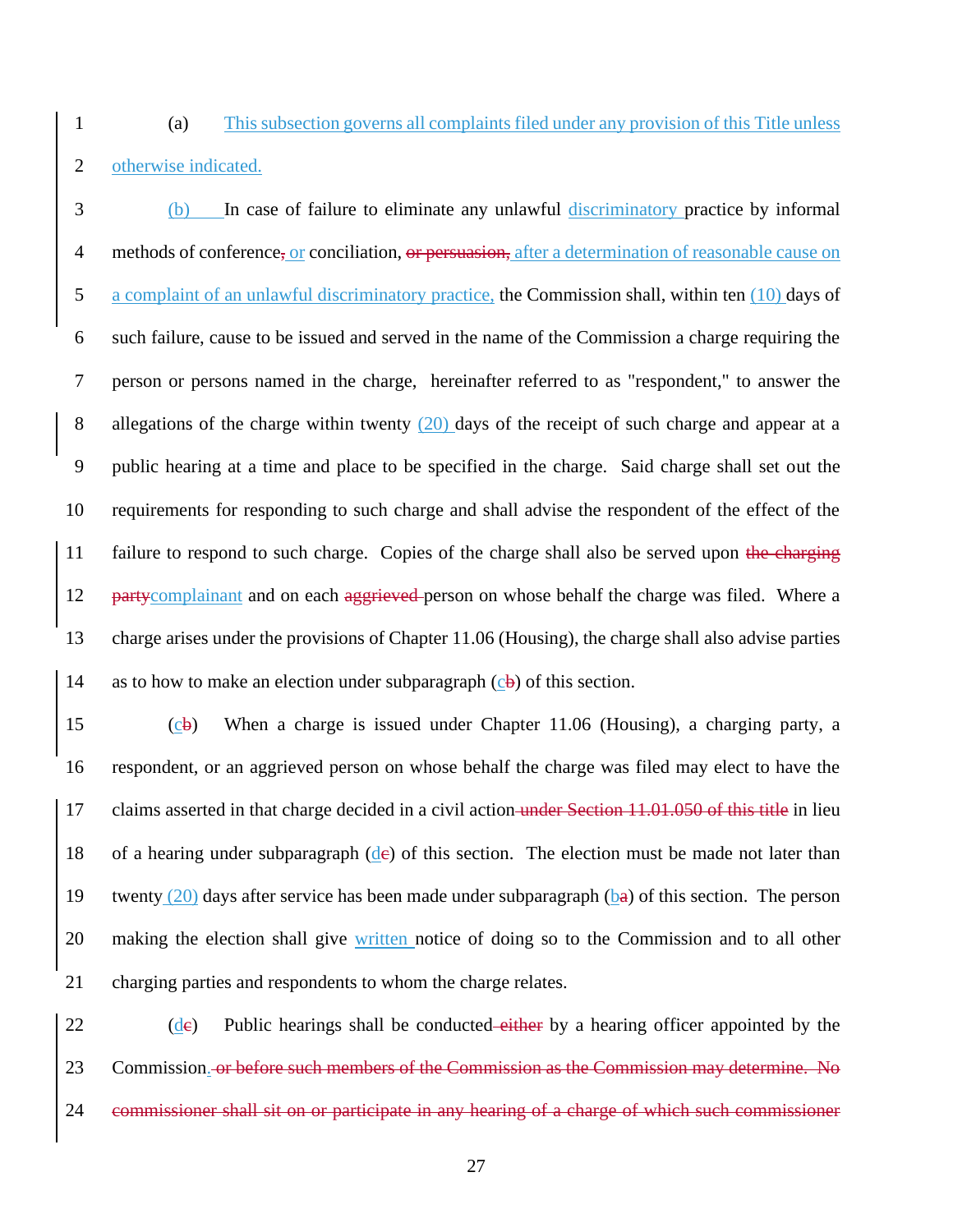may have personal knowledge or may have participated in the investigation thereof. Such hearing officer shall be an attorney licensed to practice in the State of Nebraska for a period of three years immediately prior to such appointment. Such hearing officer shall be compensated from funds 4 appropriated by the City Council for such purpose to the Human Rights Commission.

 (e) The hearing officer shall commence the hearing under this section no later than one hundred twenty (120) days following the filing of the Charge, unless it is impracticable to do so. If the hearing officer is unable to commence the hearing within one hundred twenty (120) days after the filing, the hearing officer shall notify the Commission, the complainant, and the respondent in writing of the reasons for not doing so.

 (fd) Charges issued by the Commission shall be presented at such public hearing by an 11 attorney on the staff of the City Attorney, and the investigator who made the investigation and any commissioner who may have been involved in any investigations or proceedings prior to the commencement of such proceedings shall not participate in the hearings except as a witness, nor 14 will such investigator or commissioner participate in the deliberation by the Commission.

 (ge) If, upon all the evidence adduced at the hearing, the hearing officer finds, by a 16 preponderance of the evidence, or the Commission members hearing the charge find that a 17 respondent has engaged in an unlawful discriminatory practice as defined in this  $\mathbf{f}$  Title, the hearing officer or such commissioners shall make findings of fact, conclusions of law, and recommendation of relief and shall reduce same to writing. Such findings of fact, conclusions of 20 law, and recommendations for relief by the hearing officer and commissioners shall be submitted to the Commission for entry of an appropriate order. The Commission shall issue and cause to be 22 served on the parties such final order in the name of the Commission executed by the chair of such 23 Commission., requiring the respondent to cease and desist from the unlawful discriminatory practice and to take such affirmative action including, but not limited to, the extension of full,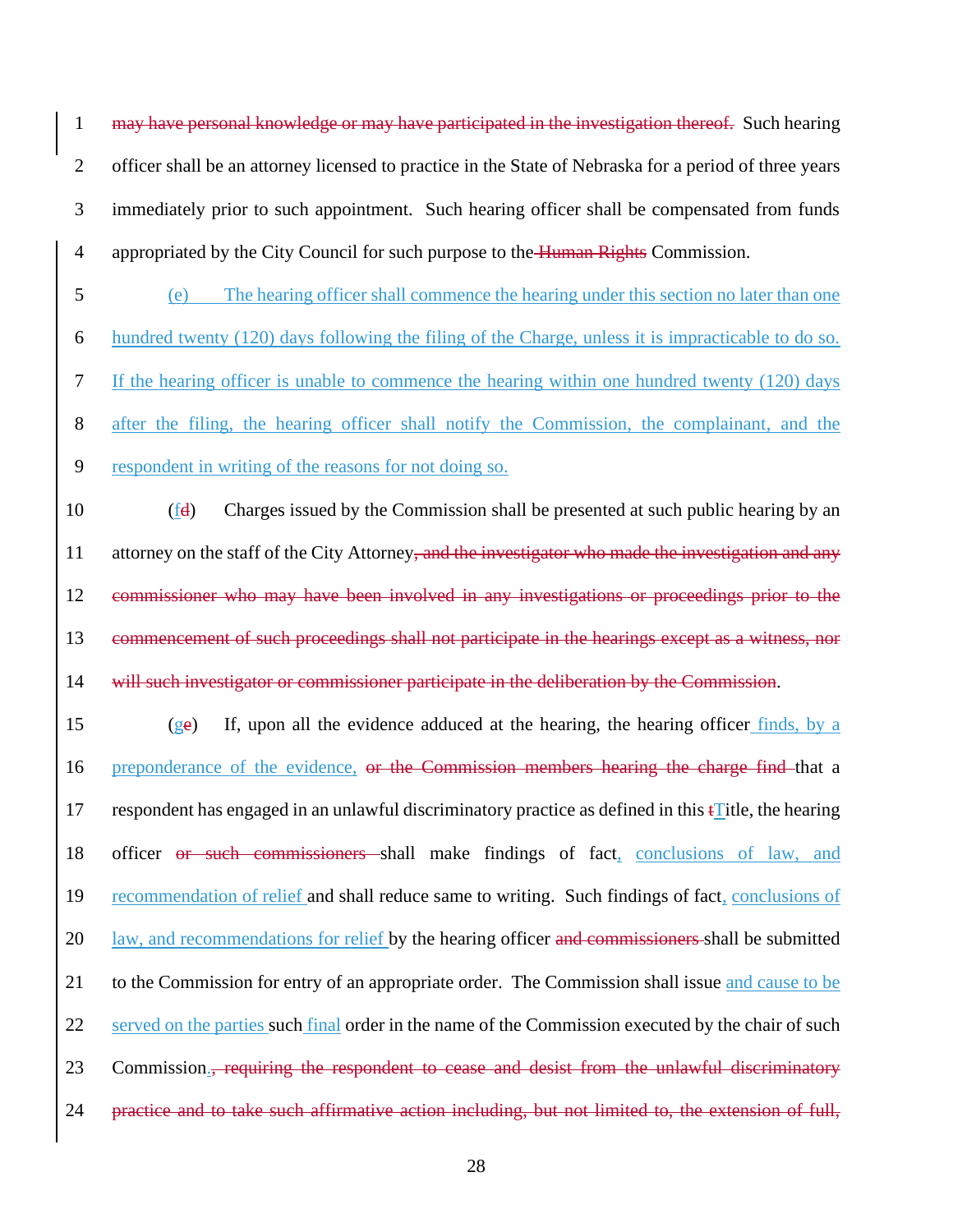equal, and unsegregated accommodations, advantages, facilities, and privileges to all persons as in the judgment of the Commission will effectuate the purposes of this title, including a requirement for a report of the manner of compliance and, in addition, the Commission may enter 4 such orders providing such relief as provided by this title, and providing for the placement of equal opportunity posters and materials as the Commission may deem appropriate. The Commission shall issue an order for such relief as may be appropriate, which may include actual damages suffered by the aggrieved person and injunctive or other equitable relief. Such order may, to vindicate the public interest, assess a civil penalty against the respondent and include, but is not limited to, any and all relief found in Sections 11.02.076 and 11.02.077. 10 (hf) If, upon all the evidence adduced at the hearing, the hearing officer-hearing the 11 charge or the commissioners hearing the charge finds that a respondent has not engaged in any unlawful discriminatory practice, such hearing officer or commissioners shall make findings of fact and shall reduce the same to writing. Such findings of fact by the hearing officer shall be submitted to the Commission for entry of an appropriate order. The Commission shall issue and 15 cause to be served on the charging partiesy an final order executed by the chair of the Commission dismissing the charge as to the respondent and shall make public disclosure of each such dismissal. (i) The hearing officer may not continue administrative proceedings regarding any alleged discriminatory practice after the beginning of the trial of a civil action commenced by the complainant under federal or state law, seeking relief with respect to that discriminatory practice. 20 (ig) The commissioners or hearing officer shall file with the Commission their findings 21 of fact, conclusions of law, and recommendations for relief within seven sixty (60) calendar days of the completion of the public hearing.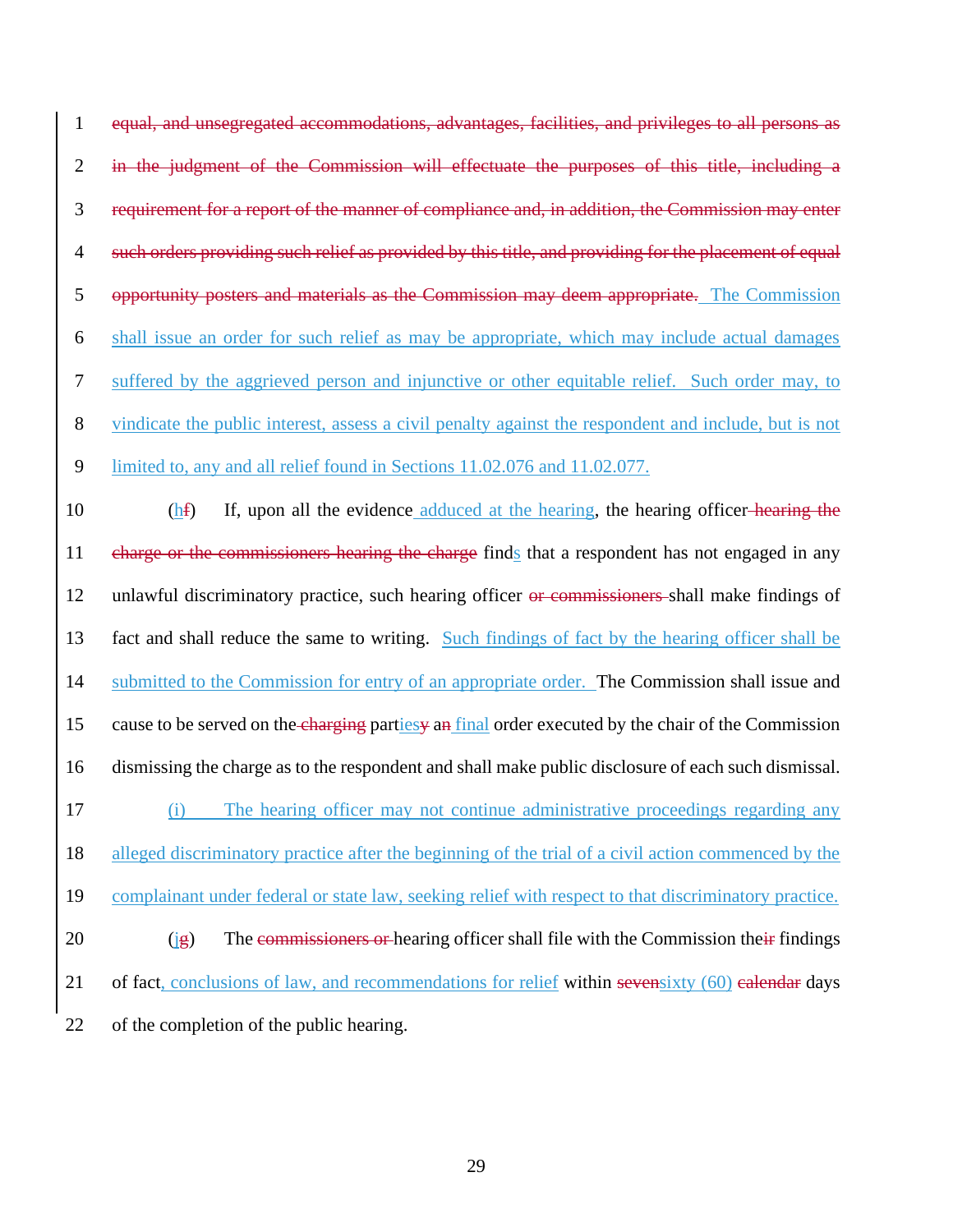1  $(k<sub>H</sub>)$  The Commission's final order shall be made a part of the record of the proceedings. The entire record shall be filed with the Commission and shall be available for public inspection during regular office hours.

 (li) The transcript of the record of the proceedings shall consist of the following: 5 verified complaint, as the same may have been amended or supplemented; the charge; the answer to the charge, as the same may have been amended; notice of hearing; transcript or recording of testimony; exhibits; depositions; written applications; orders; stipulations; final order of the Commission, and such other documentsmatters as may properly become a part of the record.

 (mj) Such orders of the Commission may be appealed to the District Court for Lancaster County as provided by Neb. Rev. Stat. § 15-1201, et seq.

11 Section 14. That Section 11.02.075 of the Lincoln Municipal Code be amended to read as follows:

**11.02.075 Hearings; Rules.**

 (a) In conducting such public hearing, the hearing officer or presiding commissioner shall make every effort to develop a substantive record and shall make such inquiry of the parties 16 as to elicit pertinent evidence to assist the Commission or the hearing officer in making their decision.

 (b) Hearings need not be conducted according to the technical rules of evidence. However, oral evidence shall be taken only on oath or affirmation. The production of further evidence upon any issue may be ordered. All motions and objections made during a public hearing 21 shall be stated orally on the record and shall, with the ruling on such motions or objections by the 22 hearing officer or presiding commissioner conducting the hearing, be included in the record of the hearing.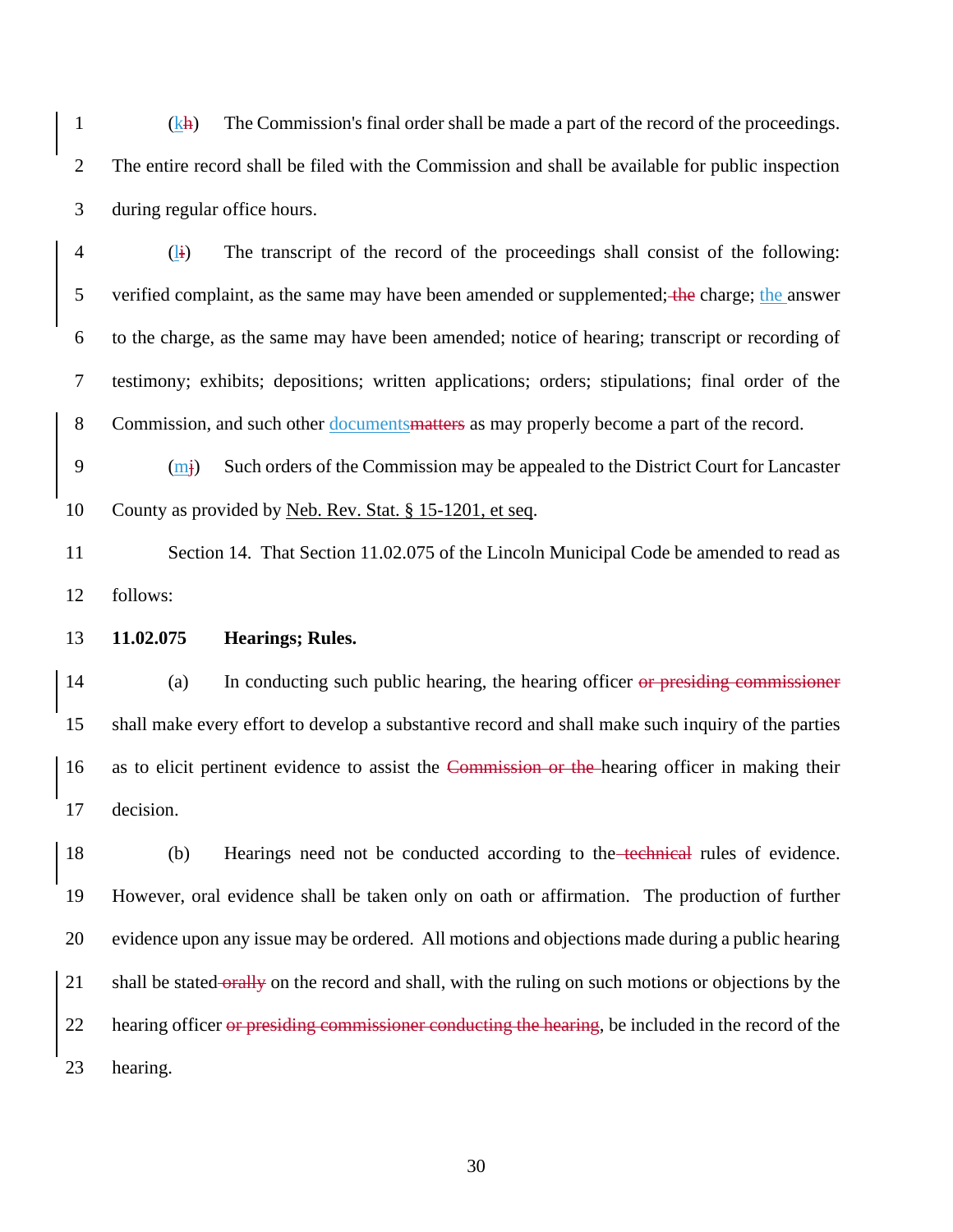| $\mathbf{1}$   | (c)                                                                                             | The complainant charging parting or respondent may appear at the hearing with or                |  |  |
|----------------|-------------------------------------------------------------------------------------------------|-------------------------------------------------------------------------------------------------|--|--|
| $\mathbf{2}$   |                                                                                                 | without counsel, present evidence, and compel the appearance of witnesses and records onin such |  |  |
| 3              |                                                                                                 | complainant's charging party's or respondent's behalf.<br>Upon written application to the       |  |  |
| $\overline{4}$ |                                                                                                 | Commission, a charging partycomplainant or respondent shall be entitled to the issuance of a    |  |  |
| $\mathfrak{S}$ |                                                                                                 | reasonable number of subpoenas to the same extent and subject to the same limitations as        |  |  |
| 6              | subpoenas issued for the Commission. Subpoenas issued at the request of a charging party a      |                                                                                                 |  |  |
| $\tau$         | complainant or respondent shall show on their face the name and address of such party and shall |                                                                                                 |  |  |
| $8\,$          | state that they were issued at the request of the charging partycomplainant or respondent. The  |                                                                                                 |  |  |
| 9              | charging partycomplainant or respondent may cross-examine the witnesses. The testimony taken    |                                                                                                 |  |  |
| 10             |                                                                                                 | at the hearing shall be under oath or affirmation and be transcribed by a an official           |  |  |
| 11             | stenographercourt reporter. Such stenographic-records need not be reduced to writing unless     |                                                                                                 |  |  |
| 12             |                                                                                                 | requested by one of the parties to the public hearing or the Commission.                        |  |  |
| 13             | (d)                                                                                             | The hearing officer or presiding commissioner shall have full authority to:                     |  |  |
| 14             | (1)                                                                                             | Make all decisions regarding the admissions and exclusions of evidence;                         |  |  |
| 15             | (2)                                                                                             | Administer oaths and affirmations;                                                              |  |  |
| 16             | (3)                                                                                             | Control the proceedings;                                                                        |  |  |
| 17             | (4)                                                                                             | Interrogate witnesses;                                                                          |  |  |
| 18             | (5)                                                                                             | Rule upon all objections and motions;                                                           |  |  |
| 19             | (6)                                                                                             | Exclude from the hearing room or from further participation in the                              |  |  |
| 20             |                                                                                                 | proceedings any person who engages in improper conduct at the hearing;                          |  |  |
| 21             | (7)                                                                                             | Sequester Exclude witnesses from the hearing room at the request of either                      |  |  |
| 22             |                                                                                                 | party;                                                                                          |  |  |
| 23             | (8)                                                                                             | Authorize and set times for the filing of briefs.                                               |  |  |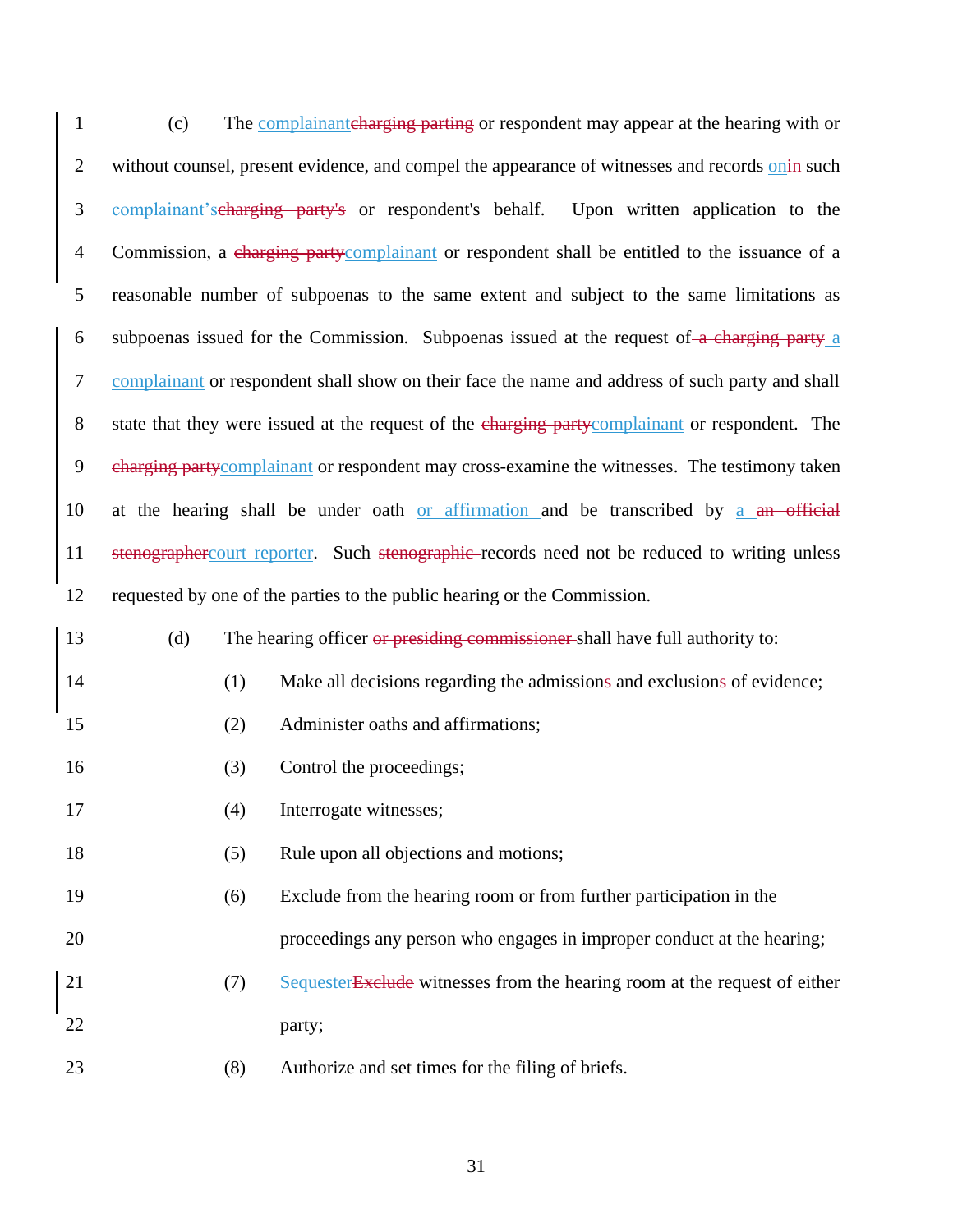(e) If either the respondent or the complainant fails to appear at the public hearing after 2 being served with due notice of the time and place thereof, the hearing officer or presiding 3 commissioner may conduct the hearing. The hearing officer or presiding commissioner may either consider the evidence presented at the hearing and may make recommendations thereon or make a "finding of default" for the party in attendance at the hearing.

 Section 15. That Chapter 11.02 of the Lincoln Municipal Code be amended to add a new section numbered 11.02.076 to read as follows:

**11.02.076 Commission Order; Remedies and Relief.**

 (a) If, upon taking into consideration all the evidence at hearing, the Commission determines that the respondent has engaged in a discriminatory or retaliatory practice, the Commission shall state its findings of fact and conclusions of law and shall issue an order requiring the respondent to cease and desist from the discriminatory or retaliatory practice and to take the necessary remedial action, as in the judgment of the Commission, will carry out the purposes of this Title. A copy of the order shall be delivered to the respondent, the complainant, and to any other public officers and persons as the Commissions deems appropriate.

(b) For the purposes of this section and pursuant to the provisions of this Chapter,

"remedial action" may include any equitable relief that the Commission considers appropriate, but

is not limited to the following:

(1) Granting temporary, preliminary, or permanent relief;

 (2) Hiring, reinstatement, or upgrading of employees with or without pay, interim earned income and unemployment compensation shall operate to reduce the pay otherwise allowable;

 (3) Admission or restoration of individuals to a labor organization, admission to or participation in a guidance program, apprenticeship training program, on-the-job training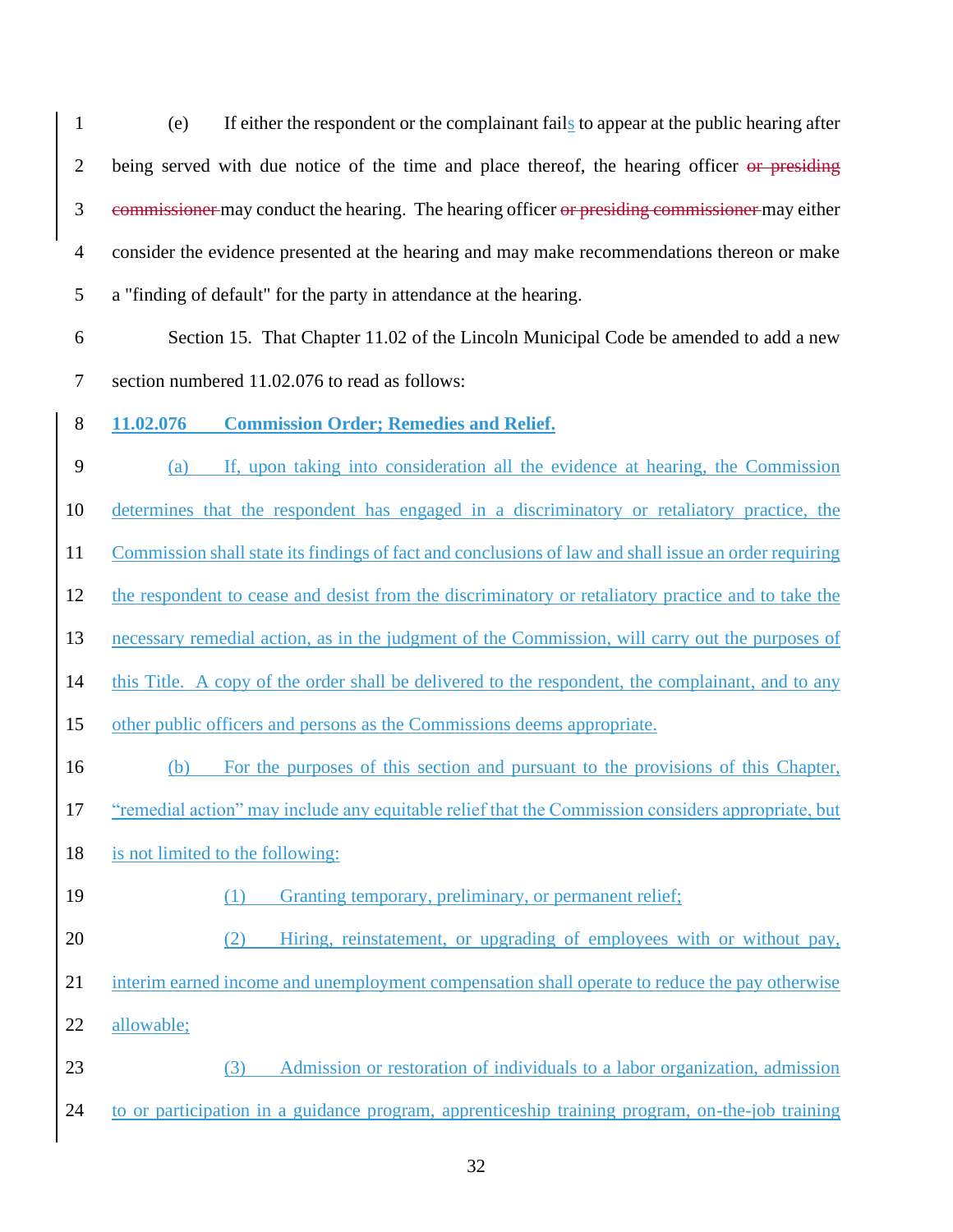| $\mathbf{1}$   | program, or other occupational training or retraining program, with the utilization of objective     |  |  |  |  |  |
|----------------|------------------------------------------------------------------------------------------------------|--|--|--|--|--|
| $\overline{2}$ | criteria in the admission of individuals to such programs;                                           |  |  |  |  |  |
| $\mathfrak{Z}$ | Admission of individuals to a public accommodation or an educational<br>(4)                          |  |  |  |  |  |
| 4              | institution;                                                                                         |  |  |  |  |  |
| 5              | Providing an auxiliary aid or service, modification of policy, practice, or<br>(5)                   |  |  |  |  |  |
| 6              | procedure, or alternative method;                                                                    |  |  |  |  |  |
| 7              | Making facilities readily accessible to and usable by individuals with<br>(6)                        |  |  |  |  |  |
| $8\,$          | disabilities in new construction, and alterations, or through barrier removal or other activities;   |  |  |  |  |  |
| 9              | Sale, exchange, lease, rental, assignment, or sublease of real property to an                        |  |  |  |  |  |
| 10             | individual;                                                                                          |  |  |  |  |  |
| 11             | (8) Extension to all individuals of the full and equal enjoyment and of the                          |  |  |  |  |  |
| 12             | advantages, facilities, privileges, and services of the respondent denied to the complainant because |  |  |  |  |  |
| 13             | of the discriminatory or unfair practice;                                                            |  |  |  |  |  |
| 14             | Reporting as to the manner of compliance;<br>(9)                                                     |  |  |  |  |  |
| 15             | Posting notices in conspicuous places in the respondent's place of business<br>(10)                  |  |  |  |  |  |
| 16             | in a form prescribed by the Commission and inclusion of notices in advertising material;             |  |  |  |  |  |
| 17             | Payment to the complainant of damages for injury caused by the                                       |  |  |  |  |  |
| 18             | discriminatory or unfair practices which damages shall include, but are not limited to, actual       |  |  |  |  |  |
| 19             | damages, court costs, and reasonable attorney fees.                                                  |  |  |  |  |  |
| 20             | Other relief the Commission considers appropriate including monetary<br>(12)                         |  |  |  |  |  |
| 21             | damages, fines, and civil penalties as provided in Section 11.02.077.                                |  |  |  |  |  |
| 22             | In addition to the remedies provided in the preceding provision of this subsection,<br>(c)           |  |  |  |  |  |
| 23             | the Commission may issue an order requiring the respondent to cease and desist from the              |  |  |  |  |  |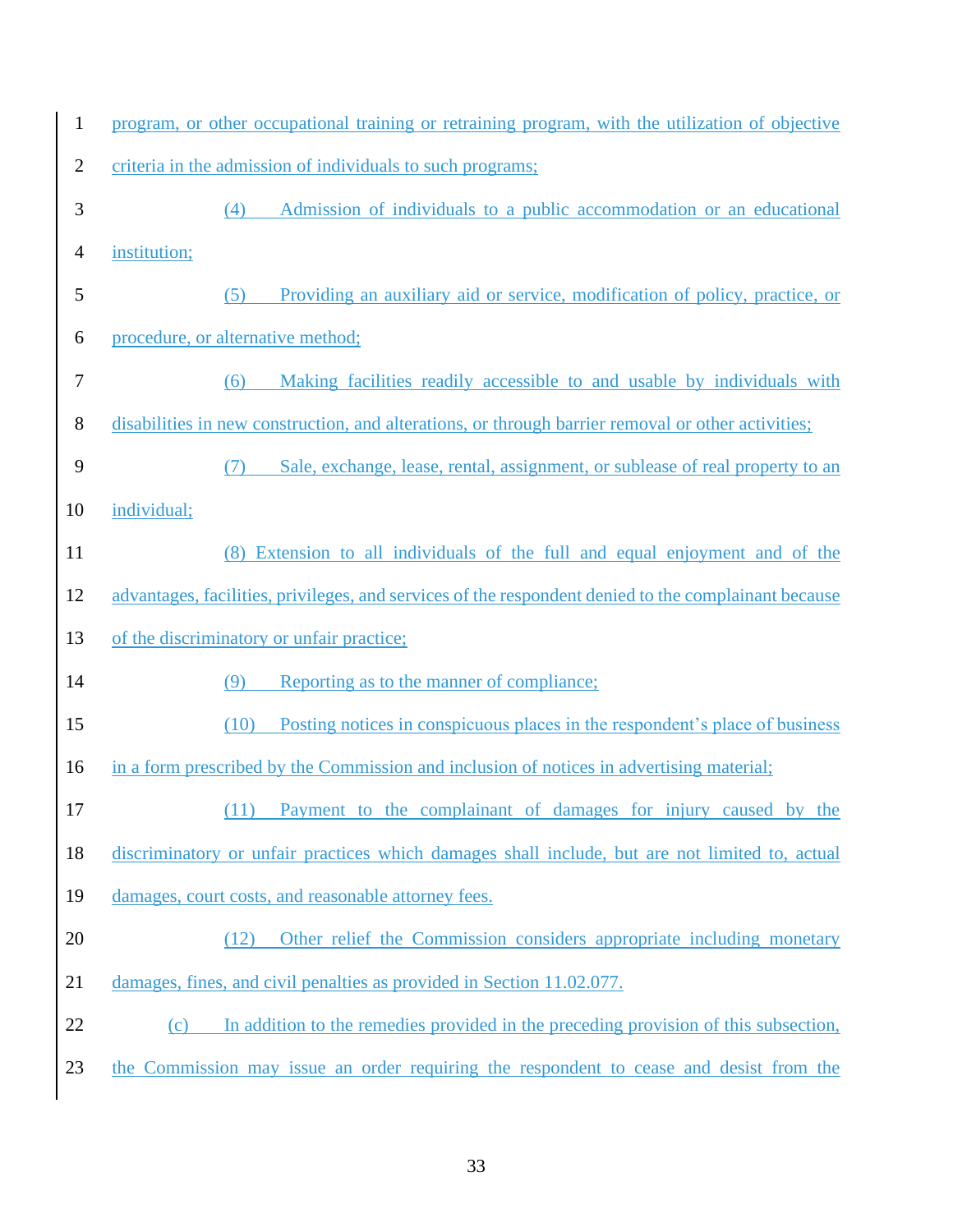discriminatory or retaliatory practice and to take such affirmative action as in the judgment of the Commission will carry out the purposes of this Title as follows:

 (1) In the case of a respondent operating by virtue of a license issued by the State of Nebraska, the City of Lincoln, any licensing agency of the United States, or any board, commission, department, agency, or other political subdivision or part thereof within the City of Lincoln, if the Commission, upon notice to the respondent with an opportunity to be heard, determines that the respondent has engaged in a discriminatory or retaliatory practice and that the practice was authorized, requested, commanded, performed, or knowingly or recklessly tolerated by the board of directors of the respondent or by any officer or executive agency acting within the scope of the officer's or agent's employment, the Commission shall so certify to the licensing agency by sending copies of the findings of fact, conclusions of law, and the final order to that governmental agency and recommend to that governmental agency appropriate disciplinary action, including, but not limited to, the suspension or revocation of the license or permit of the respondent. (2) In the case of a respondent who is found by the Commission to have engaged in a discriminatory or retaliatory practice in the course of performing under a contract or subcontract with the State of Nebraska or City of Lincoln, or any board, commission, department, agency, or other political subdivision or part thereof within the City of Lincoln, if the practice was authorized, requested, commanded, performed, or knowingly or recklessly tolerated by the board of directors of the respondent or by any officer or executive agent acting within the scope of the officer's or agent's employment, the Commission shall so certify to the contracting agency. 22 (d) The election of an affirmative action order under paragraph (c) of this subsection, shall not bar the election of affirmative remedies provided in paragraph (b) of this subsection.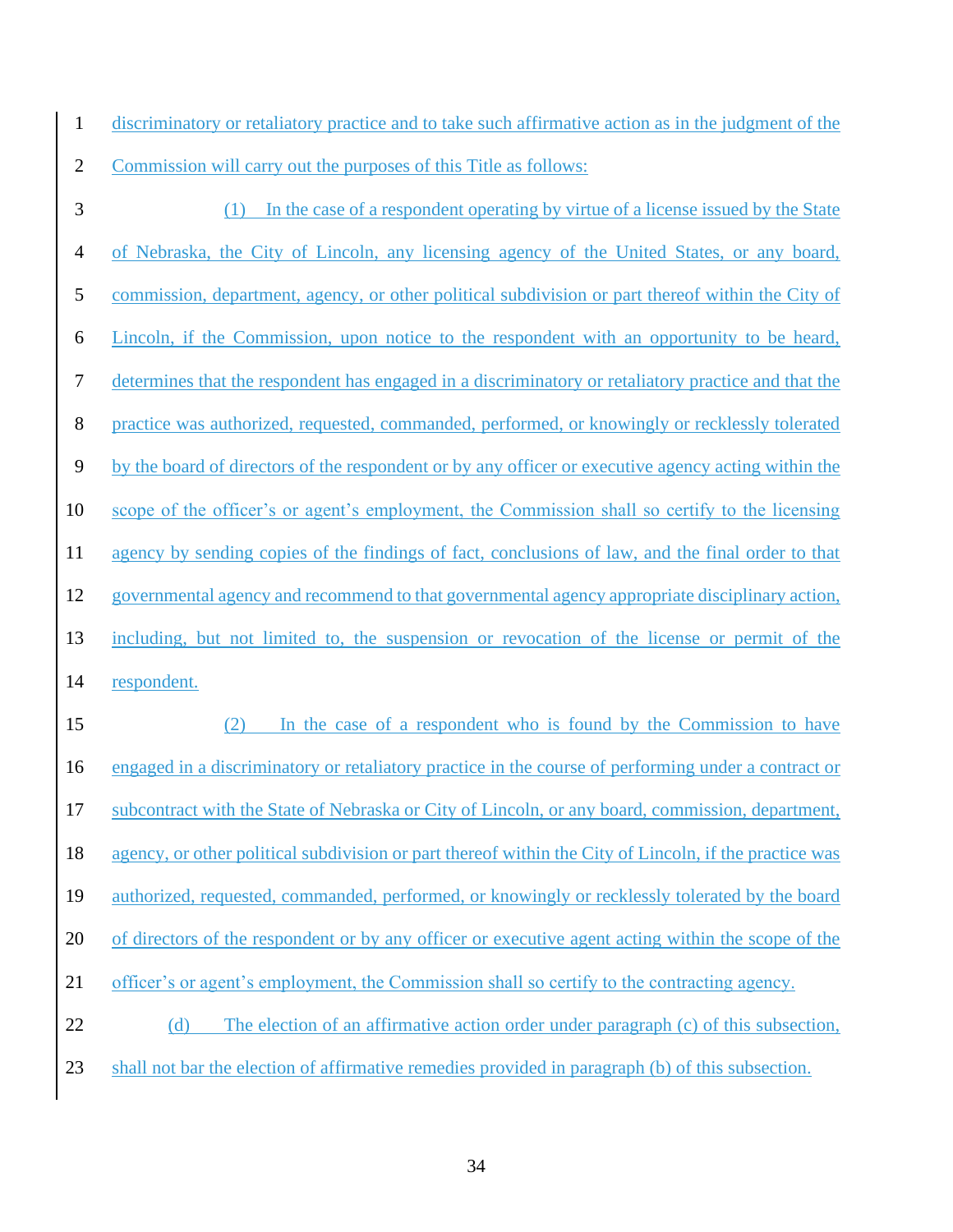| $\mathbf{1}$   | Section 16. That Chapter 11.02 of the Lincoln Municipal Code be amended to add a new                   |
|----------------|--------------------------------------------------------------------------------------------------------|
| $\overline{2}$ | section numbered 11.02.077 to read as follows:                                                         |
| 3              | 11.02.077<br><b>Civil Penalties.</b>                                                                   |
| $\overline{4}$ | In any complaint involving discriminatory housing, employment, or public<br>(a)                        |
| 5              | accommodation practices, any final order of the Commission may, to vindicate the public interest,      |
| 6              | authorize the City Attorney to seek, in addition to actual damages or injunctive or other equitable    |
| 7              | relief, a civil penalty against the respondent:                                                        |
| 8              | In an amount not exceeding \$10,000.00 if the respondent has not been<br>(1)                           |
| 9              | adjudged to have committed any prior discriminatory practice under this Title or if subsection (2)     |
| 10             | or (3) of this subsection does not apply;                                                              |
| 11             | In an amount not exceeding \$25,000.00 if the respondent has been adjudged                             |
| 12             | to have committed one other discriminatory practice under this Title during the five-year period       |
| 13             | ending on the date of the issuance of the current complaint; or                                        |
| 14             | In an amount not exceeding \$50,000.00 if the respondent has been adjudged<br>(3)                      |
| 15             | to have committed two or more discriminatory practices during the seven-year period ending on          |
| 16             | the date of the issuance of the current complaint.                                                     |
| 17             | (b)<br>In the cases arising under Chapter 11.06 of this Title, if the acts constituting the            |
| 18             | discriminatory practice that is the object of the complaint are committed by the same person who       |
| 19             | has been previously adjudged to have committed acts constituting a discriminatory housing              |
| 20             | practice, the civil penalties set forth in subsections (a)(1) and (2) of this Section may be requested |
| 21             | without regard to the period of time within which any subsequent discriminatory housing practice       |
| 22             | occurred.                                                                                              |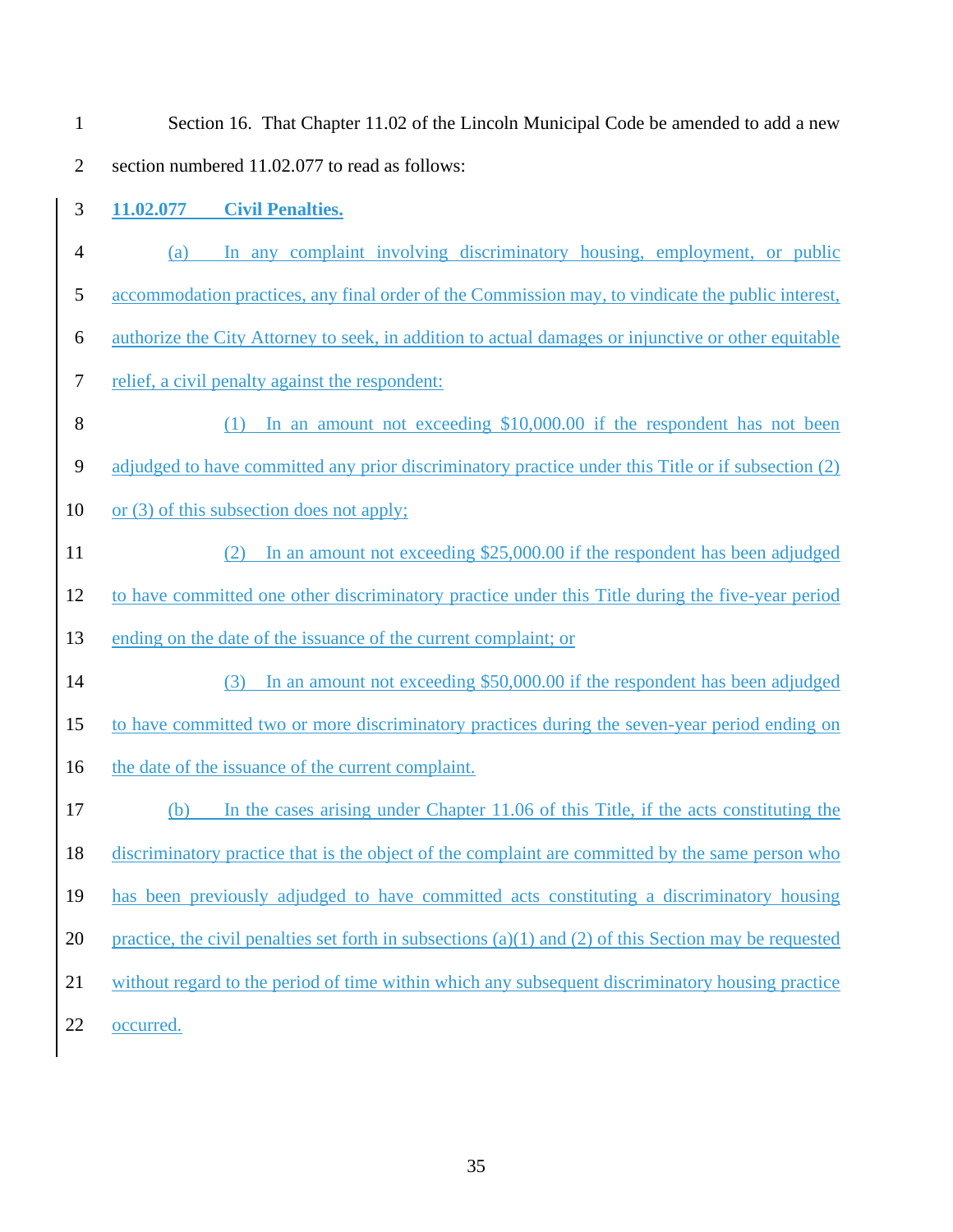| $\mathbf{1}$   | No such final order shall affect any contract, sale, encumbrance, or lease<br>(c)                       |  |  |  |  |  |
|----------------|---------------------------------------------------------------------------------------------------------|--|--|--|--|--|
| $\overline{2}$ | consummated before the issuance of such order and involving a bona fide purchaser,                      |  |  |  |  |  |
| 3              | encumbrancer, or tenant without actual notice of the change.                                            |  |  |  |  |  |
| $\overline{4}$ | (d) In the case of a final order with respect to a discriminatory housing practice that                 |  |  |  |  |  |
| 5              | occurred in the course of a business subject to licensing or regulation by a governmental agency,       |  |  |  |  |  |
| 6              | the Commission shall, not later than thirty (30) days after the date of the issuance of the final order |  |  |  |  |  |
| $\tau$         | or, if the formal order is judicially reviewed, thirty (30) days after the final order is affirmed upon |  |  |  |  |  |
| 8              | such review:                                                                                            |  |  |  |  |  |
| 9              | Send copies of the findings of fact, conclusions of law, and the final order to<br>(1)                  |  |  |  |  |  |
| 10             | that governmental agency; and                                                                           |  |  |  |  |  |
| 11             | Recommend disciplinary action to that governmental agency, including,<br>(2)                            |  |  |  |  |  |
| 12             | when appropriate, the suspension or revocation of the license or permit of the respondent.              |  |  |  |  |  |
| 13             | In the case of a final order against a respondent against whom another final order<br>(e)               |  |  |  |  |  |
| 14             | was issued under this Section within the preceding five years, the Commission shall send a copy         |  |  |  |  |  |
| 15             | of each such final order to the City Attorney.                                                          |  |  |  |  |  |
| 16             | Section 17. That Section 11.02.080 of the Lincoln Municipal Code be amended to read as                  |  |  |  |  |  |
| 17             | follows:                                                                                                |  |  |  |  |  |
| 18             | 11.02.080<br>Informal Conciliation Efforts Proceedings to be Confidential; Violation;                   |  |  |  |  |  |
| 19             | Penalty.                                                                                                |  |  |  |  |  |
| 20             | Nothing said or done during or as a part of effortsendeavors to eliminate an alleged                    |  |  |  |  |  |
| 21             | unlawful practice by informal methods of conference, mediation, or conciliation, or persuasion as       |  |  |  |  |  |
| 22             | set forth in Section 11.02.040 may be made public by the Commission without the written consent         |  |  |  |  |  |
| 23             | of all the parties or used as evidence in a subsequent proceedings.                                     |  |  |  |  |  |
|                |                                                                                                         |  |  |  |  |  |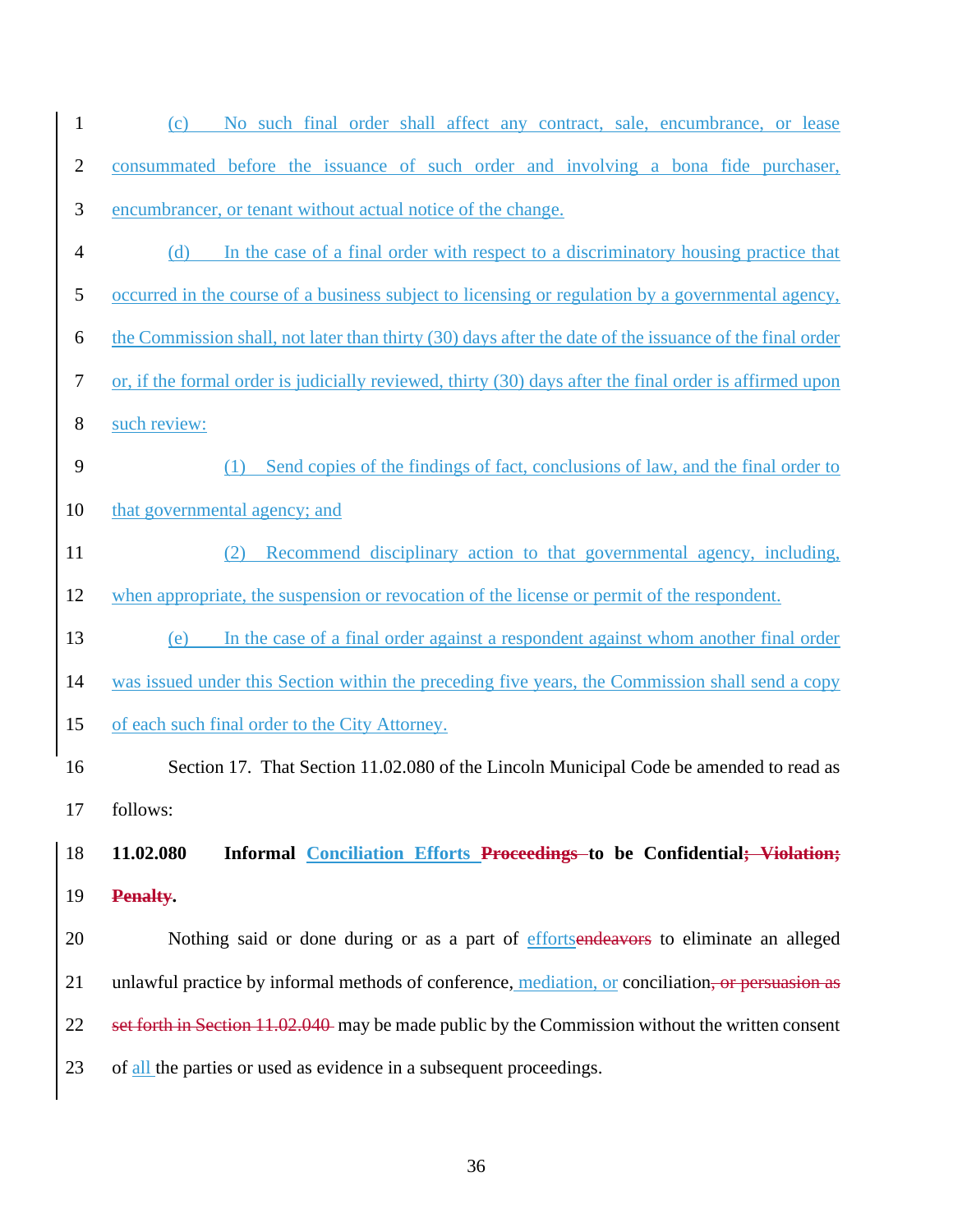| $\mathbf{1}$     | Section 18. That Chapter 11.02 of the Lincoln Municipal Code be amended to add a new                   |
|------------------|--------------------------------------------------------------------------------------------------------|
| $\mathbf{2}$     | section numbered 11.02.085 to read as follows:                                                         |
| 3                | <b>Temporary or Preliminary Relief; Actions Authorized.</b><br>11.02.085                               |
| $\overline{4}$   | Whenever the Commission concludes, at any time following the filing of a complaint, that               |
| $\mathfrak s$    | prompt judicial action is necessary to carry out the purposes of this Title, the Commission may        |
| 6                | authorize a civil action for appropriate temporary or preliminary relief pending final disposition of  |
| $\boldsymbol{7}$ | the complaint under this Title. Upon receipt of such authorization, the City Attorney shall            |
| $8\,$            | promptly commence and maintain an action, provided such civil actions shall be promptly                |
| $\overline{9}$   | commenced only if it is determined by the City Attorney that a legally sufficient basis exists for     |
| 10               | such a civil action.                                                                                   |
| 11               | Section 19. That Chapter 11.02 of the Lincoln Municipal Code be amended to add a new                   |
| 12               | section numbered 11.02.087 to read as follows:                                                         |
| 13               | 11.02.087<br><b>Complaint; Civil Action in Lieu of Hearing; Relief Authorized.</b>                     |
| 14               | Any person entitled to file a complaint with the Commission pursuant to this Title may file,           |
| 15               | on their own behalf, a civil action in the district court under the provisions of any applicable state |
| 16               | or federal statute. Any such action shall be considered an alternative to the procedures and           |
| 17               | remedies provided by this Title, and the disposition of such complaint shall be controlled by any      |
| 18               | judicial judgments or orders resulting from such filing. The Commission shall not process any          |
| 19               | complaint initiated pursuant to this Title while a civil action involving the same alleged facts is    |
| 20               | pending.                                                                                               |
| 21               | Section 20. That Section 11.02.090 of the Lincoln Municipal Code be amended to read as                 |
| 22               | follows:                                                                                               |
| 23               | 11.02.090<br><b>Annual Report.</b>                                                                     |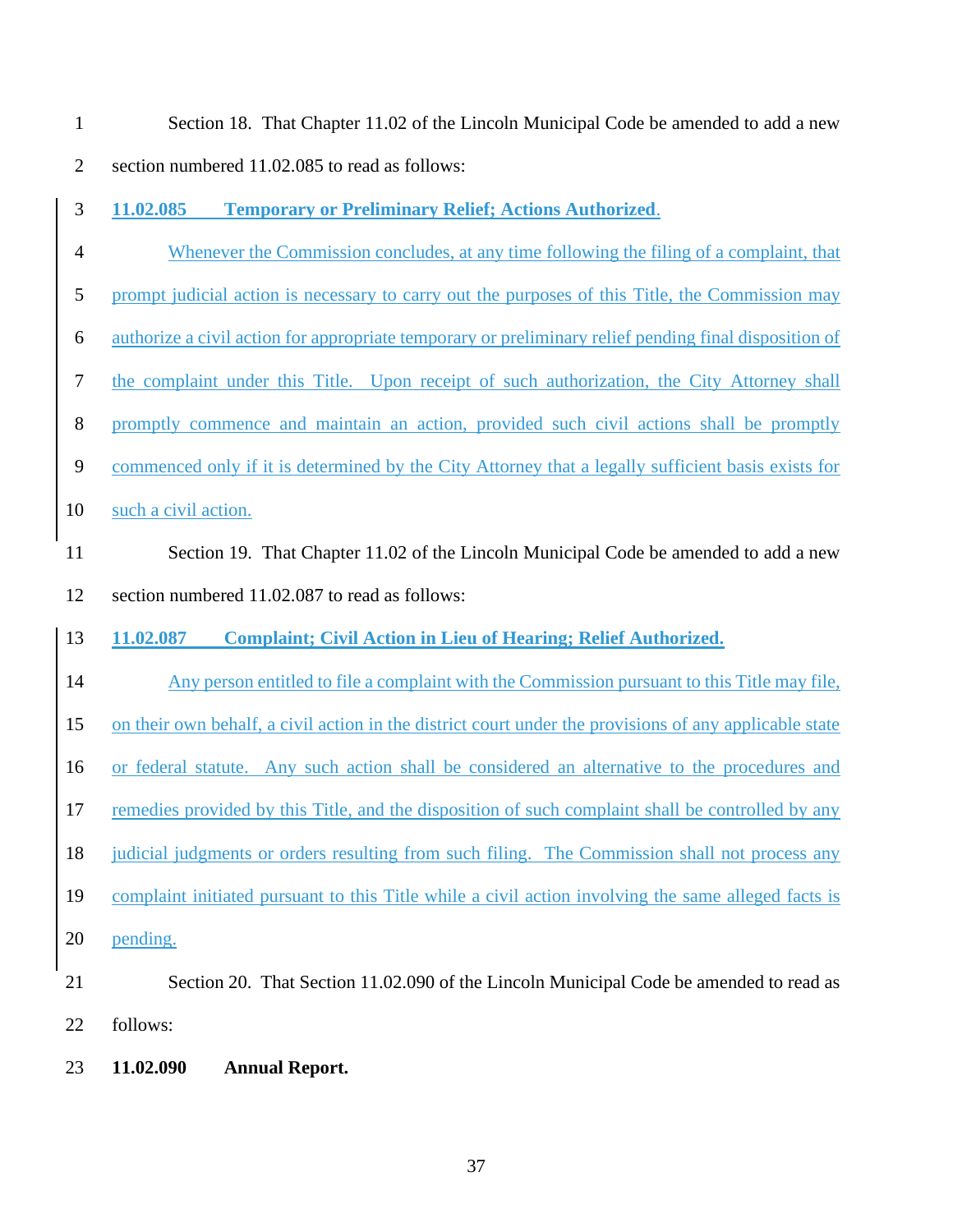1 On or before the first day of February of each year, tThe Commission shall make a written report to the Mayor and City Council of its activities for the preceding year and of the status of human rights and equal opportunity in the City of Lincoln.

 Section 21. That Section 11.04.010 of the Lincoln Municipal Code be amended to read as follows:

#### **11.04.010 Full and Equal Enjoyment of Place of Public Accommodation.**

 All persons within the City of Lincoln shall be entitled to a full and equal enjoyment of any place of public accommodation, as defined in Section 11.01.010, without discrimination or 9 segregation on the grounds of race, color, sex, religion, national origin, ancestry, disability, or 10 marital status, military status, or veteran status. Every totally or partially blind person shall have 11 the right to be accompanied by a dog guide, especially trained for the purpose, in any place of 12 public accommodation without being required to pay an extra charge for the dog guide.

13 Section 22. That Section 11.04.030 of the Lincoln Municipal Code be amended to read as follows:

#### **11.04.030 Refusal, Withholding From, or Denial of, Public Accommodations; Unlawful.**

 Any person who directly or indirectly refuses, withholds from, denies, or attempts to refuse, withhold, or deny to any person the accommodations, advantages, facilities, services, or privileges otherwise available in a place of public accommodation on the basis of race, color, sex, religion, 19 national origin, ancestry, disability,  $\theta$  marital status, military status, or veteran status shall be 20 guilty of discriminatory practice and shall be subject to the penalties set forth in this  $\mathbf{t}$  Title.

 Section 23. That Chapter 11.04 of the Lincoln Municipal Code be amended to add a new section numbered 11.04.035 to read as follows:

**11.04.035 Service Animal.**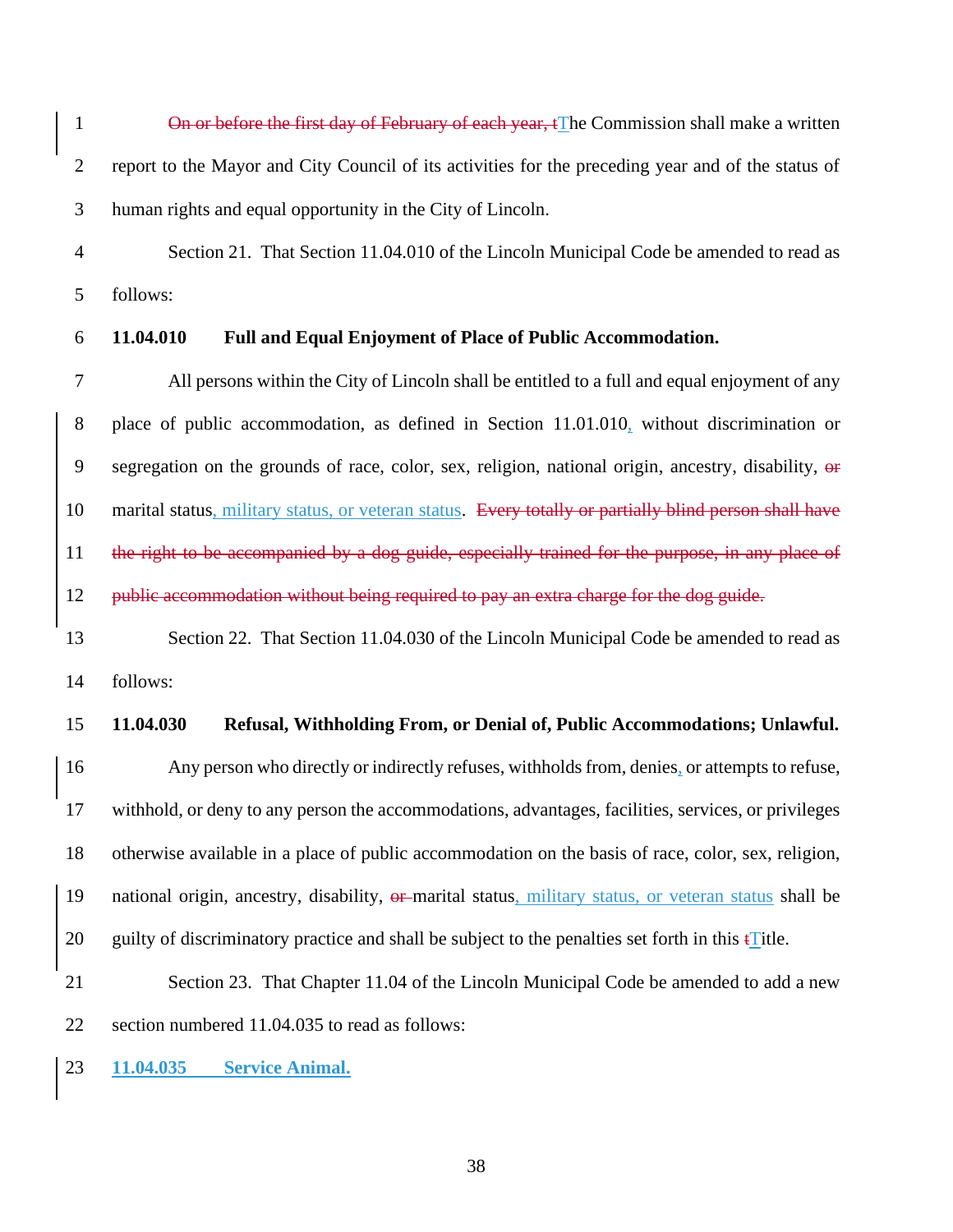- (a) Any person or place of public accommodation shall make reasonable changes in polices, practices, and procedures when necessary to afford goods, services, facilities, privileges, advantages, or accommodations to individuals with disabilities, unless the public accommodation can demonstrate that making the changes would fundamentally alter the public accommodation. (b) A service animal shall include any dog or miniature horse that is individually trained to do work or perform tasks for the benefit of an individual with a disability, including a physical, sensory, psychiatric, intellectual, or other mental disability. Other species of animals, whether wild or domestic, trained or untrained, are not service animals. The work or tasks performed by a service animal must be directly related to the individual's disability. 10 (c) A service animal shall be under the control of its handler. A service animal shall have a harness, leash, or other tether, unless either the handler is unable because of a disability to use a harness, leash, or other tether, or the use of a harness, leash, or other tether would interfere with the service animal's safe, effective performance of work or tasks, in which case the service animal must be otherwise under the handler's control. (d) A public accommodation shall not ask about the nature or extent of an individual's disability. A public accommodation may ask if the animal is required because of a disability and what service the animal has been trained to perform. A public accommodation shall not require documentation that the animal has been certified, trained, or licensed as a service animal. A public 19 accommodation may not make these inquiries about a service animal when it is readily apparent that an animal is trained to perform tasks for an individual with a disability. (e) A public accommodation is not responsible for the care or supervision of a service animal. (f) A public accommodation may ask an individual with a disability to remove a
- service animal from the premises if: (1) the service animal is out of control and the animal's handler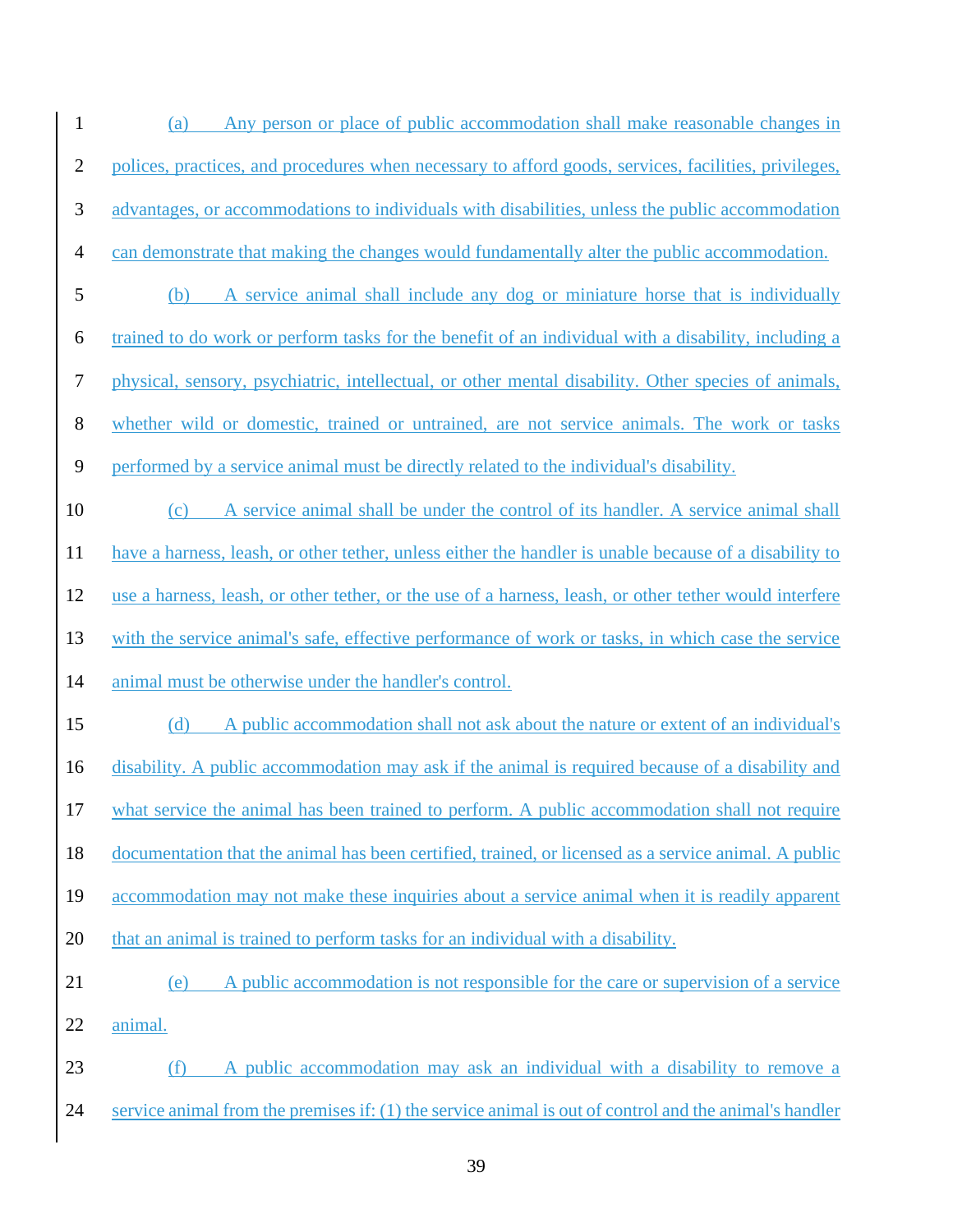| $\mathbf{1}$     | does not take effective action to control it; or (2) the service animal is not housebroken. If a public |  |  |  |  |
|------------------|---------------------------------------------------------------------------------------------------------|--|--|--|--|
| $\overline{2}$   | accommodation excludes a service animal under the aforementioned exceptions, it shall give the          |  |  |  |  |
| $\mathfrak{Z}$   | individual with a disability the opportunity to obtain goods, services, or accommodations without       |  |  |  |  |
| $\overline{4}$   | having the service animal on the premises.                                                              |  |  |  |  |
| 5                | A public accommodation shall not ask or require an individual with a disability to<br>(g)               |  |  |  |  |
| 6                | pay a surcharge, even if people accompanied by pets are required to pay fees, or to comply with         |  |  |  |  |
| $\boldsymbol{7}$ | other requirements generally not applicable to people without pets. If a public accommodation           |  |  |  |  |
| $8\,$            | normally charges individuals for the damage they cause, an individual with a disability may be          |  |  |  |  |
| $\mathbf{9}$     | charged for damage caused by their service animal.                                                      |  |  |  |  |
| 10               | Section 24. That Section 11.04.050 of the Lincoln Municipal Code be amended to read as                  |  |  |  |  |
| 11               | follows:                                                                                                |  |  |  |  |
| 12               | Retaliation or Discrimination Because of Assisting in Enforcement of This<br>11.04.050                  |  |  |  |  |
|                  |                                                                                                         |  |  |  |  |
| 13               | <b>Chapter; UnlawfulParticipation in Investigation, Proceeding or Hearing;</b>                          |  |  |  |  |
| 14               | <b>Discrimination or Retaliation Unlawful.</b>                                                          |  |  |  |  |
| 15               | It shall be unlawful for any person to in any manner retaliate or discriminate against any              |  |  |  |  |
| 16               | person who has opposed any activity prohibited by the provisions of this eChapter or who has            |  |  |  |  |
| 17               | made a complaint, testified, assisted, or participated in any manner in any investigation,              |  |  |  |  |
| 18               | proceeding, or hearing conducted pursuant to this $\epsilon$ Chapter.                                   |  |  |  |  |
| 19               | Section 25. That Section 11.06.020 of the Lincoln Municipal Code be amended to read as                  |  |  |  |  |
| 20               | follows:                                                                                                |  |  |  |  |
| 21               | 11.06.020<br><b>Unlawful Acts Enumerated.</b>                                                           |  |  |  |  |
| 22               | Except as exempted by Section 11.06.070, it shall be unlawful to:                                       |  |  |  |  |
| 23               | Refuse to sell or rent after the making of a bona fide offer, or to refuse to negotiate<br>(a)          |  |  |  |  |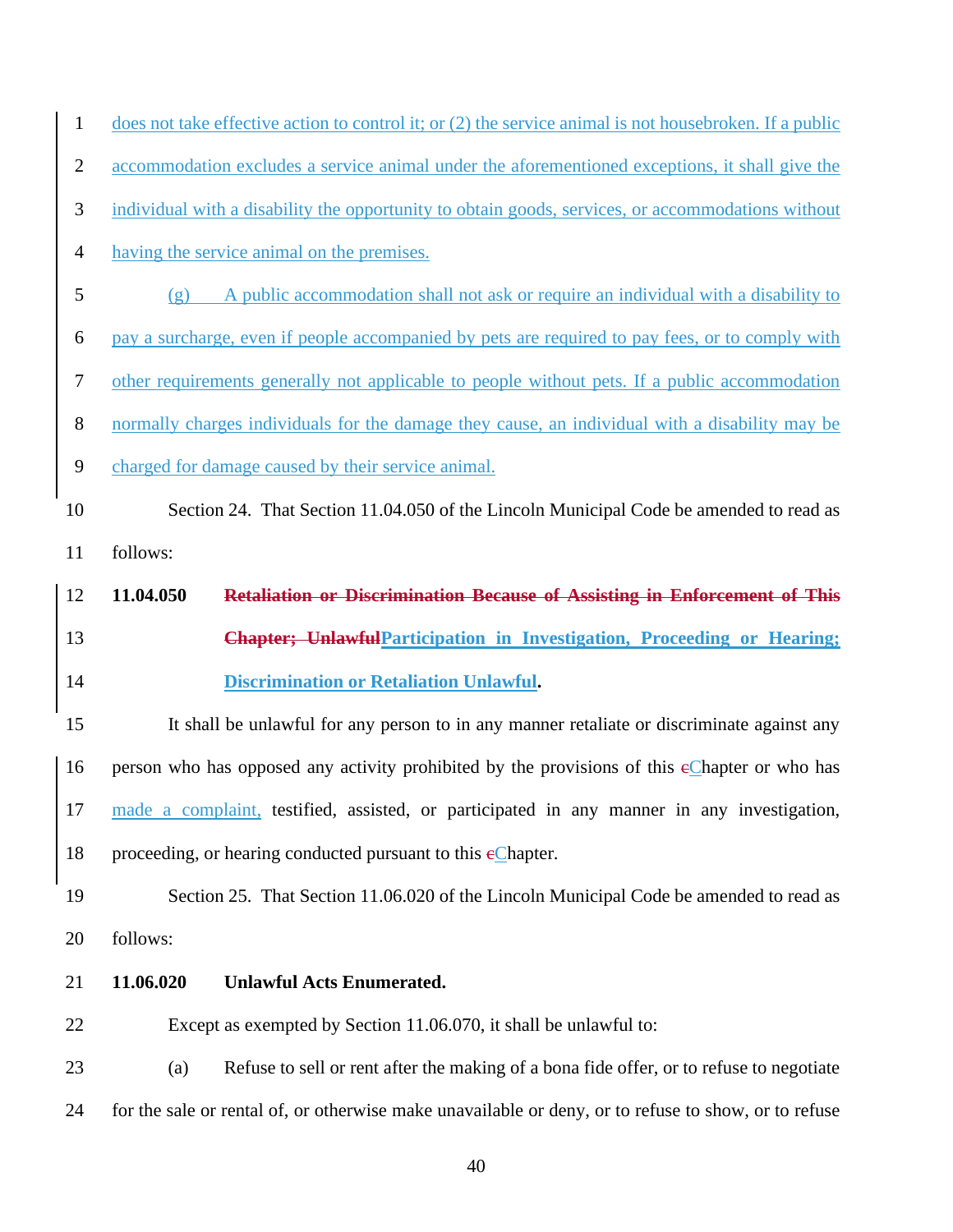to receive and transmit an offer for, a dwelling to any person because of race, color, religion, sex, 2 disability, national origin, familial status, handicap, ancestry, or marital status, military status, or veteran status;

 (b) Discriminate against any person in the terms, conditions, privileges of sale or rental of a dwelling, or in the provision of service or facilities in connection therewith, because of race, 6 color, religion, sex, disability, national origin, familial status, handicap, ancestry, or marital status, military status, or veteran status;

 (c) Make, print, or publish, or cause to be made, printed, or published, any notice, statement, or advertisement with respect to the sale or rental of a dwelling that indicates any preference, limitation, or discrimination based on race, color, religion, sex, disability, national 11 origin, familial status, handicap, ancestry, or marital status, military status, or veteran status or an intention to make any such preference, limitation, or discrimination;

 (d) Represent to any person because of race, color, religion, sex, disability, national 14 origin, familial status, handicap, ancestry, or marital status, military status, or veteran status that any dwelling is not available for inspection, sale, or rental when such dwelling is, in fact, so available;

 (e) Cause to be made any written or oral inquiry or record concerning the race, color, religion, sex, disability, national origin, familial status, handicap, ancestry, or marital status, 19 military status, or veteran status of a person seeking to purchase, rent, or lease any 20 dwellinghousing;

21 (f) Include in any transfer, sale, rental, or lease of any dwelling housing any unlawful restrictive covenants, or to honor or exercise or attempt to honor or exercise any unlawful 23 restrictive covenants pertaining to housing related to race, color, religion, sex, disability, national origin, familial status, ancestry, marital status, military status, or veteran status;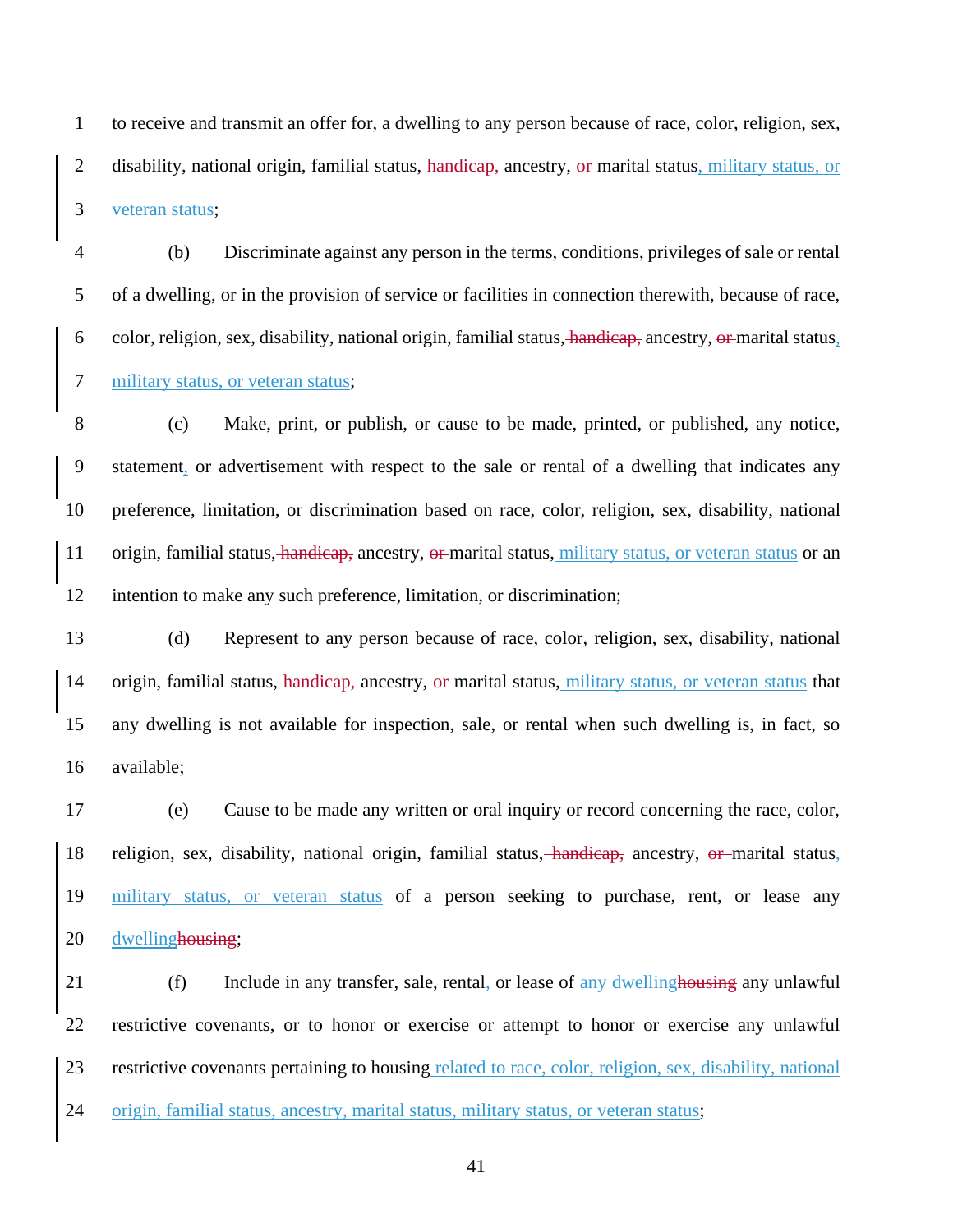(g) Discharge or demote an employee or agent or discriminate in the compensation of such employee or agent because of such employee's or agent's obedience to the provisions of this 3 eChapter;

 (h) Induce or attempt to induce, for profit, any person to sell or rent any dwelling by representation regarding the entry or prospective entry into the neighborhood of a person or persons of a particular race, color, religion, sex, disability, national origin, familial status, 7 handicap, ancestry, or marital status, military status, or veteran status;

 (i) Discriminate in the sale or rental of or otherwise make unavailable or deny a dwelling to any buyer or renter because of a disabilityhandicap of:

10 (1) The buyer or renter;

(2) Any person associated with the buyer or renter; or

 (3) A person residing in or intending to reside in the dwelling after it is so sold, rented, or made available.

 (j) Discriminate against any person in the terms, conditions, or privileges of sale or rental of a dwelling or in the provision of services or facilities in connection with a dwelling 16 because of a disability handicap of:

(1) Such person;

(2) Any person associated with such person; or

(3) A person residing in or intending to reside in the dwelling after it is so sold,

rented, or made available.

Section 26. That Chapter 11.06 of the Lincoln Municipal Code be amended to add a new

section numbered 11.06.021 to read as follows:

 **11.06.021 Commission; Powers and Duties; Referral to City Attorney; Civil Action by City.**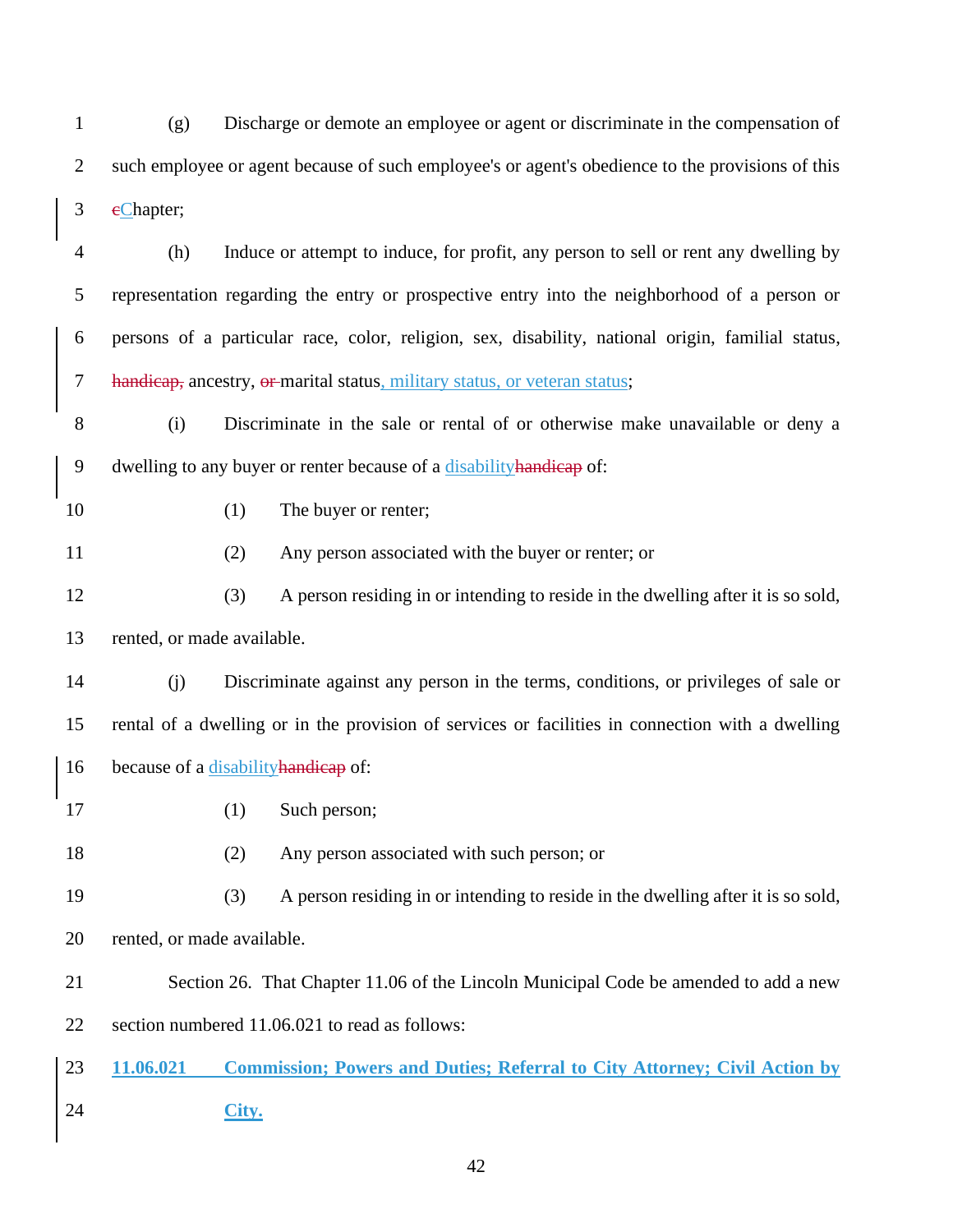| $\mathbf{1}$   | If the Commission, after a public hearing, finds that a respondent has engaged or is<br>(a)            |
|----------------|--------------------------------------------------------------------------------------------------------|
| $\overline{2}$ | about to engage in a discriminatory housing practice, it shall issue a final order for such relief as  |
| 3              | may be appropriate which may include a referral to the City Attorney for the institution of a civil    |
| $\overline{4}$ | action in the district court for the recovery of actual damages suffered by the aggrieved person and   |
| $\mathfrak{S}$ | for appropriate injunctive or other equitable relief; provided, however, such civil actions shall be   |
| 6              | commenced only if it is determined by the City Attorney that a legally sufficient basis exists and     |
| $\tau$         | it is prudent to institute such an action.                                                             |
| $8\,$          | All findings of the Commission under subsection (a) of this Section shall be final<br>(b)              |
| 9              | and binding upon the City.                                                                             |
| 10             | Section 27. That Chapter 11.06 of the Lincoln Municipal Code be amended to add a new                   |
| 11             | section numbered 11.06.023 to read as follows:                                                         |
| 12             | 11.06.023<br>Housing Discrimination Complaints; Civil Action in Lieu of Hearing; Relief                |
|                |                                                                                                        |
| 13             | <b>Authorized.</b>                                                                                     |
| 14             | Any aggrieved person entitled to file a complaint with the Commission pursuant to<br>(a)               |
| 15             | this Title may file, on their own behalf, a civil action in the district court under the provisions of |
| 16             | any applicable state or federal statute. Any such action shall be considered an alternative to the     |
| $17\,$         | procedures and remedies provided by this Title, and the disposition of such complaint shall be         |
| 18             | controlled by any judicial judgments or orders resulting from such filing. The Commission shall        |
| 19             | not process any complaint initiated pursuant to this Title while a civil action involving the same     |
| 20             | alleged facts is pending.                                                                              |
| 21             | Any aggrieved person with respect to the issues to be determined in a civil action<br>(b)              |
| 22             | under this Section may intervene as of right.                                                          |
| 23             | In a civil action initiated by the City Attorney under this Section, if the court finds<br>(c)         |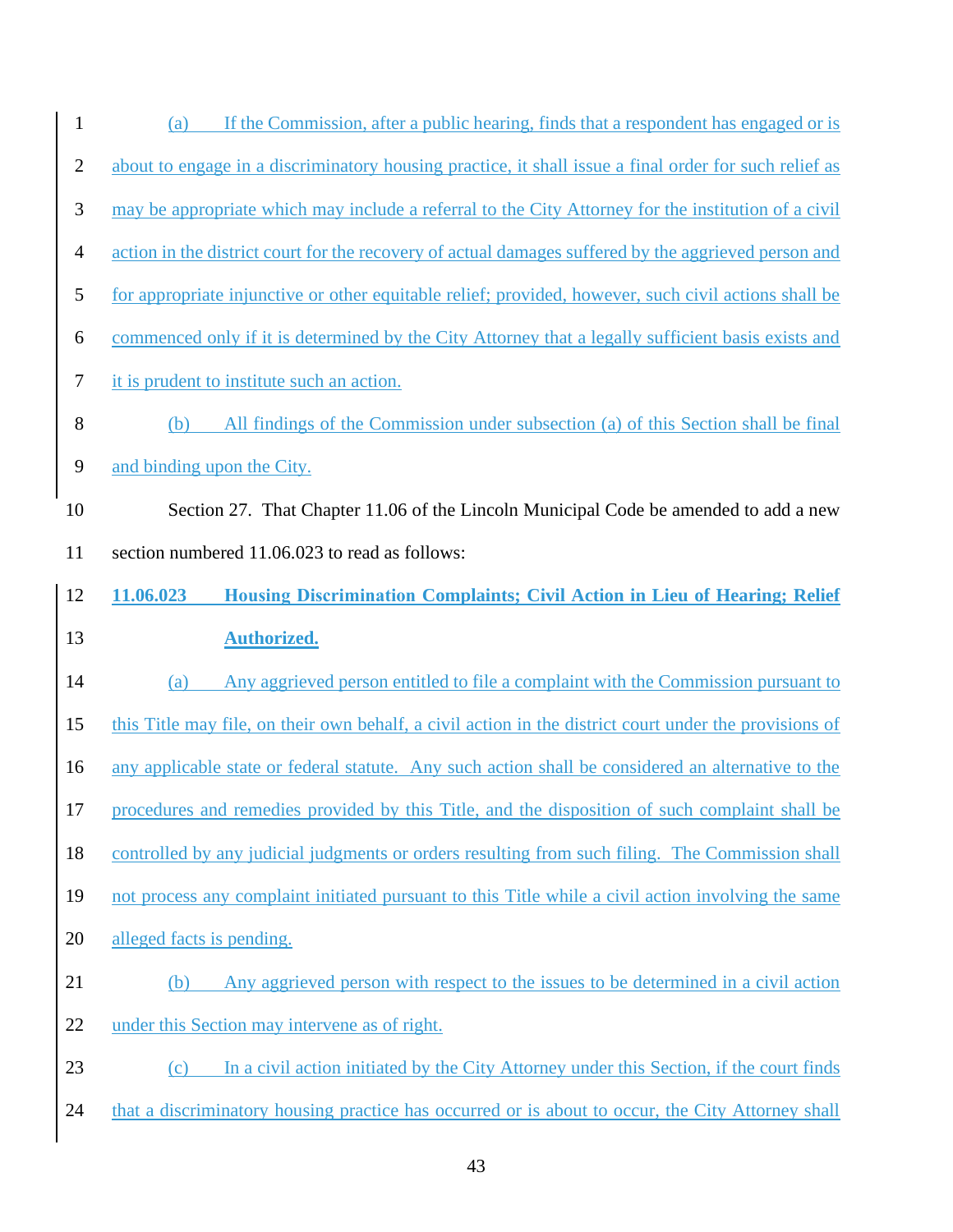1 request that the court grant such relief as would be available with respect to such discriminatory housing practice in a civil action under the Nebraska Fair Housing Act. Any relief that could

accrue to an aggrieved person in such a civil action shall also accrue to that aggrieved person in a

civil action under this Section. If monetary relief is sought for the benefit of an aggrieved person

who does not intervene in the civil action, the City Attorney shall not request such relief if that

aggrieved person has not complied with discovery orders entered by the court.

 Section 28. That Section 11.06.030 of the Lincoln Municipal Code be amended to read as follows:

#### **11.06.030 Housing Accommodations; Modification; Discrimination Defined.**

For purposes of Section 11.06.020(i) and (j), discrimination shall include:

11 (a) A refusal to permit, at the expense of the individual with a disability handicapped person, reasonable modifications of existing premises occupied or to be occupied by the 13 individual person if the modifications may be necessary to afford the individual person full enjoyment of the premises, except that in the case of a rental, the landlord may, when it is reasonable to do so, condition permission for a modification on the renter agreeing to restore the interior of the premises to the condition that existed before the modification, reasonable wear and tear excepted;

 (b) A refusal to make reasonable accommodations in rules, policies, practices, or services when such accommodations may be necessary to afford the individual with a disability handicapped person equal opportunity to use and enjoy a dwelling; and

 (c) In connection with the design and construction of covered multi-family dwellings 22 for first occupancy after March 13September 4, 1991, a failure to design and construct the dwellings in such manner that: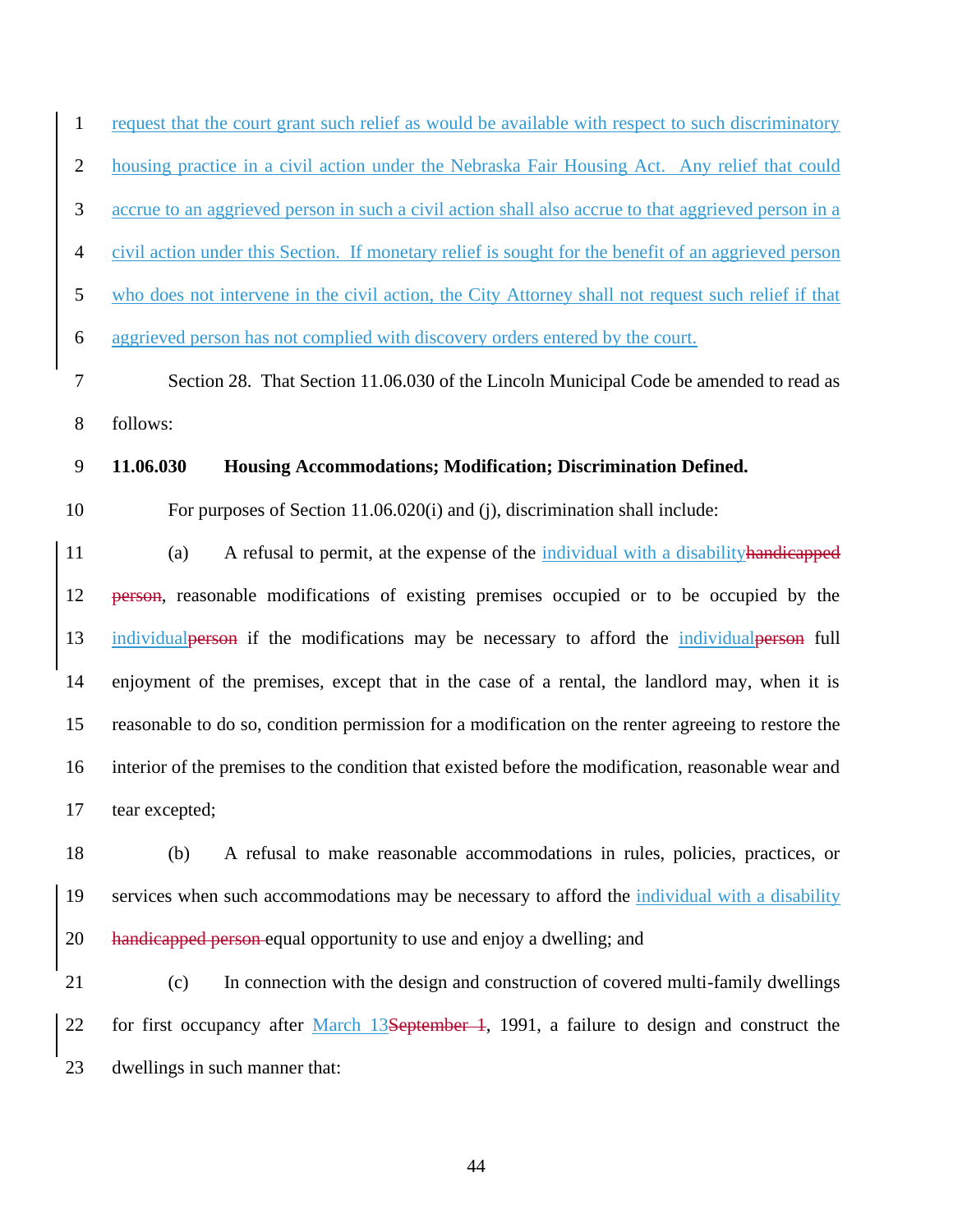| $\mathbf{1}$   | The public use and common use portions of the dwellings are readily<br>(1)                             |                                                                              |                                                                      |  |  |
|----------------|--------------------------------------------------------------------------------------------------------|------------------------------------------------------------------------------|----------------------------------------------------------------------|--|--|
| $\mathbf{2}$   | accessible to and usable by individuals with disabilities handicapped persons;                         |                                                                              |                                                                      |  |  |
| 3              | (2)                                                                                                    | All the doors designed to allow passage into and within all premises within  |                                                                      |  |  |
| $\overline{4}$ | the dwellings are sufficiently wide to allow passage by individuals with disabilitieshandicapped       |                                                                              |                                                                      |  |  |
| 5              | persons in wheelchairs; and                                                                            |                                                                              |                                                                      |  |  |
| 6              | (3)                                                                                                    | All premises within the dwellings contain the following features of adaptive |                                                                      |  |  |
| 7              | design:                                                                                                |                                                                              |                                                                      |  |  |
| 8              |                                                                                                        | (i)                                                                          | An accessible route into and through the dwelling;                   |  |  |
| 9              |                                                                                                        | (ii)                                                                         | Light switches, electrical outlets, thermostats, and other           |  |  |
| 10             |                                                                                                        |                                                                              | environmental controls in accessible locations;                      |  |  |
| 11             |                                                                                                        | (iii)                                                                        | Reinforcements in bathroom walls to allow later installation of grab |  |  |
| 12             |                                                                                                        |                                                                              | bars; and                                                            |  |  |
| 13             |                                                                                                        | (iv)                                                                         | Kitchens and bathrooms such that an individual with a disability     |  |  |
| 14             |                                                                                                        |                                                                              | handicapped person in a wheelchair can maneuver about the space.     |  |  |
| 15             |                                                                                                        | (v)                                                                          | At least one dwelling entrance on an accessible route, unless it is  |  |  |
| 16             |                                                                                                        |                                                                              | impracticable to do so because of the terrain or unusual             |  |  |
| 17             |                                                                                                        |                                                                              | characteristics of the site.                                         |  |  |
| 18             | Compliance with the appropriate requirements of the American National Standards                        |                                                                              |                                                                      |  |  |
| 19             | Institute standard for buildings and facilities providing accessibility and usability for individuals  |                                                                              |                                                                      |  |  |
| 20             | with disabilities-physically handicapped people, ANSI A117.1, shall satisfy the requirements of        |                                                                              |                                                                      |  |  |
| 21             | subsection $(c)(3)$ of this sSection.                                                                  |                                                                              |                                                                      |  |  |
| 22             | Nothing in this $s$ section shall require that a dwelling be made available to an                      |                                                                              |                                                                      |  |  |
| 23             | individual whose tenancy would constitute a direct threat to the health or safety of other individuals |                                                                              |                                                                      |  |  |
| 24             | or whose tenancy would result in substantial physical damage to the property of others.                |                                                                              |                                                                      |  |  |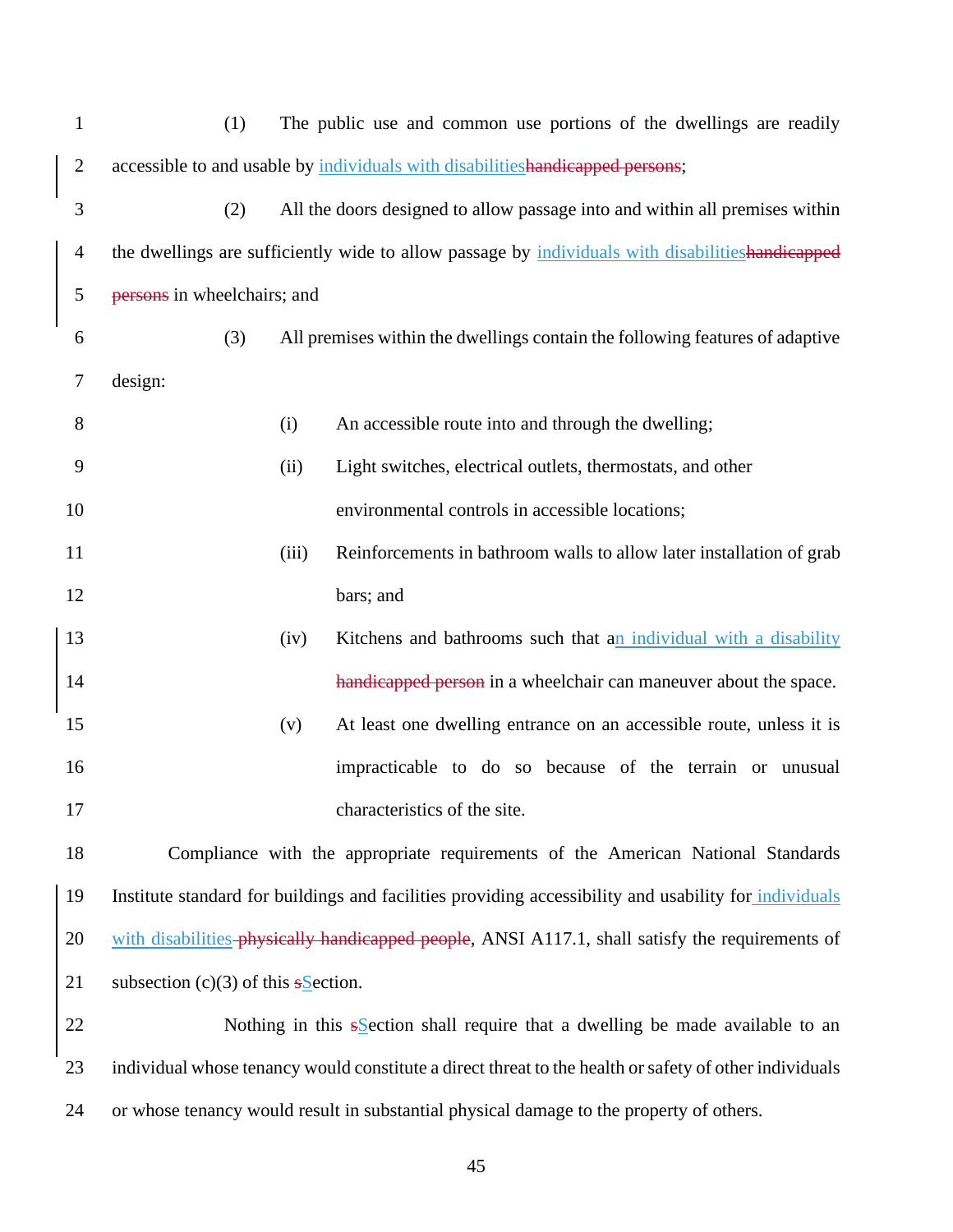Section 29. That Section 11.06.040 of the Lincoln Municipal Code be amended to read as follows:

- **11.06.040 Dog Guide; Access to Housing Accommodations; Terms and Conditions.** Every totally or partially blind person who has a dog guide or who obtains a dog guide 5 shall have full and equal access to all housing accommodations with such dog guide. Such person shall not be required to pay extra compensation for such dog guide. Such person shall be liable for any damage done to such premises by such dog guide. Any person who rents, leases, or provides housing accommodations for compensation may demand or receive a reasonable dog guide deposit, not to exceed one-fourth of one month's periodic rent, from any totally or partially 10 blind person who has or obtains a dog guide. **Reasonable Accommodations for Assistance Animals in Housing.** Under this Section, housing providers and those involved in any real estate transactions shall make reasonable accommodations to pet policies when necessary to accommodate the aggrieved party's disability. For the purposes of this Section, an assistance animal is not a pet but rather an animal that provides assistance, or performs tasks for the benefit of a person with a disability, or provides emotional support that alleviates one or more identified symptoms or effects of a person's disability. Assistance animals may perform many disability-related functions, including but not limited to, guiding individuals who are blind or have low vision, alerting individuals who are deaf or hard of hearing to sounds, providing protection or rescue assistance, pulling a wheelchair, fetching items, alerting persons to impending seizures, or providing emotional support to persons who have a disability-related need for such support. 22 Section 30. That Section 11.06.050 of the Lincoln Municipal Code be amended to read as
- follows:

### **11.06.050 Discriminatory Denial of Loan; Unlawful.**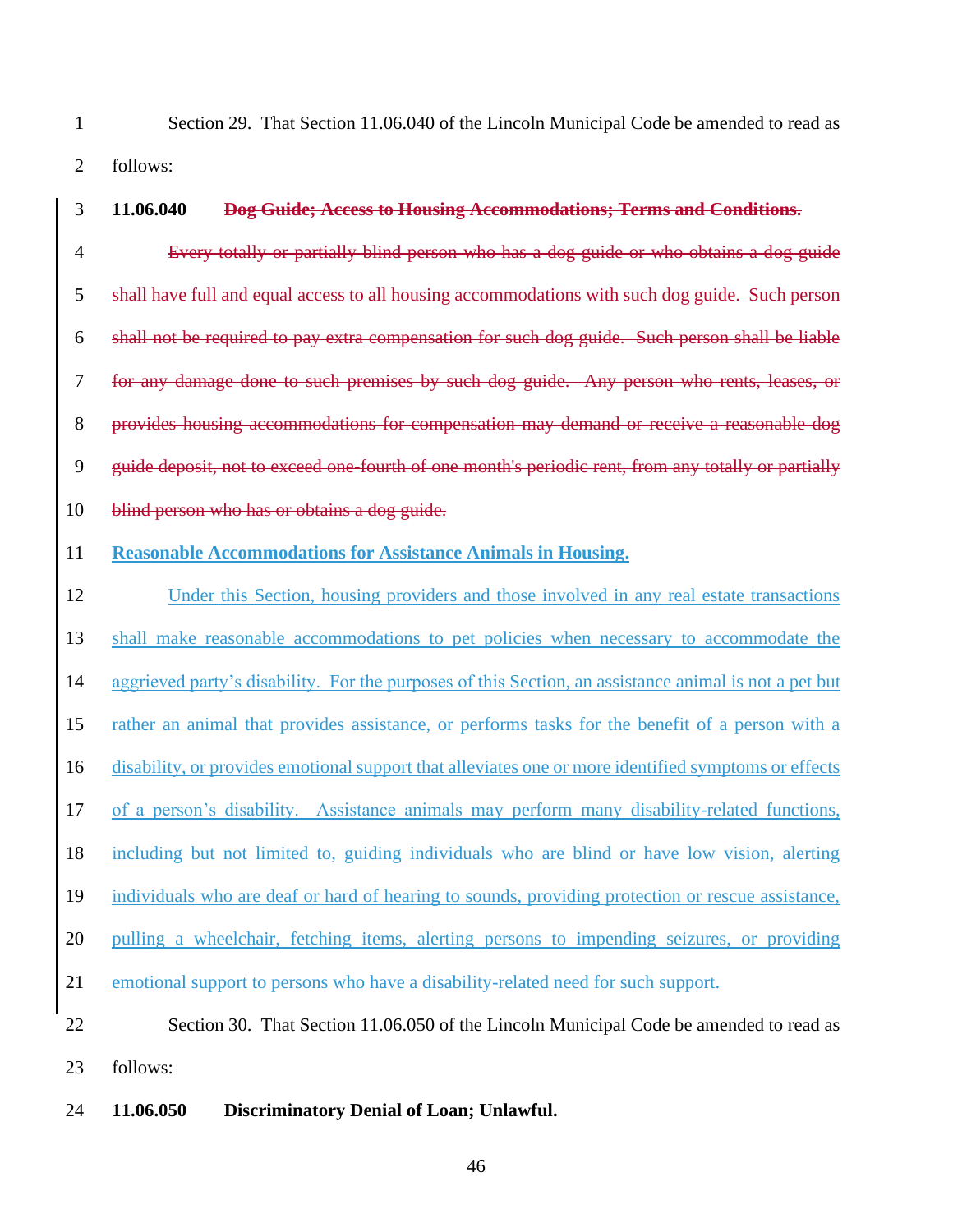It shall be unlawful for any bank, building and loan association, insurance company, or 2 other corporation, association, firm, or enterprise whose business consists in whole or in part of  $\frac{1}{2}$  the making of commercial real estate loans within the city, to deny a loan or other financial 4 assistance to a person applying therefor for the purpose of purchasing, constructing, making of commercial real estate loans within the city, to deny a loan or other financial assistance to a person applying therefore for the purpose of purchasing, constructing, improving, repairing, or maintaining a dwelling, or to discriminate against a person in the fixing of the amount, interest rate, duration, or other terms or conditions of such loan or other financial assistance because of 9 race, color, religion, sex, national origin, familial status, handicap, disability, ancestry, or marital status, military status, or veteran status of such person or of any person associated with such person in connection with such loan or other financial assistance for the purposes of such loan or other financial assistance, or of the present or prospective owners, lessees, tenants, or occupants of the dwelling or dwellings in relation to which such loan or other financial assistance is to be made or given; provided, that nothing contained in this sSection shall impair the scope or effectiveness of the exceptions contained in Section 11.06.070.

16 Section 31. That Section 11.06.060 of the Lincoln Municipal Code be amended to read as follows:

 **11.06.060 Discrimination in Multiple Listing Service or Other Real Estate Service Organization; Discriminatory Refusal of Access or Membership; Unlawful.**

 It shall be unlawful to deny any person access to or membership or participation in any multiple listing service, real estate brokers' organization, or other service, organization, or facility 22 relating to the business of selling or renting dwellings, or to participate or discriminate against any person in the terms or conditions of such access, membership, or participation on account of race,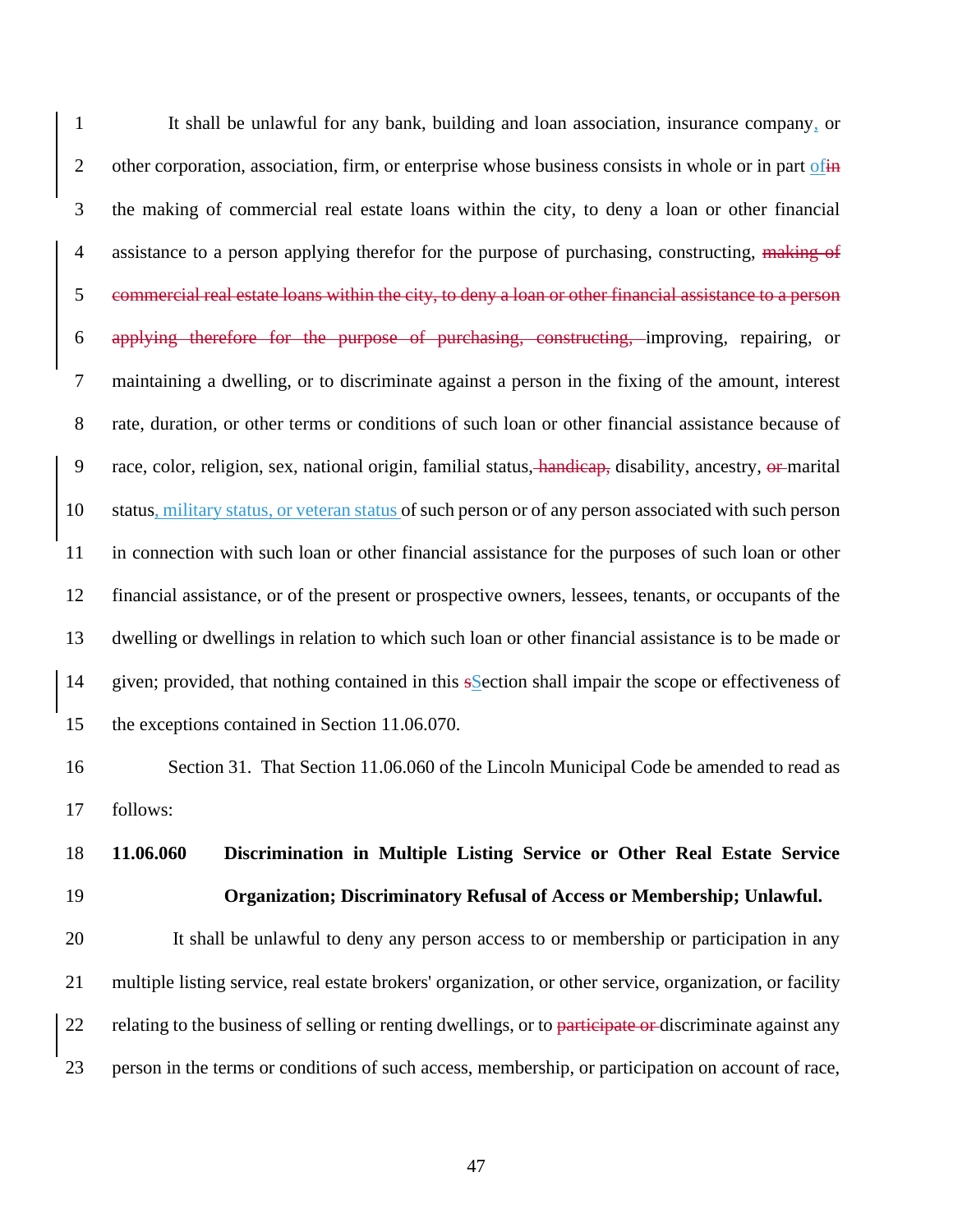color, religion, sex, national origin, disability, ancestry, familial status, or marital status, military status, or veteran status. Section 32. That Section 11.06.065 of the Lincoln Municipal Code be amended to read as follows: **11.06.065 Residential Real Estate Transactions; Discriminatory Refusal to Make Available Transactions**. (a) It shall be unlawful for any person or other entity whose business includes engaging in transactions related to residential real estate to discriminate against any person in making available such a transaction or in the terms or condition of such a transaction because of race, 10 color, religion, sex, familial status, national origin, marital status, disability, or ancestry, military status, or veteran status. 12 (b) For purposes of this section, a transaction related to residential real estate shall mean any of the following: (1) The making or purchasing of loans or providing other financial assistance: (i) For purchasing, constructing, improving, repairing, or maintaining a dwelling; or 17 (ii) Secured by residential real estate.; or (2) The selling, brokering, or appraising of residential real property. (c) Nothing in this sSection shall prohibit a person engaged in the business of furnishing appraisals of real property from taking into consideration factors other than race, color, religion, national origin, ancestry, sex, disability, marital status, or familial status, military status, or veteran status. Section 33. That Section 11.06.070 of the Lincoln Municipal Code be amended to read as follows: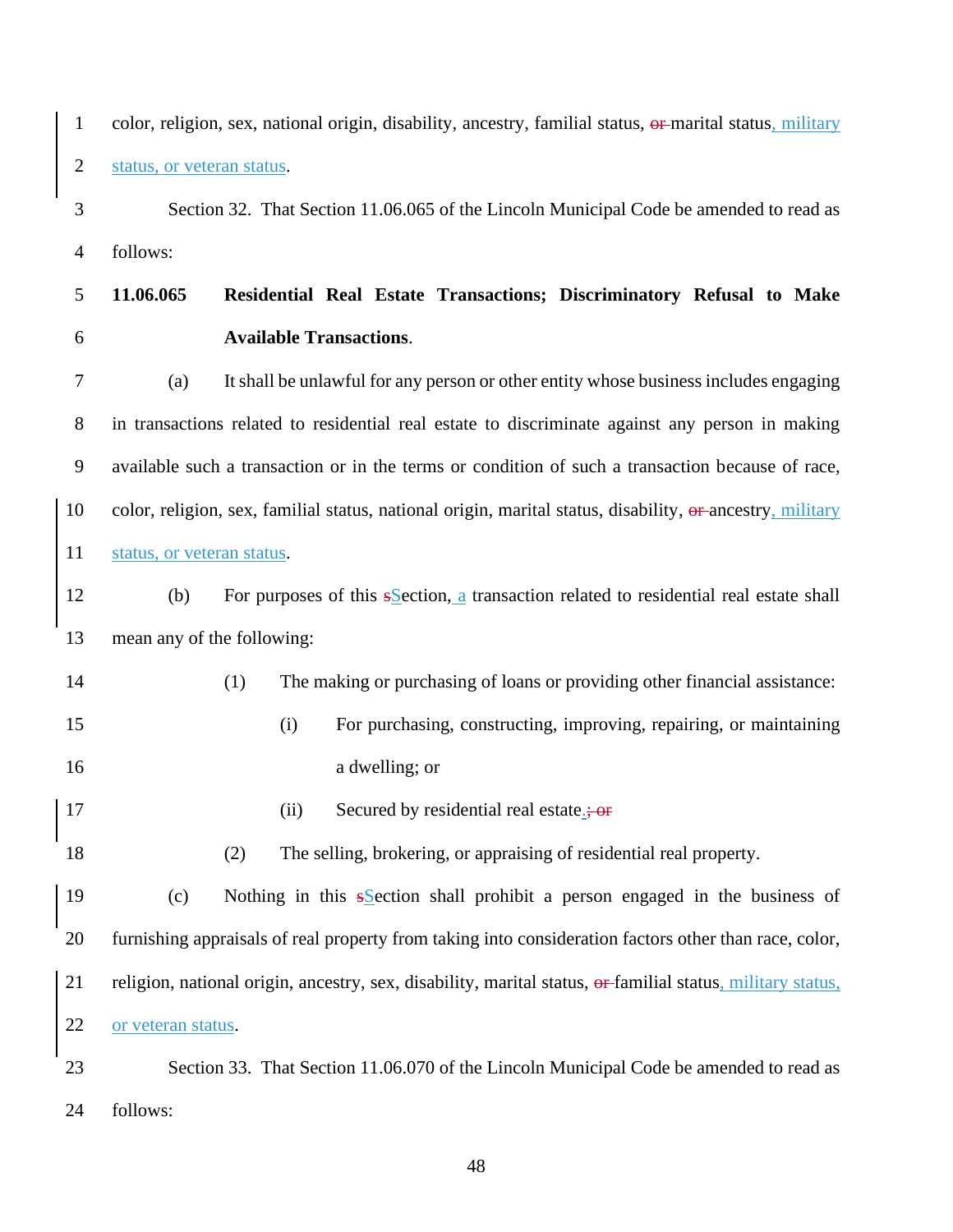## **11.06.070 Exceptions; Religious or Private Clubs; Private Homes; Housing for Older Persons.**

3 (a) Nothing in this eChapter shall prohibit a religious organization, association, or society or any non-profit institutional organization operated, supervised, or controlled by or in conjunction with a religious organization, association, or society from limiting the sale, rental, or occupancy of a dwelling which it owns or operates for other than commercial purposes to persons of the same religion, or from giving preferences to such persons, unless membership in such 8 religion is restricted on account of race, color, or national origin, or any other protected characteristic under this Title.

10 (b) Nothing in this Chapter (except Section 11.06.020(c)) shall apply to rooms or units in dwellings containing living quarters occupied or intended to be occupied by no more than four families living independently of each other, if the owner actually maintains and occupies one of such living quarters as their residence.

 (cb) Nothing in this eChapter shall prohibit a private club not in fact open to the public, 15 which, as an instance incident to its primary purpose or purposes, provides lodging, which it owns or operates for other than commercial purposes, from limiting the rental or occupancy of such lodging to its members or from giving preference to its members.

18 (c) Nothing in this chapter (except Section 11.06.020(c)) shall prohibit or limit the right of any person or their authorized representative to refuse to rent a room or rooms in such person's 20 own home for any reason, or for no reason, or to change the tenants in such home as often as may be desired; provided, that this exception shall not apply to any person who makes available for 22 rental or occupancy more than four sleeping rooms to a person or a family within such home. 23 (d) Nothing in this eChapter shall limit the applicability of restrictions regarding the

24 maximum number of occupants permitted to occupy a dwelling, and nothing in this eChapter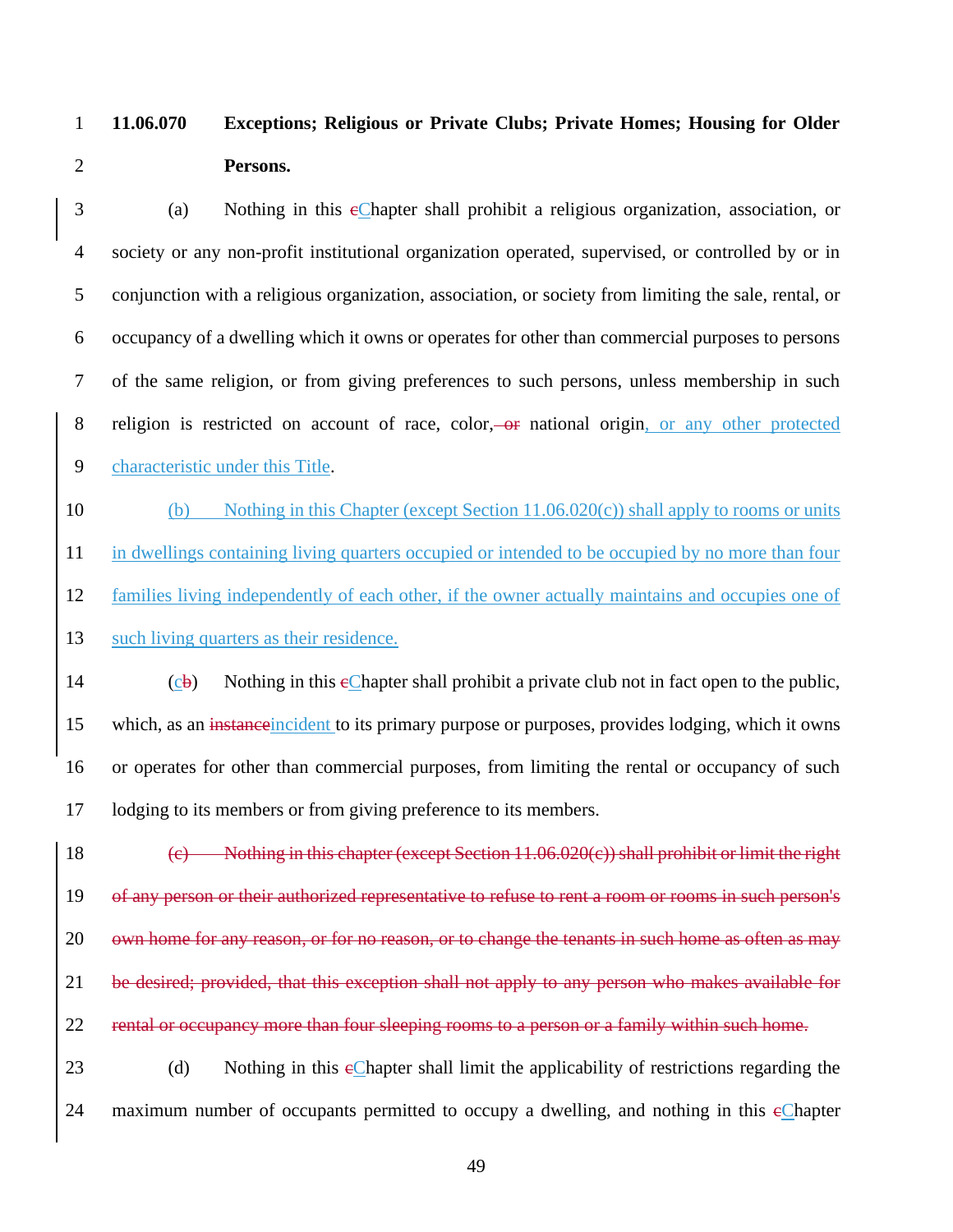regarding familial status shall apply with respect to housing for older persons as defined in Section 11.01.010.

- (e) Nothing in this cChapter shall prohibit conduct against a person because such person has been convicted by any court of competent jurisdiction of the illegal manufacture or distribution of a controlled substance as defined by state law.
- Section 34. That Chapter 11.06 of the Lincoln Municipal Code be amended to add a new section numbered 11.06.075 to read as follows:
- **11.06.075 Aiding, Abetting, Inciting, Compelling, or Coercing Violation; Unlawful.**
- It shall be unlawful to aid, abet, coerce, intimidate, threaten, or interfere with any person
- on account of such person availing themselves of the protections granted under this Chapter or
- aiding any other person in the protections granted under this Chapter.
- Section 35. That Chapter 11.06 of the Lincoln Municipal Code be amended to add a new
- section numbered 11.06.085 to read as follows:
- **11.06.085 Participation in Investigation, Proceeding, or Hearing; Discrimination or**
- **Retaliation Unlawful.**
- 16 It shall be unlawful for any person to in any manner retaliate or discriminate against any
- person who has opposed any activity prohibited by the provisions of this Chapter or who has made
- a charge, testified, assisted, or participated in any manner in any investigation, proceeding, or
- hearing conducted pursuant to this Chapter.
- Section 36. That Section 11.06.090 of the Lincoln Municipal Code be and the same is hereby repealed.
- **11.06.090 Complaint; Failure to Show Housing; Order.**

23 If a complaint is based on an alleged failure to show housing, the commission, after investigation and determination that probable cause exists for crediting the allegation in the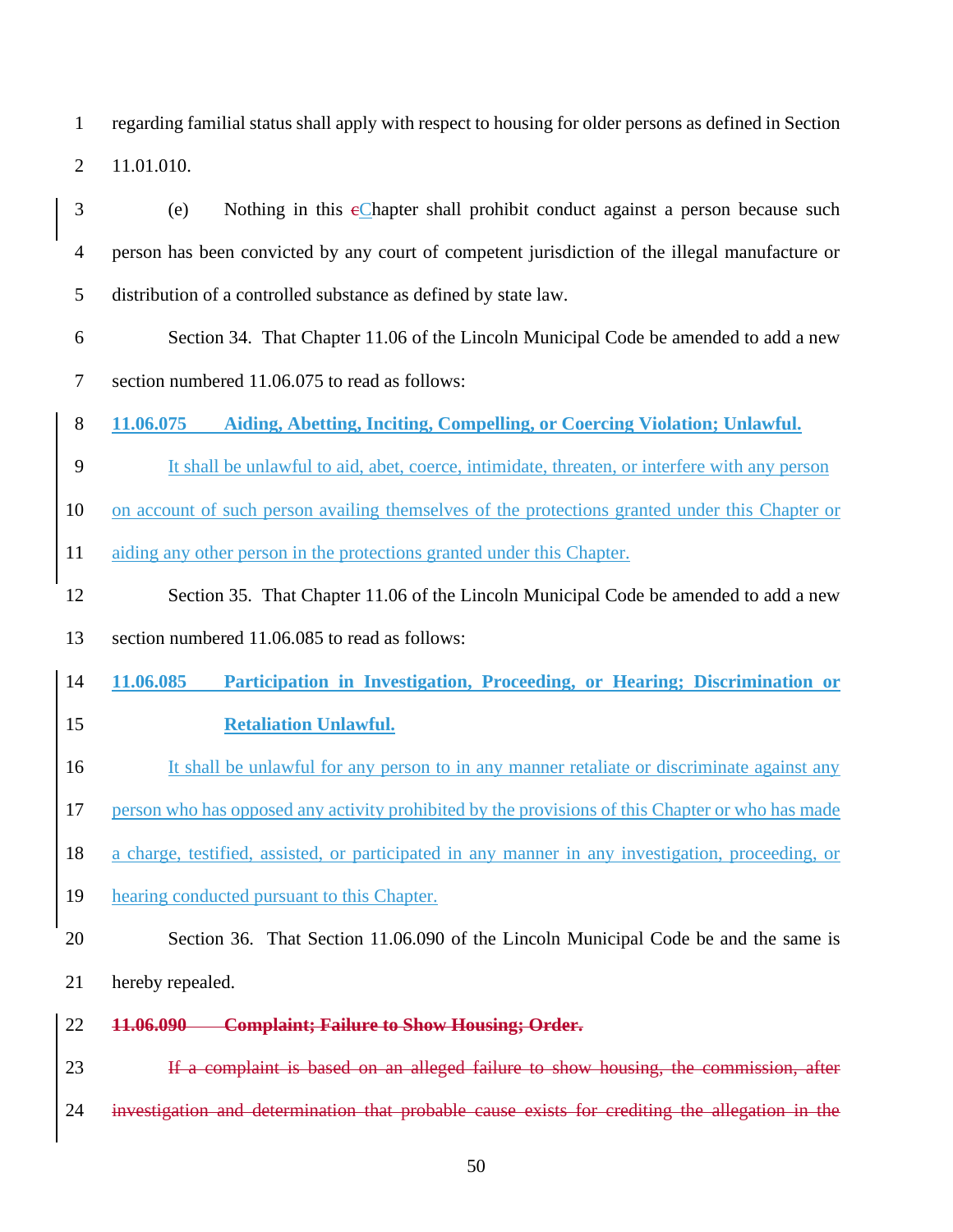| 1              | complaint, shall at the direction of the chairperson of the commission issue a written order upon      |  |  |  |  |  |
|----------------|--------------------------------------------------------------------------------------------------------|--|--|--|--|--|
| $\overline{2}$ | the respondent named in the complaint that the housing involved be shown to the complainant.           |  |  |  |  |  |
| 3              | Such written order shall be final and not subject to review by the commission. If the respondent       |  |  |  |  |  |
| $\overline{4}$ | refuses without good cause to comply with such order within three days, the chairperson of the         |  |  |  |  |  |
| 5              | commission, in their discretion, may refer such order together with a full written report of the facts |  |  |  |  |  |
| 6              | to the City Attorney for the institution of such action as the City Attorney may deem necessary,       |  |  |  |  |  |
| 7              | which may include the filing of a petition for injunctive relief in the district court seeking         |  |  |  |  |  |
| 8              | enforcement of such order. In such cases, if the court finds that the refusal to show is based on an   |  |  |  |  |  |
| 9              | unfair housing practice, the City Attorney shall request a court order directing the respondent to     |  |  |  |  |  |
| 10             | immediately show such housing and to make full disclosure to the public of all information             |  |  |  |  |  |
| 11             | concerning such housing.                                                                               |  |  |  |  |  |
| 12             | Section 37. That Chapter 11.06 of the Lincoln Municipal Code be amended to add a new                   |  |  |  |  |  |
|                |                                                                                                        |  |  |  |  |  |
| 13             | section numbered 11.06.095 to read as follows:                                                         |  |  |  |  |  |
| 14             | 11.06.095<br><b>Administrative Enforcement; Investigation, Conciliation, and Adjudication of</b>       |  |  |  |  |  |
| 15             | <b>Housing Complaints.</b>                                                                             |  |  |  |  |  |
| 16             | No complaint arising under this Section shall be filed more than one year after the<br>(a)             |  |  |  |  |  |
| 17             | last act of allegedly discriminatory housing practice has occurred or terminated.                      |  |  |  |  |  |
| 18             | Persons making allegations under this Section may elect, in lieu of administrative<br>(b)              |  |  |  |  |  |
| 19             | proceeding under this Section, to have the claims adjudicated in a civil action with the District      |  |  |  |  |  |
| 20             | Court. If the Commission perceives a need for prompt judicial action, the Commission and the           |  |  |  |  |  |
| 21             | complainant may file jointly.                                                                          |  |  |  |  |  |
| 22             | <b>Complaints and Answers:</b><br>(c)                                                                  |  |  |  |  |  |
| 23             | An aggrieved person may, not later than one year after an allegedly<br>(1)                             |  |  |  |  |  |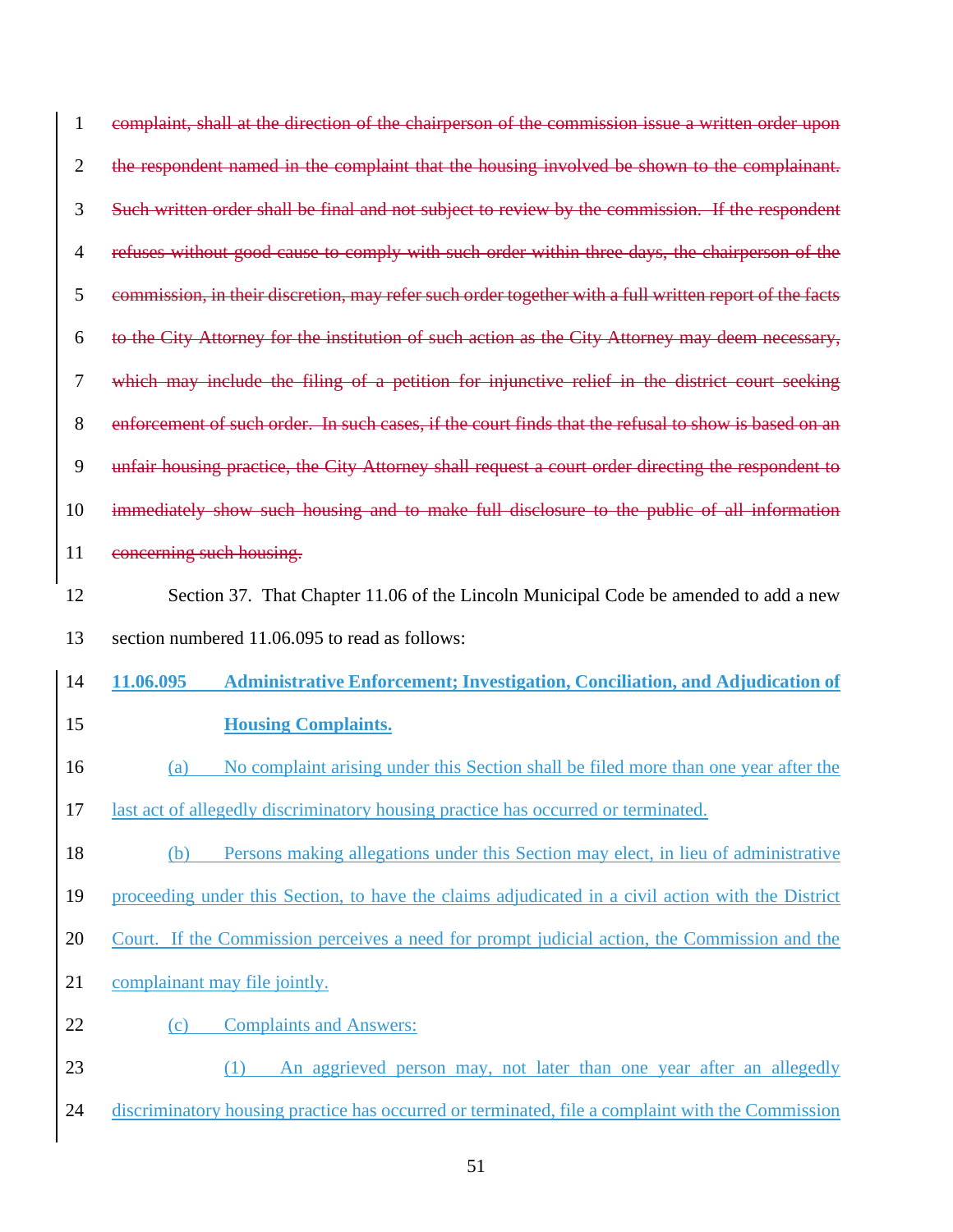| $\mathbf{1}$   | alleging such discriminatory housing practice. The Manager of Lincoln Commission on Human              |  |  |  |  |  |
|----------------|--------------------------------------------------------------------------------------------------------|--|--|--|--|--|
| $\overline{2}$ | Rights may also initiate such a complaint.                                                             |  |  |  |  |  |
| 3              | Such complaints must be in writing and shall contain such information and<br>(2)                       |  |  |  |  |  |
| $\overline{4}$ | be in such form as the Commission requires.                                                            |  |  |  |  |  |
| 5              | Upon the filing of such a complaint:<br>(3)                                                            |  |  |  |  |  |
| 6              | The Commission shall serve notice upon the aggrieved person<br>(i)                                     |  |  |  |  |  |
| 7              | acknowledging such filing and advising the aggrieved person of the time limits and choice of           |  |  |  |  |  |
| 8              | forums provided under this Section of the Title.                                                       |  |  |  |  |  |
| 9              | The Commission shall, not later than ten (10) days after such filing<br>(ii)                           |  |  |  |  |  |
| 10             | or the identification of an additional respondent under this Section, serve on the respondent a notice |  |  |  |  |  |
| 11             | identifying the alleged discriminatory housing practice and advising such respondent of the            |  |  |  |  |  |
| 12             | procedural rights and obligations of respondents under this Section, together with a copy of the       |  |  |  |  |  |
| 13             | original complaint.                                                                                    |  |  |  |  |  |
| 14             | Each respondent may file, not later than ten (10) days after receipt<br>(iii)                          |  |  |  |  |  |
| 15             | of notice from the Commission, an answer to such complaint.                                            |  |  |  |  |  |
| 16             | The Commission shall make an investigation of the allegedly<br>(iv)                                    |  |  |  |  |  |
| 17             | discriminatory housing practice and complete such investigation within one hundred (100) days          |  |  |  |  |  |
| 18             | after the filing of the complaint, unless it is impracticable to do so.                                |  |  |  |  |  |
| 19             | The Commission shall commence investigation with respect to the<br>(v)                                 |  |  |  |  |  |
| 20             | complaint before the end of the thirtieth (30) day after receipt of the complaint.                     |  |  |  |  |  |
| 21             | If the Commission is unable to complete the investigation within one<br>(4)                            |  |  |  |  |  |
| 22             | hundred (100) days after the filing of the complaint, the Commission shall notify the complainant      |  |  |  |  |  |
| 23             | and respondent in writing of the reasons for not doing so.                                             |  |  |  |  |  |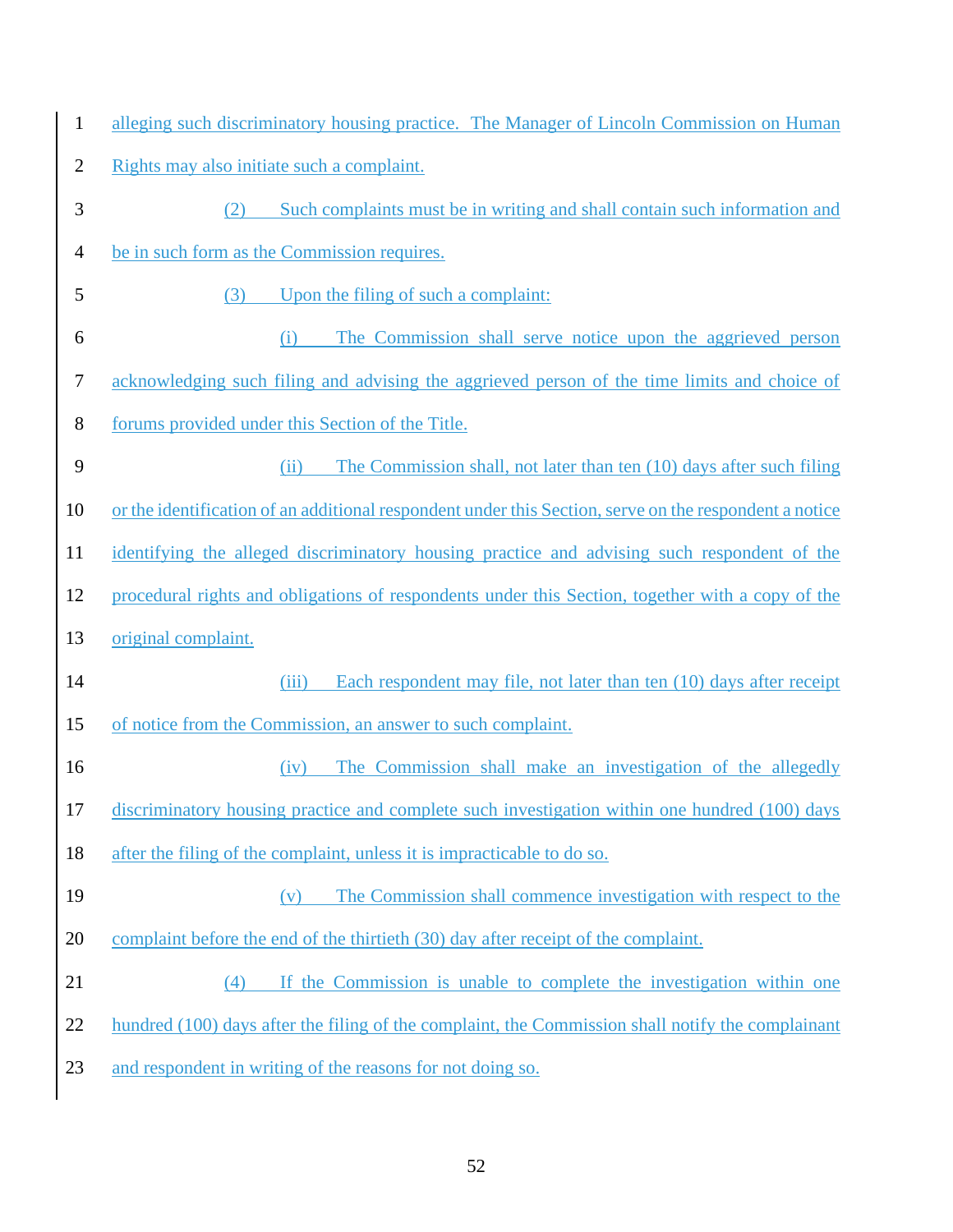| $\mathbf{1}$   | Within one year of the date of receipt of a complaint alleging a<br>(5)                              |  |  |  |  |  |
|----------------|------------------------------------------------------------------------------------------------------|--|--|--|--|--|
| $\overline{2}$ | discriminatory housing or real estate practice, the Commission shall take final administrative       |  |  |  |  |  |
| $\mathfrak{Z}$ | action with respect to that complaint unless it is impracticable to do so. If the Commission is      |  |  |  |  |  |
| $\overline{4}$ | unable to make final disposition of the case within the one year period, the Commission shall notify |  |  |  |  |  |
| 5              | the complainant and respondent in writing of the reasons for not doing so.                           |  |  |  |  |  |
| 6              | Complaints and answers shall be under oath or affirmation, and may be<br>(6)                         |  |  |  |  |  |
| $\tau$         | reasonably and fairly amended at any time.                                                           |  |  |  |  |  |
| $8\,$          | A person who is not named as a respondent in a complaint, but who is<br>(7)                          |  |  |  |  |  |
| 9              | identified as a respondent in the course of the investigation, may be joined as an additional or     |  |  |  |  |  |
| 10             | substitute respondent upon written notice to such person. Such notice, in addition to meeting the    |  |  |  |  |  |
| 11             | requirements of this Section, shall explain the basis for the Commission's belief that the person to |  |  |  |  |  |
| 12             | whom the notice is addressed is properly joined as a respondent.                                     |  |  |  |  |  |
| 13             | <b>Investigative Report and Conciliation:</b><br>(d)                                                 |  |  |  |  |  |
| 14             | Beginning with the filing of a complaint, the Commission shall, to the extent<br>(1)                 |  |  |  |  |  |
| 15             | feasible, engage in conciliation with respect to such complaint.                                     |  |  |  |  |  |
| 16             | (2) A conciliation agreement arising out of such conciliation shall be an                            |  |  |  |  |  |
| 17             | agreement between the respondent and the complainant, and shall be subject to approval by the        |  |  |  |  |  |
| 18             | Commission.                                                                                          |  |  |  |  |  |
| 19             | A conciliation agreement may provide for binding arbitration of the dispute<br>(3)                   |  |  |  |  |  |
| 20             | arising from the complaint. Any such arbitration that results from a conciliation agreement may      |  |  |  |  |  |
| 21             | award appropriate relief, including monetary relief.                                                 |  |  |  |  |  |
| 22             | Each conciliation agreement resulting from allegations made under this<br>(4)                        |  |  |  |  |  |
| 23             | Section of the Title shall be made public unless the complainant and respondent otherwise agree,     |  |  |  |  |  |
| 24             | and the Commission determines that disclosure is not required to further the purposes of this Title. |  |  |  |  |  |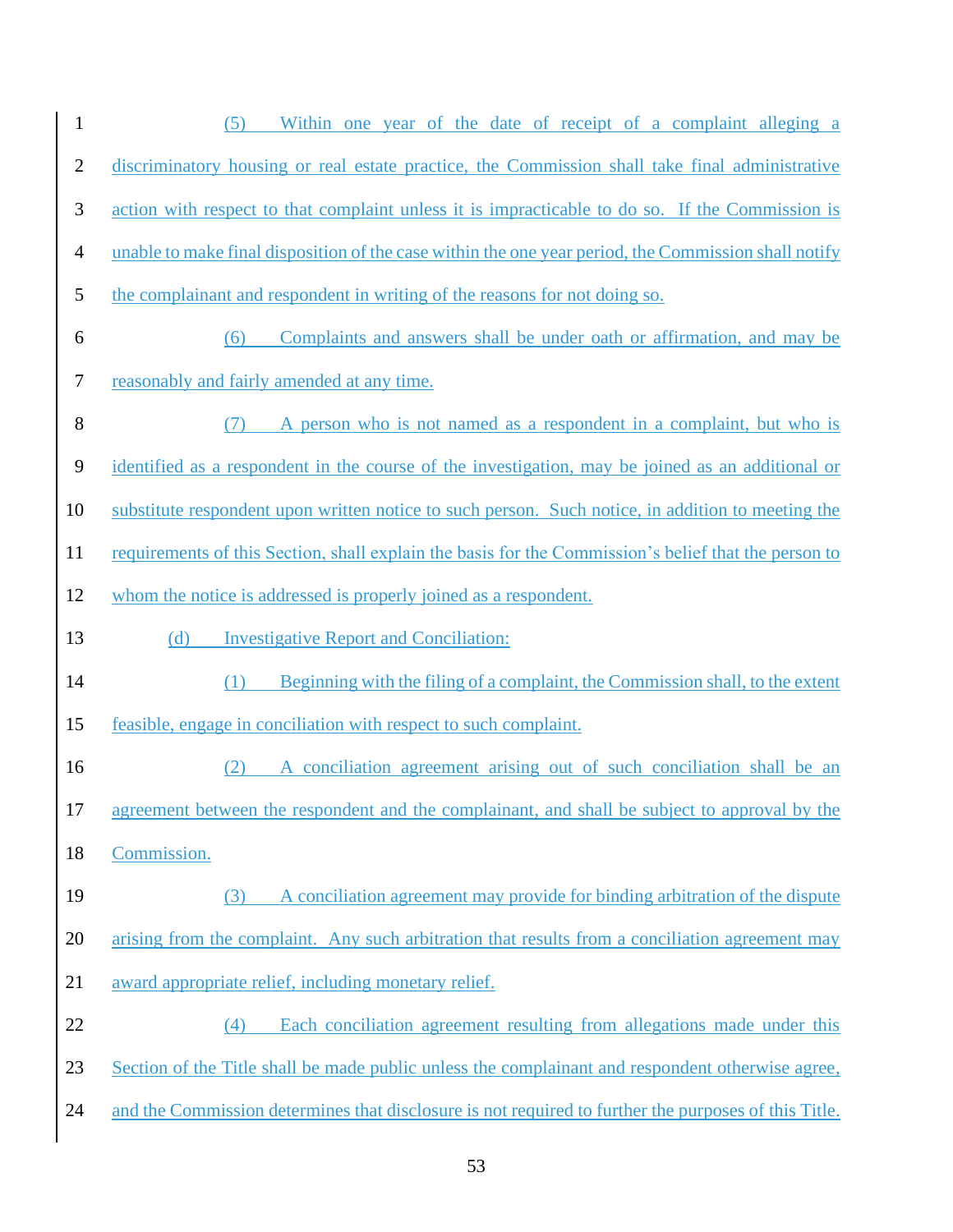| $\mathbf{1}$   | At the end of each investigation under this Section, the Commission shall<br>(5)                      |
|----------------|-------------------------------------------------------------------------------------------------------|
| $\mathbf{2}$   | prepare a final investigative report containing:                                                      |
| 3              | The names and dates of contacts with witnesses;<br>(i)                                                |
| $\overline{4}$ | A summary and the dates of correspondence and other contacts with<br>(ii)                             |
| 5              | the aggrieved person and the respondent;                                                              |
| 6              | A summary description of other pertinent records;<br>(iii)                                            |
| 7              | A summary of witness statements; and<br>(iv)                                                          |
| 8              | Answers to interrogatories.<br>(v)                                                                    |
| 9              | Whenever the Commission has reasonable cause to believe the respondent has<br>(e)                     |
| 10             | breached a conciliation agreement, the Commission shall refer the matter to the City Attorney with    |
| 11             | a recommendation that a civil action be filed to enforce such agreement.                              |
| 12             | The Commission shall, within one hundred (100) days of the filing of the complaint,<br>(f)            |
| 13             | unless impracticable, determine based on the facts whether reasonable cause exists to believe that    |
| 14             | a discriminatory housing practice has occurred or is about to occur, unless the Commission has        |
| 15             | approved a conciliation agreement with respect to the complaint. If the Commission is unable to       |
| 16             | make a determination within one hundred (100) days after the filing of the complaint, the             |
| 17             | Commission shall notify the complainant and respondent in writing of the reasons for not doing        |
| 18             | <b>SO.</b>                                                                                            |
| 19             | If the Commission determines that no reasonable cause exists to believe that a<br>(g)                 |
| 20             | discriminatory housing practice has occurred or is about to occur, the Commission shall promptly      |
| 21             | dismiss the complaint.                                                                                |
| 22             | If the Commission determines that reasonable cause exists regarding the<br>(h)                        |
| 23             | allegations of the complaint the Commission staff shall commence efforts to eliminate the             |
| 24             | discriminatory practice by conference or conciliation for a period of at least thirty (30) days after |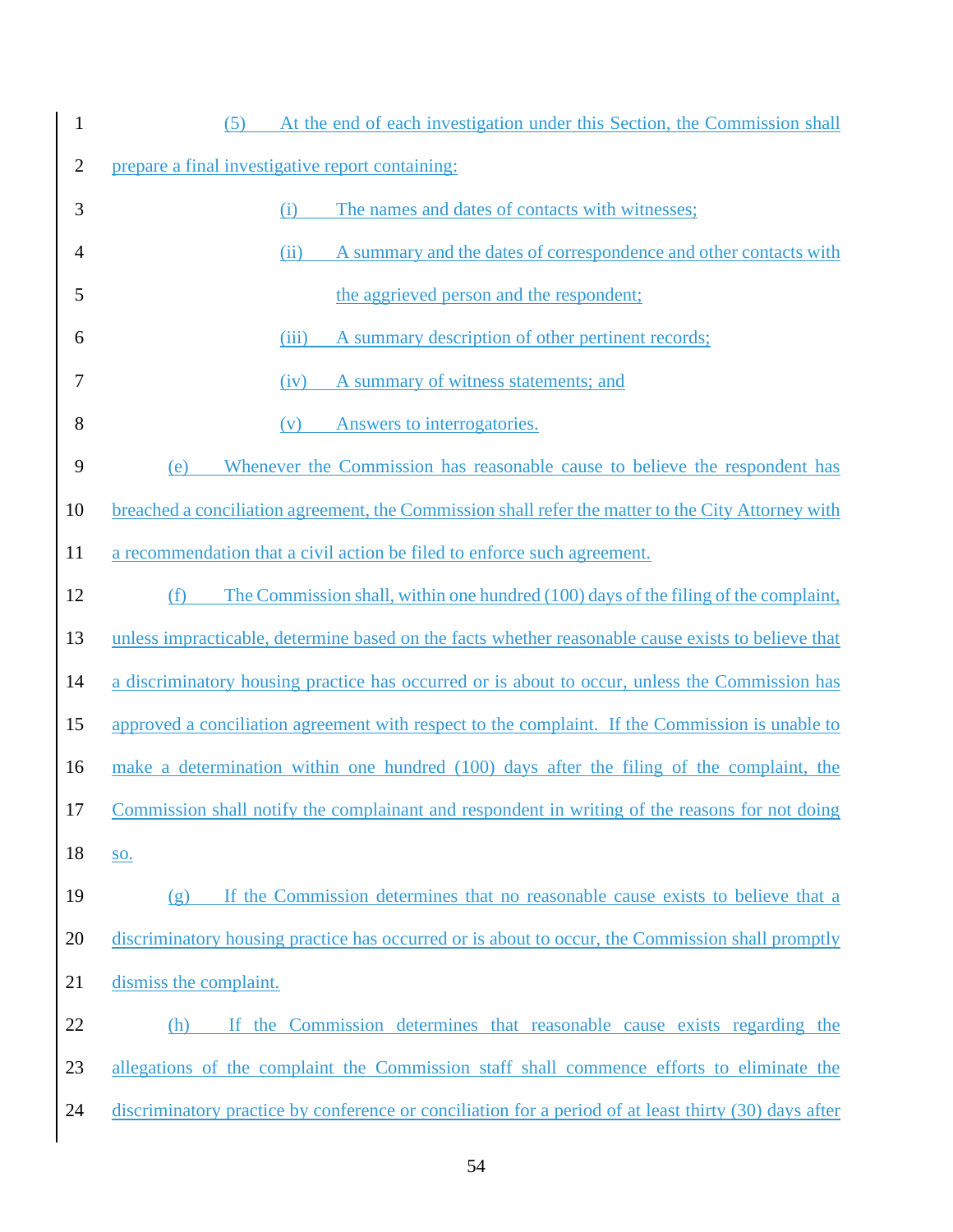the reasonable cause finding. After the expiration of thirty (30) days, the Manager of Lincoln Commission on Human Rights may order that the conference or conciliation efforts have failed.

- (i) If the Commission determines that reasonable cause exists to believe that a discriminatory housing practice has occurred or is about to occur, and attempts at conciliation have failed, the Commission shall issue a charge and institute a public hearing before a hearing officer in accordance with the provisions found in Sections 11.02.070 and 11.02.075. (j) If, upon taking into consideration all the evidence at hearing, the Commission determines that the respondent has engaged in a discriminatory or unfair housing practices, the Commission may order any and all relief, fines, and civil penalties provided for in Sections
- 11.02.076 and 11.02.077.
- 11 Section 38. That Section 11.08.010 of the Lincoln Municipal Code be amended to read as follows:
- **11.08.010 Purpose.**

 It is the policy of the City of Lincoln to foster employment of all employable individualspersons in the city on the basis of merit regardless of their race, color, religion, sex, 16 disability, national origin, ancestry, age, or marital status, military status, or veteran status, and to safeguard their right to obtain and hold employment without discrimination because of their race, color, religion, sex, disability, national origin, ancestry, age, or marital status, military status, or veteran status.

 Denying equal opportunity for employment because of race, color, religion, sex, disability, 21 national origin, ancestry, age, or marital status, military status, or veteran status is contrary to the principles of freedom and is a burden on the objectives of the public policy of the City of Lincoln. Section 39. That Section 11.08.040 of the Lincoln Municipal Code be amended to read as follows: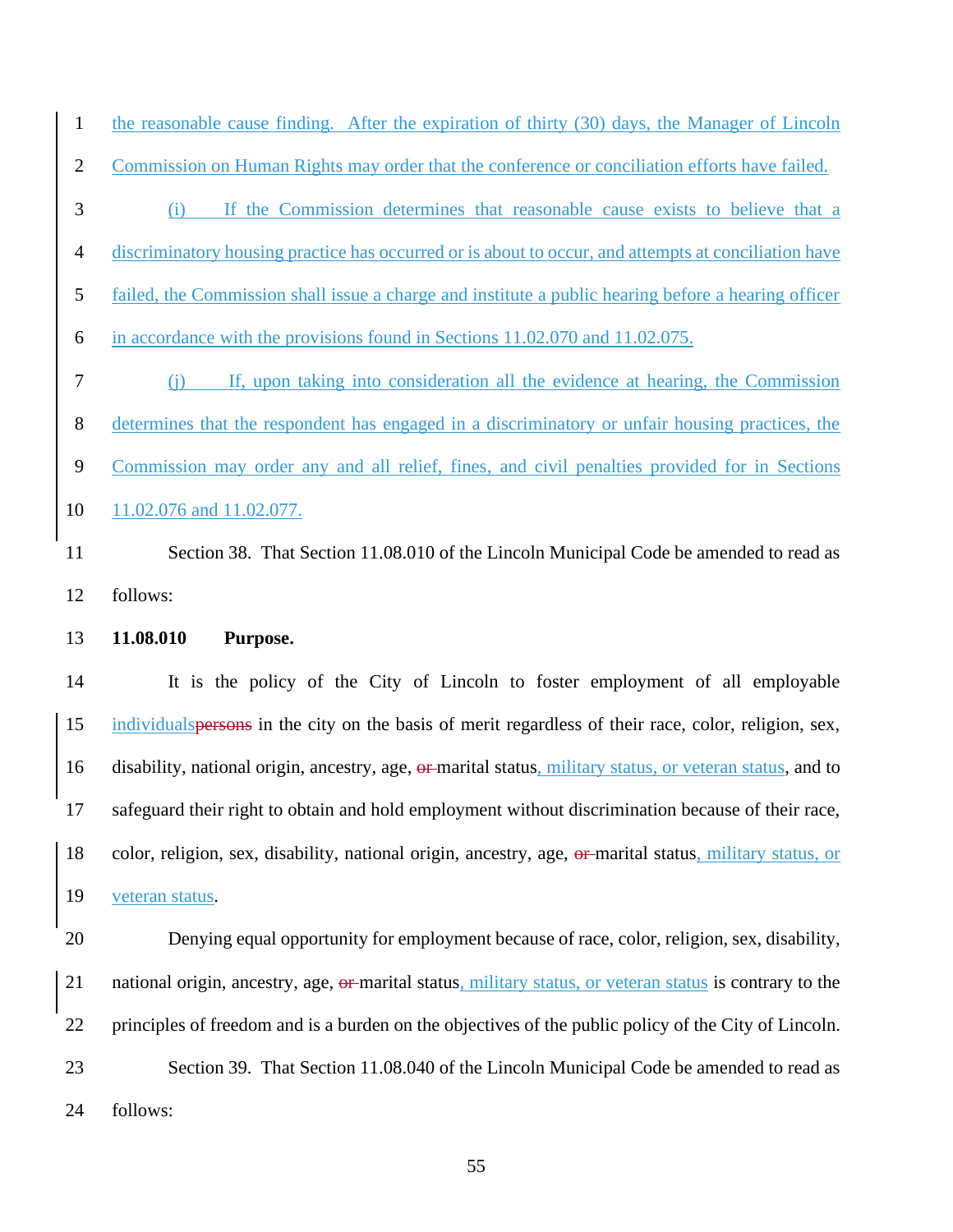#### **11.08.040 Unlawful Employment Practices for an Employer.**

2 It shall be an unlawful employment practice for an employer:

 (a) To fail or refuse to hire, or to discharge any individual, or otherwise to discriminate against any individual with respect to such individual's compensation, terms, advancement potential, conditions, or privileges of employment because of such individual's race, color, religion, sex, disability, national origin, ancestry, age, or marital status, military status, or veteran status;

 (b) To limit, segregate, or classify employees in any way which would deprive or tend to deprive any individual of employment opportunities or otherwise adversely affect their status as an employee because of such individual's race, color, religion, sex, disability, national origin, 11 ancestry, age, or-marital status, military status, or veteran status.

12 Section 40. That Section 11.08.050 of the Lincoln Municipal Code be amended to read as follows:

#### **11.08.050 Unlawful Employment Practice for Employment Agency.**

 It shall be an unlawful employment practice for an employment agency to fail or refuse to refer for employment or otherwise to discriminate against any individual because of race, color, 17 religion, sex, national origin, ancestry, disability, age, or marital status, military status, or veteran status, or to classify or refer for employment any individual on the basis of race, color, religion, 19 sex, disability, national origin, ancestry, age, or marital status, military status, or veteran status. Section 41. That Section 11.08.060 of the Lincoln Municipal Code be amended to read as

follows: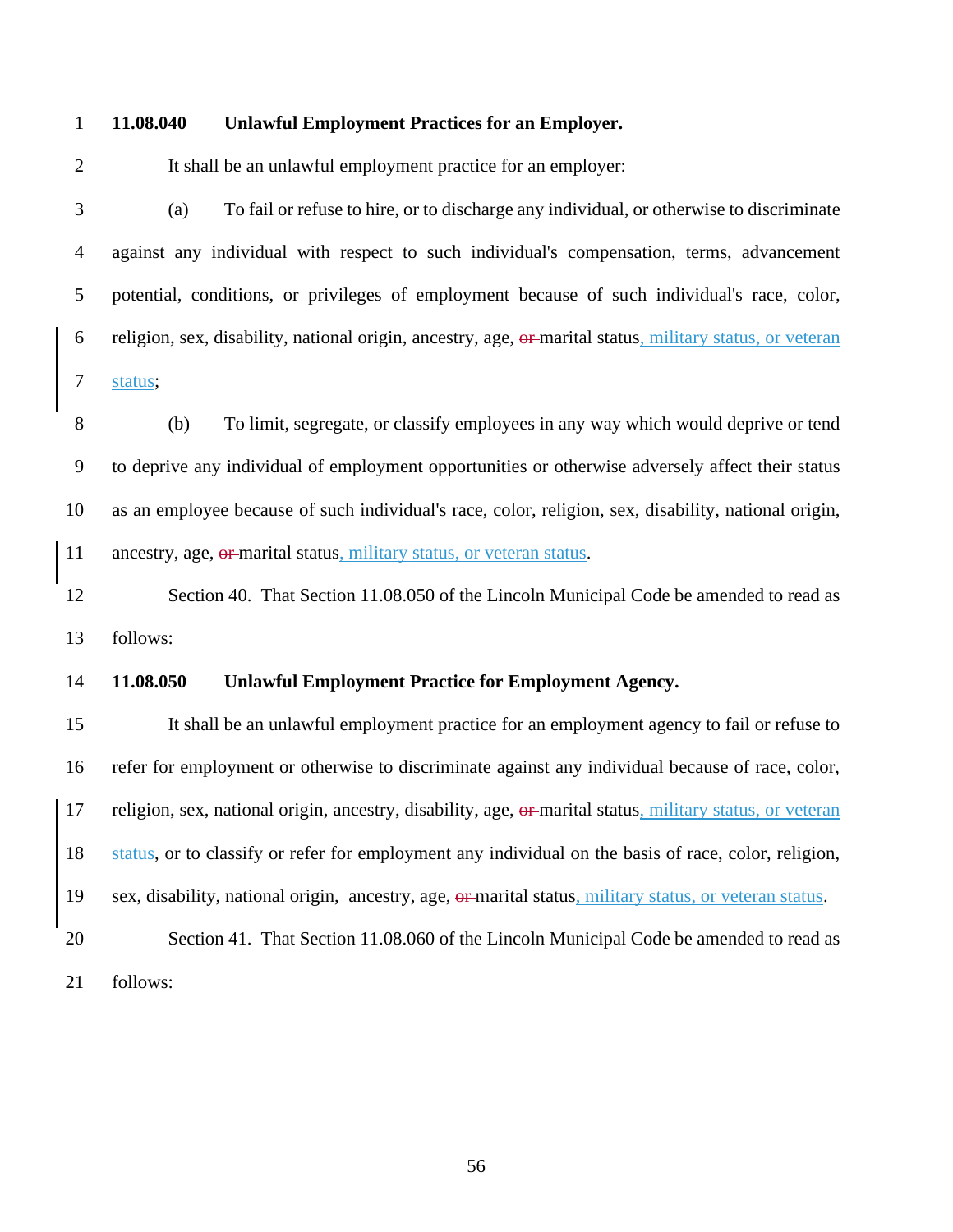#### **11.08.060 Unlawful Employment Practices for Labor Organization.**

It shall be an unlawful employment practice for a labor organization:

 (a) To exclude or to expel from its membership or otherwise to discriminate against 4 any individual because of race, color, religion, sex, disability, national origin, ancestry, age, or marital status, military status, or veteran status; or

 (b) To limit, segregate, or classify its membership, or to classify or fail or refuse to refer for employment any individual in any way which would deprive or tend to deprive any individual of employment opportunities, or would limit such employment opportunities or otherwise adversely affect their status as an employee or as an applicant for employment because 10 of such individual's race, color, religion, sex, disability, national origin, ancestry, age, or marital 11 status, military status, or veteran status; or

 (c) Cause or attempt to cause an employer to discriminate against any individual in 13 violation of this  $e$ Chapter.

 Section 42. That Section 11.08.070 of the Lincoln Municipal Code be amended to read as follows:

## **11.08.070 Unlawful Employment Practice; Controlling Apprenticeship or Training Program.**

 It shall be an unlawful employment practice for any employer, labor organization, or joint labor-management committee controlling apprenticeship or other training or retraining, including on-the-job training programs, to discriminate against any individual because of race, color, 21 religion, sex, disability, national origin, ancestry, age, or marital status, military status, or veteran status in admission to or employment in any program established to provide apprenticeship or other training.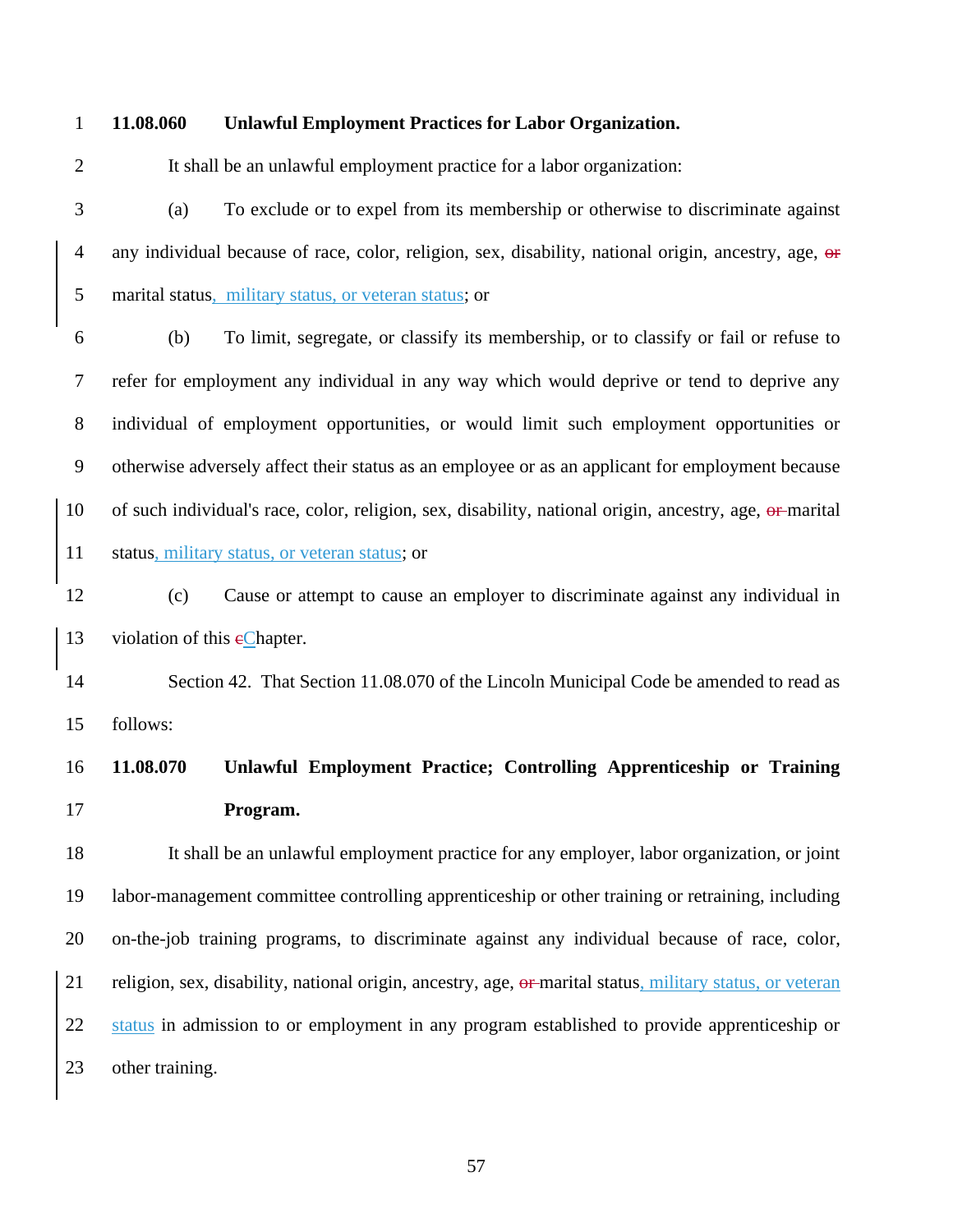Section 43. That Section 11.08.075 of the Lincoln Municipal Code be amended to read as follows:

### **11.08.075 Unlawful Employment Practice; Qualified Individual With Disability; Discrimination.**

 (a) It shall be an unlawful employment practice for an employer to discriminate against a qualified individual with a disability because of the disability of such individual in regard to job application procedures, the hiring, advancement, or discharge of employees, employee compensation, job training, and other terms, conditions, and privileges of employment.

 (b) When referring to a qualified individual with a disability, discrimination shall include:

 (1) Limiting, segregating, or classifying a job applicant or employee in a way that adversely affects the opportunities or status of the applicant or employee because of the disability of the applicant or employee;

- (2) Participating in a contractual or other arrangement or relationship that has the effect of subjecting a qualified individual with a disability to discrimination in the application or employment process, including a relationship with an employment agency, a labor union, an organization providing fringe benefits to an employee of the employer, or an organization providing training and apprenticeship programs;
- (3) Utilizing standards, criteria, or methods of administration: (i) that have the effect of discrimination on the basis of disability; or (ii) that perpetuate the discrimination against others who are subject to 22 common administrative control; (4) Excluding or otherwise denying equal jobs or benefits to a qualified

individual with a disability because of the known disability of an individual with whom the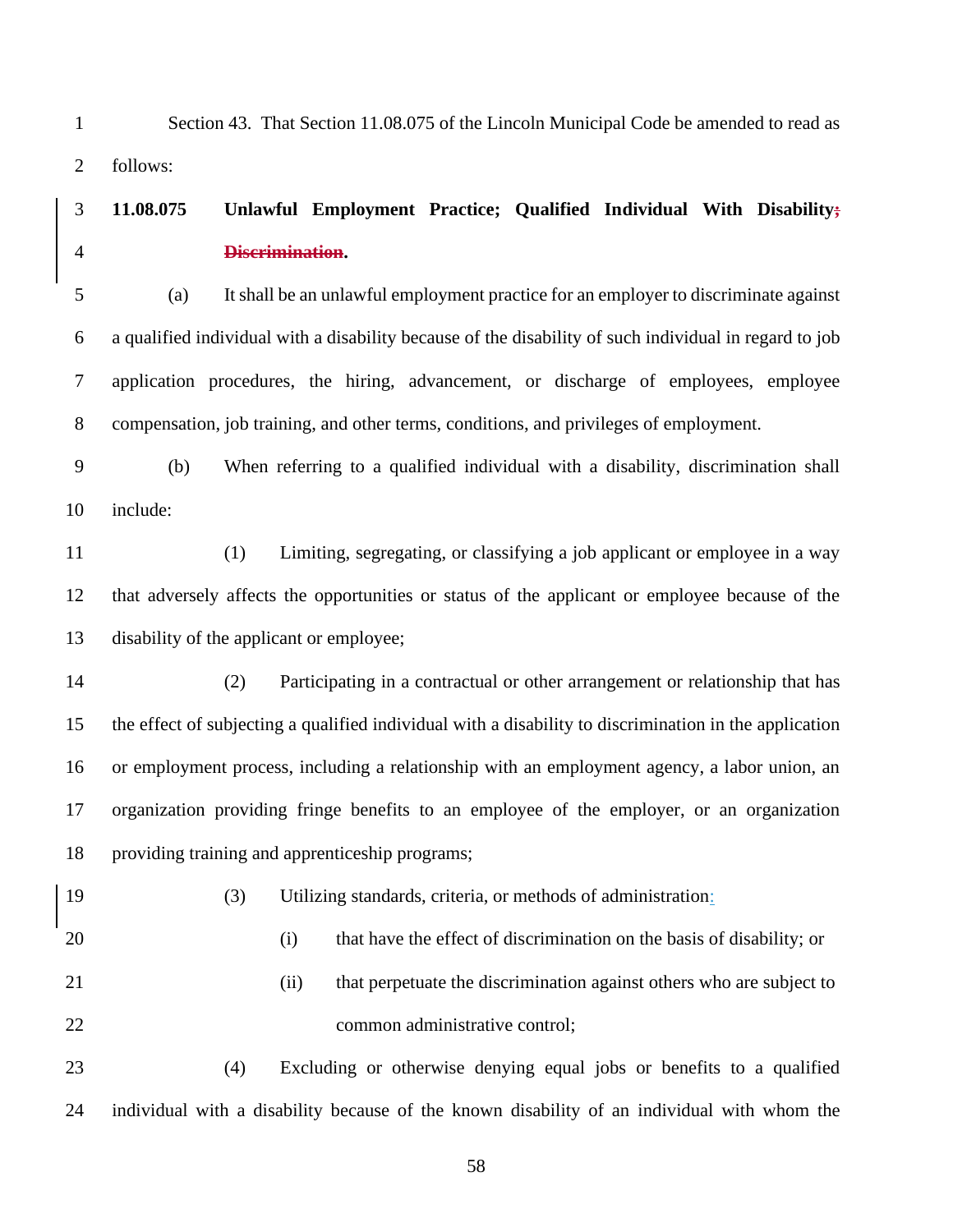qualified individual with a disability is known to have a relationship or association;

 (5) Not making reasonable accommodations to the known physical or mental limitations of an otherwise qualified individual with a disability who is an applicant or employee unless such employer can demonstrate that the accommodation would impose an undue hardship on the operation of the business of the employer;

 (6) Denying employment opportunities to a job applicant or employee who is otherwise a qualified individual with a disability if the denial is based upon the need of such employer to make reasonable accommodation to the physical or mental impairments of the employee or applicant;

 (7) Using qualification standards, employment tests, or other selection criteria that screen out or tend to screen out an individual with a disability or a class of individuals with disabilities unless the standard, test, or other selection criteria, as used by the employer, is shown to be job-related for the position in question and is consistent with business necessity;

 (8) Failing to select and administer tests concerning employment in the most effective manner to ensure that, when the test is administered to a job applicant or employee who has a disability that impairs sensory, manual, or speaking skills, the test results accurately reflect the skills, aptitude, or whatever other factor of the applicant or employee that the test purports to measure rather than reflecting the impaired sensory, manual, or speaking skills of the employee or applicant except when such skills are the factors that the test purports to measure;

 (9) Conducting a medical examination or making inquiries of a job applicant as to whether the applicant is an individual with a disability or as to the nature or severity of the disability, except that:

 (i) An employer may make pre-employment inquiries into the ability of an applicant to perform job-related functions;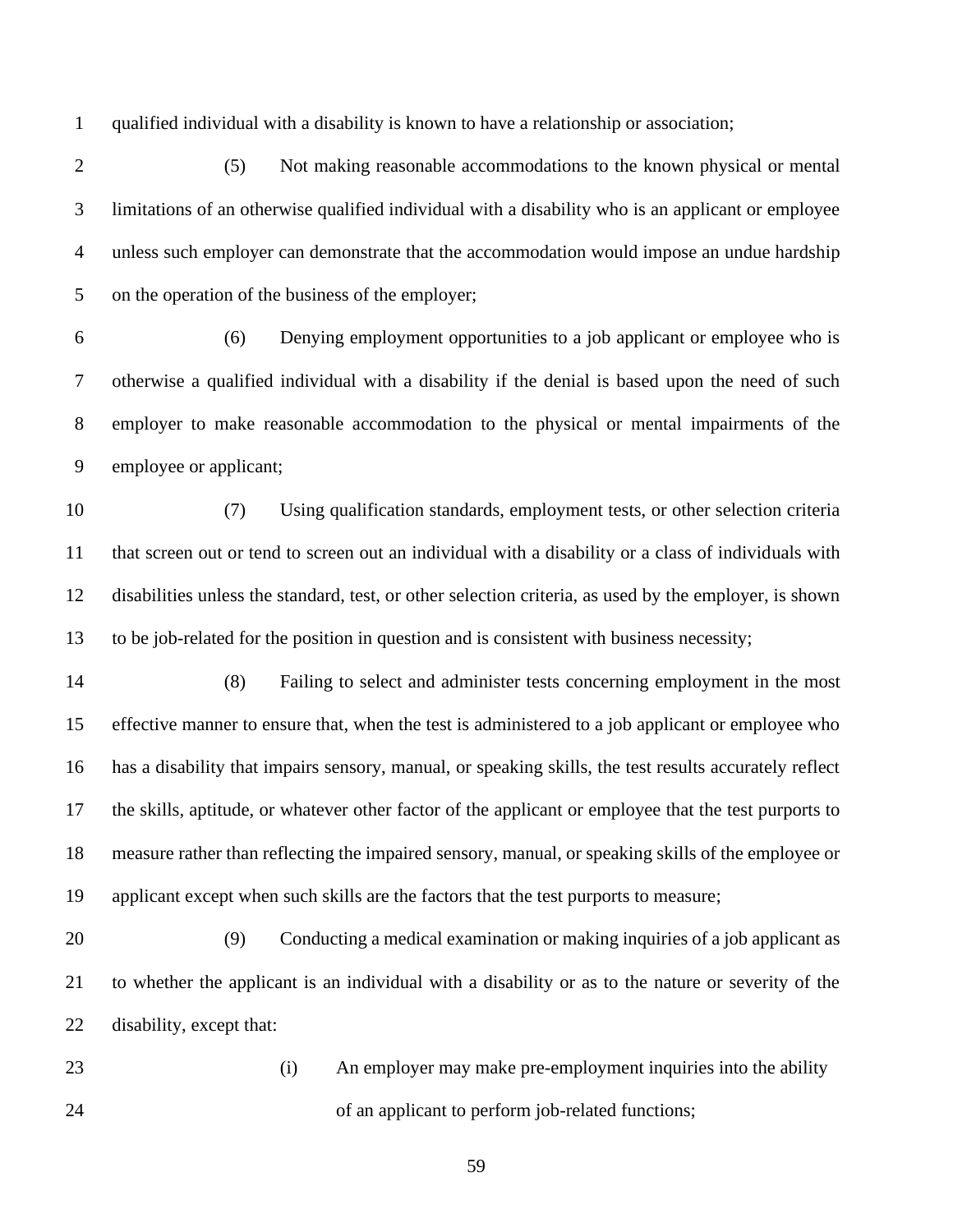| $\mathbf{1}$ | (ii)  |           |    | A test to determine the illegal use of drugs shall not be considered a |
|--------------|-------|-----------|----|------------------------------------------------------------------------|
| $\mathbf{2}$ |       |           |    | medical examination; and                                               |
| 3            | (iii) |           |    | An employer may require a medical examination after an offer of        |
| 4            |       |           |    | employment has been made to a job applicant and prior to the           |
| 5            |       |           |    | commencement of the employment duties of the applicant and may         |
| 6            |       |           |    | condition an offer of employment on the results of the examination     |
| 7            |       | if:       |    |                                                                        |
| 8            |       | A.        |    | All entering employees are subjected to such an examination            |
| 9            |       |           |    | regardless of disability;                                              |
| 10           |       | <b>B.</b> |    | Information obtained regarding the medical condition or                |
| 11           |       |           |    | history of the applicant is collected and maintained on                |
| 12           |       |           |    | separate forms and in separate medical files and is treated as         |
| 13           |       |           |    | a confidential medical record, except that:                            |
| 14           |       |           | 1) | supervisors and managers may be informed                               |
| 15           |       |           |    | regarding necessary restrictions on the work or duties                 |
| 16           |       |           |    | of the employee and necessary accommodations,                          |
| 17           |       |           | 2) | first-aid and safety personnel may be informed, when                   |
| 18           |       |           |    | disability might require<br>appropriate, if the                        |
| 19           |       |           |    | emergency treatment,                                                   |
| 20           |       |           | 3) | government officials investigating compliance with                     |
| 21           |       |           |    | this <b>T</b> title shall be provided relevant information on          |
| 22           |       |           |    | request, and                                                           |
| 23           |       |           | 4) | information shall be made available in accordance                      |
| 24           |       |           |    | with the Nebraska Workers' Compensation Act; and                       |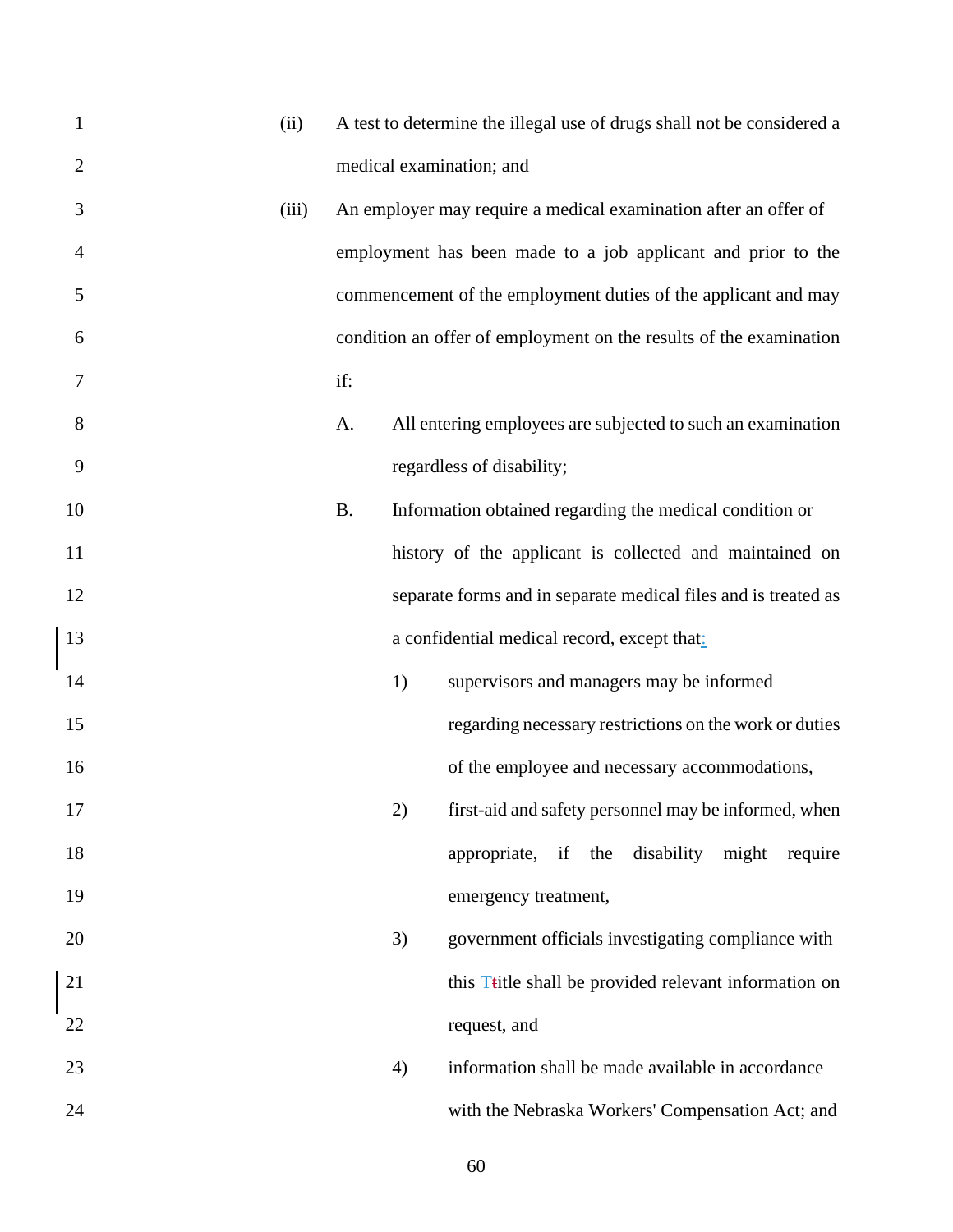| $\mathbf{1}$   | C.<br>The results of the examination are used only in a manner not                                     |  |  |
|----------------|--------------------------------------------------------------------------------------------------------|--|--|
| $\overline{2}$ | inconsistent with this $\mathbf{t}$ Title; and                                                         |  |  |
| 3              | (10)<br>Requiring a medical examination or making inquiries of an                                      |  |  |
| $\overline{4}$ | employee as to whether the employee is an individual with a disability or as to the nature or severity |  |  |
| 5              | of the disability, unless the examination or inquiry is shown to be job-related and consistent with    |  |  |
| 6              | business necessity. A test to determine the illegal use of drugs shall not be considered a medical     |  |  |
| 7              | examination. An employer may conduct voluntary medical examinations, including voluntary               |  |  |
| 8              | medical histories, which are part of an employee health program available to employees at the          |  |  |
| 9              | work site and may make inquiries into the ability of an employee to perform job-related functions      |  |  |
| 10             | if the information obtained regarding the medical condition or history of the employee is subject      |  |  |
| 11             | to the requirements in subdivisions $(9)(iii)(B)$ and $(C)$ of this section.                           |  |  |
| 12             | Section 44. That Chapter 11.08 of the Lincoln Municipal Code be amended to add a new                   |  |  |
| 13             | section numbered 11.08.085 to read as follows:                                                         |  |  |
|                |                                                                                                        |  |  |
| 14             | 11.08.085<br><b>Lawful Employment Practices; Alcohol and Drug Use.</b>                                 |  |  |
| 15             | It shall not be an unlawful employment practice for an employer to:                                    |  |  |
| 16             | Prohibit the illegal use of drugs and the use of alcohol at the workplace by all<br>(a)                |  |  |
| 17             | employees;                                                                                             |  |  |
| 18             | Require that employees not be under the influence of alcohol or be engaging in the<br>(b)              |  |  |
| 19             | illegal use of drugs at the workplace;                                                                 |  |  |
| 20             | Require employees to comply with any federal regulations concerning the use of<br>(c)                  |  |  |
| 21             | alcohol or the illegal use of drugs which are applicable to the position of the employee or to the     |  |  |
| 22             | industry involved; or                                                                                  |  |  |
| 23             | Hold an employee who engages in the illegal use of drugs or who is an alcoholic to<br>(d)              |  |  |
| 24             | the same qualification standards for employment or job performance and behavior that such entity       |  |  |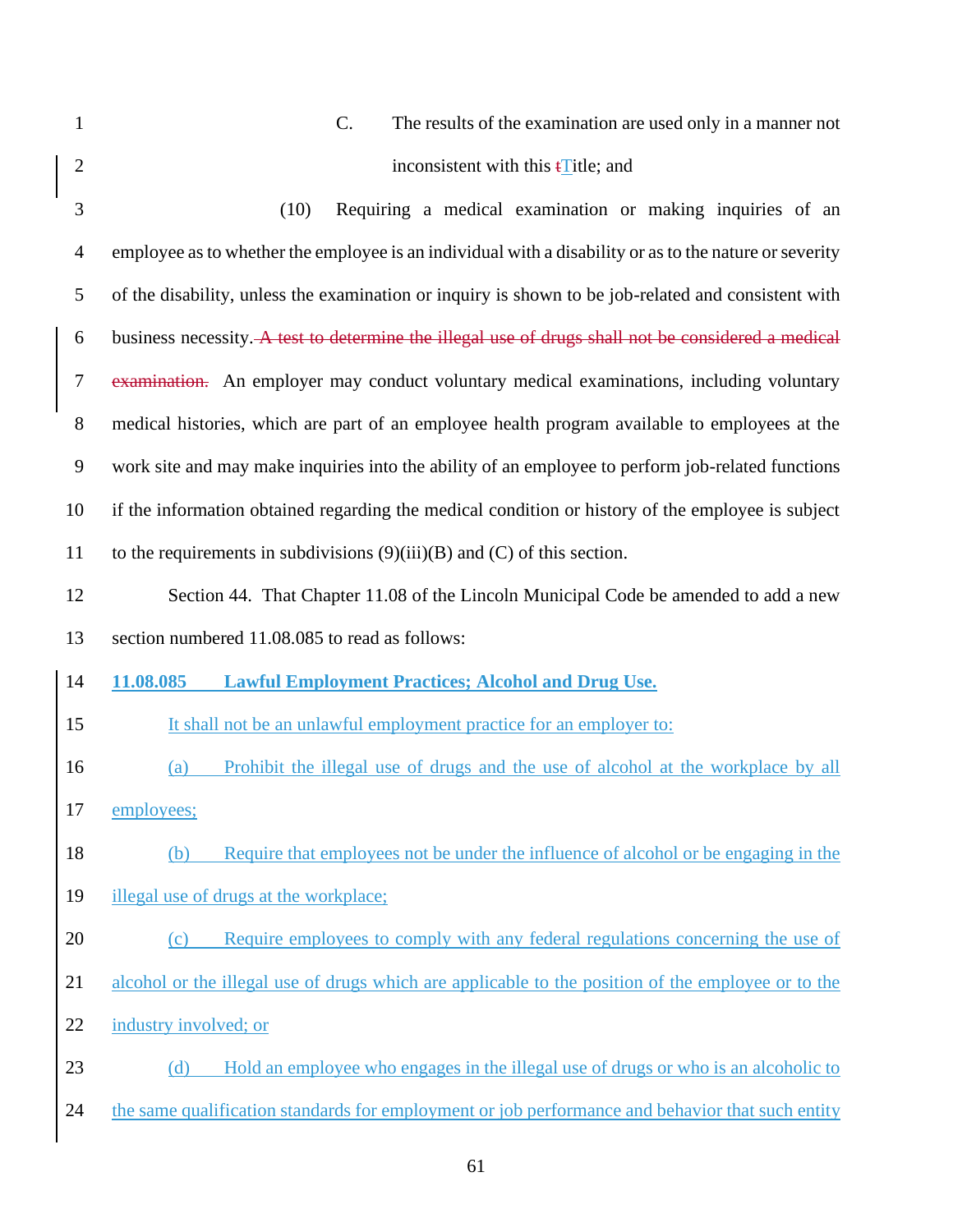holds other employees even if any unsatisfactory performance or behavior is related to the drug use or alcoholism of such employee.

 Section 45. That Section 11.08.100 of the Lincoln Municipal Code be amended to read as follows:

**11.08.100 Standards for Compensation Permitted; When.**

 (a) Notwithstanding any other provision of this cChapter, it shall not be an unlawful employment practice for an employer to apply different standards of compensation, for different terms, conditions, or privileges of employment pursuant to a bona fide seniority or merit system, or a system which measures earnings by quantity or quality of production or to employees who work in different locations, if the employer can show that such differences are not the result of 11 discrimination because of race, color, religion, sex, disability, national origin, ancestry, age, or marital status, military status, or veteran status; nor shall it be unlawful employment practice for 13 an employer to give and to act upon the results of any professionally developed validated ability tests if the employer can show that such test, its administration or action upon the result is not designed, intended, or used to discriminate because of race, color, religion, sex, disability, national 16 origin, ancestry, age, or marital status, military status, or veteran status and are reasonably related to such employment.

18 (b) It shall not be an unlawful employment practice for an employer, employment agency, labor organization, or joint labor-management committee to deny privileges of employment to an individual with a disability when the qualification standards, tests, or selection criteria that screen out or tend to screen out or otherwise deny a job or benefit to an individual with 22 a disability: (1) have been shown to be job-related and consistent with business necessity and such performance cannot be accomplished by a reasonable accommodation, or (2) include a requirement that an individual shall not pose a direct threat involving a significant risk to the health or safety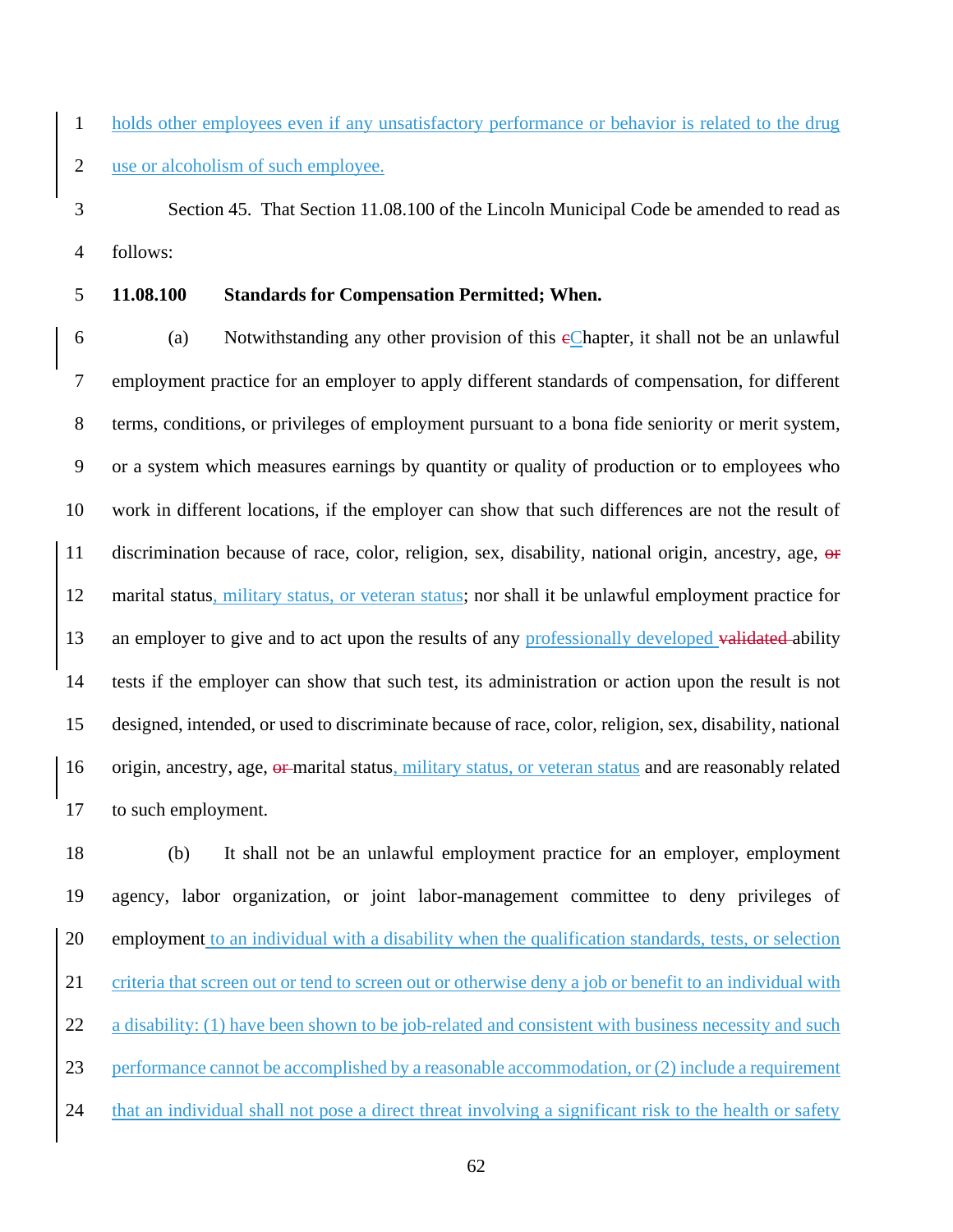of other individuals in the workplace, that cannot be eliminated by reasonable accommodation 2 when the nature and extent of a disability reasonably precludes the performance of the particular employment.

 (c) Women affected by pregnancy, childbirth, or related medical conditions shall be treated the same for all employment-related purposes, including receipt of employee benefits, as other persons not so affected but similar in their ability or inability to work, and nothing in this sSection shall be interpreted to provide otherwise.

 This sSection shall not require an employer to provide employee benefits for abortion except when medical complications have arisen from an abortion. Nothing in this Section shall preclude an employer from providing employee benefits for abortion under fringe benefit programs or otherwise affect bargaining agreements in regard to abortion.

 Section 46. That Section 11.08.110 of the Lincoln Municipal Code be amended to read as follows:

## **11.08.110 Preferential Treatment Not to be Granted on Account of Existing Numbers or Percentage Imbalance.**

16 Nothing contained in this eChapter shall be interpreted to require any employer, employment agency, labor organization, or joint labor-management committee subject to this cChapter to grant preferential treatment to any individual or to any group because of the race, 19 color, religion, sex, national origin, ancestry, age,  $\theta$  marital status, military status, or veteran status of such individual or group, on account of an imbalance which may exist with respect to the total number or percentage of individualspersons of any race, color, religion, sex, national origin,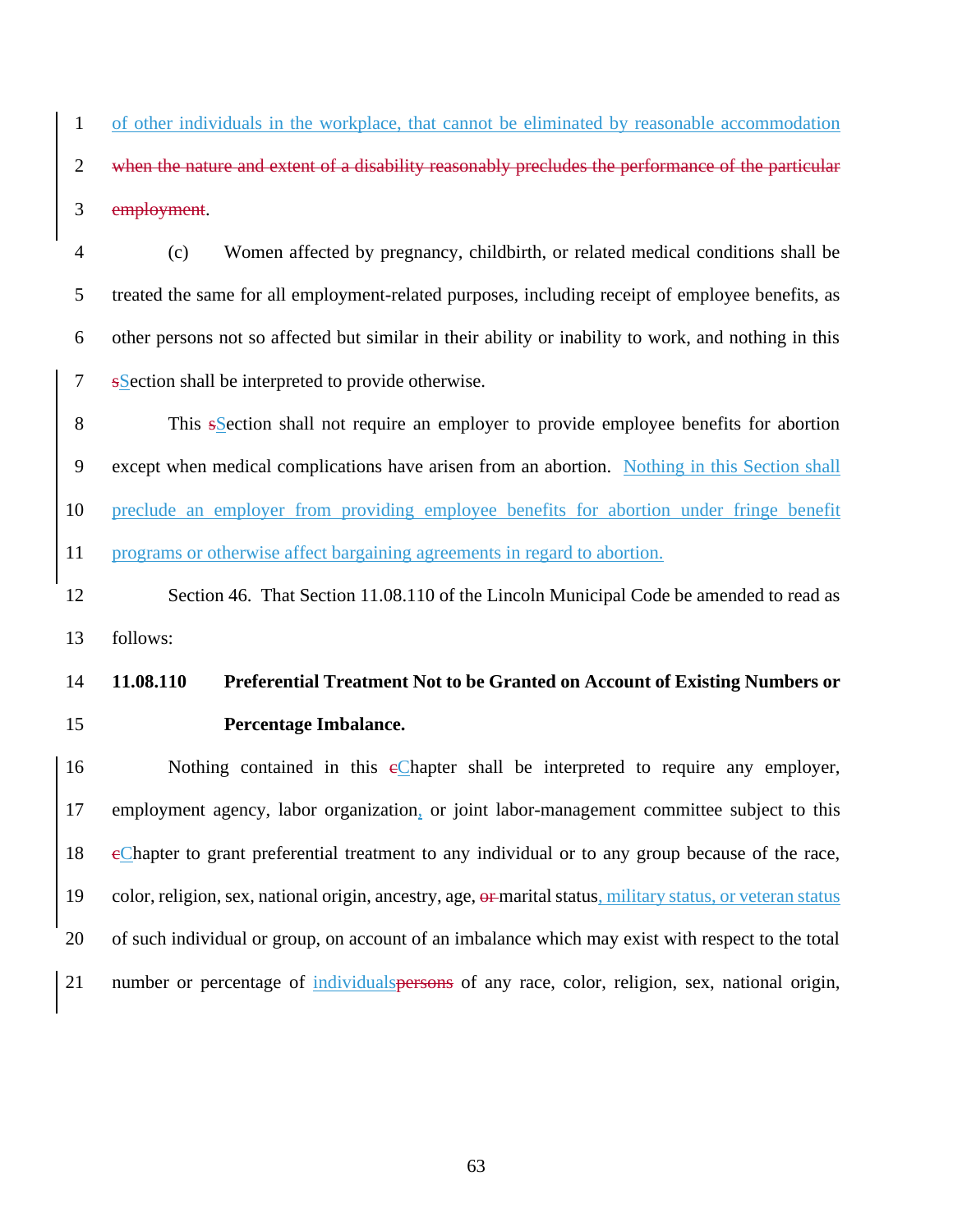ancestry, age, or marital status, military status, or veteran status in the city, or in the available work force in the city.

 Section 47. That Section 11.08.120 of the Lincoln Municipal Code be amended to read as follows:

## **11.08.120 Participation in Investigation, Proceeding or Hearing; Discrimination or Retaliation Unlawful.**

 It shall be an unlawful employment practice for an employer to discriminate against any employees or applicants for employment, for an employment agency to discriminate against any individual, or for a labor organization to discriminate against any member thereof or applicant for membership because they have opposed any practice made an unlawful employment practice by this cChapter, or because they have made a charge, testified, assisted, or participated in any manner 12 in an investigation, proceeding, or hearing under this  $e$ Chapter.

## 13 Section 48. That Section 11.08.130 of the Lincoln Municipal Code be amended to read as follows:

# **11.08.130 Unlawful Employment Practice; Notice of Employment Indicating; Preference or Discrimination Because of Race, Color, Religion, Sex, Disability, National Origin, Ancestry, Age, or Marital Status; Unlawful.**

 It shall be an unlawful employment practice for an employer, labor organization, or employment agency to print or publish or cause to be printed or published any notice or advertisement relating to employment by such an employer or membership in, or any classification or referral for employment by such a labor organization, or relating to any classification or referral for employment by such an employment agency indicating any preference, limitation, specification, or discrimination based on race, color, religion, sex, disability, national origin, 24 ancestry, age, or-marital status, military status, or veteran status, except that such a notice or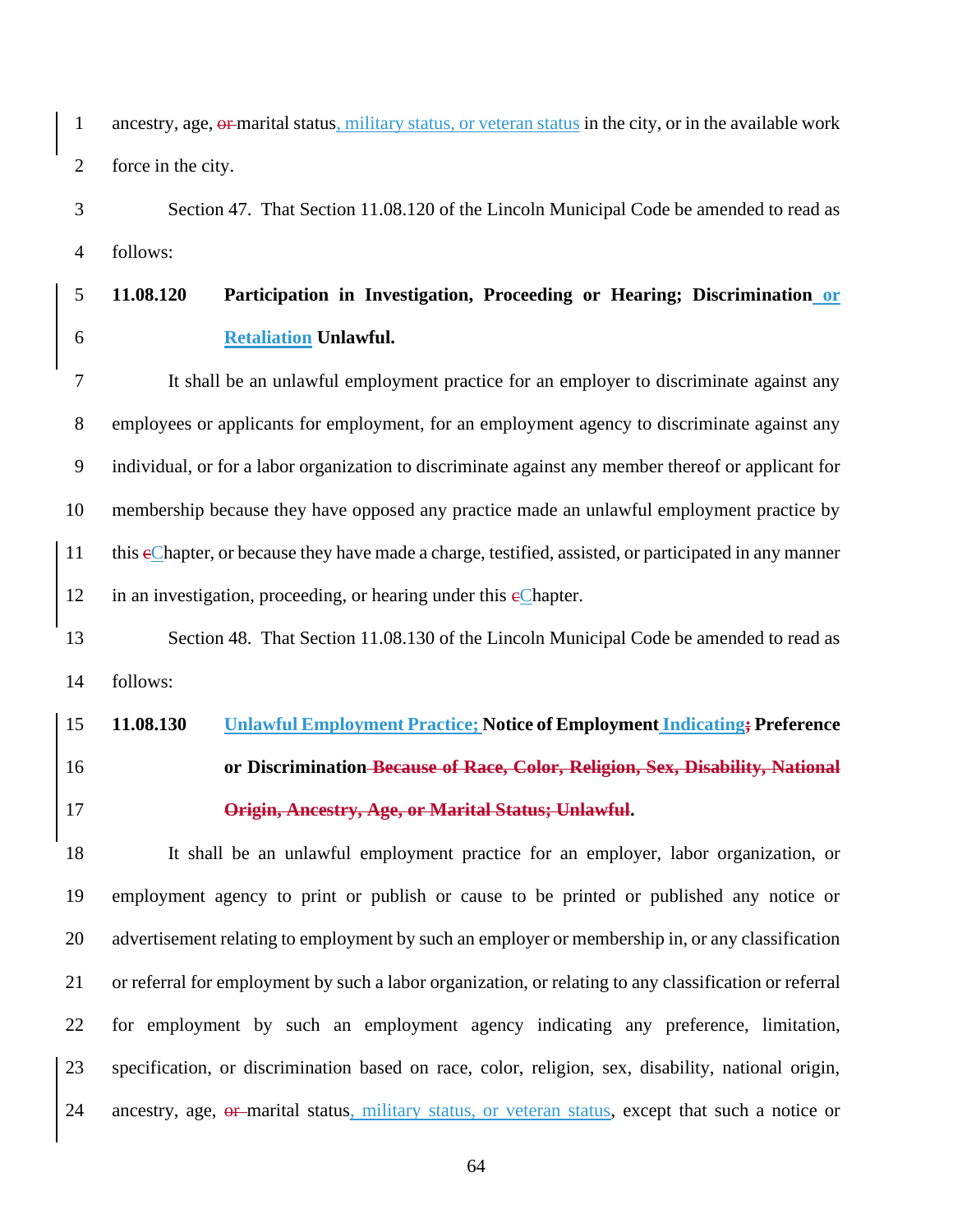| $\mathbf{1}$   | advertisement may indicate a preference, limitation, specification, or discrimination based on        |  |  |
|----------------|-------------------------------------------------------------------------------------------------------|--|--|
| $\mathbf{2}$   | religion, sex, or national origin, when religion, sex, or national origin is a bona fide occupational |  |  |
| 3              | qualification for employment.                                                                         |  |  |
| $\overline{4}$ | Section 49. That Section 11.08.140 of the Lincoln Municipal Code be amended to read as                |  |  |
| 5              | follows:                                                                                              |  |  |
| 6              | 11.08.140<br>Unlawful Employment Practice; Aiding, Abetting, Inciting, Compelling, or                 |  |  |
| 7              | Coercing Violation Unlawful for Any Person to Aid or Abet in the Violation of                         |  |  |
| 8              | this Chapter.                                                                                         |  |  |
| 9              | It shall be unlawful for any person, whether or not an employer, employment agency, or                |  |  |
| 10             | labor organization, to aid, or abet, incite, compel, or coerce any activity prohibited by the         |  |  |
| 11             | provisions of this Chapter or attempt to so aid, abet, incite, compel, or coerce any such prohibited  |  |  |
| 12             | activity in the doing of any act declared to be unlawful by this chapter.                             |  |  |
| 13             | Section 50. That Section 11.08.150 of the Lincoln Municipal Code be amended to read as                |  |  |
| 14             | follows:                                                                                              |  |  |
| 15             | 11.08.150<br><b>Posting Excerpts of Fair Employment Practices Ordinances.</b>                         |  |  |
| 16             | Every employer, employment agency, and labor organization subject to the provisions of                |  |  |
| <sup>17</sup>  | this eChapter shall on or before February 1, 1974, post and permanently maintain in a conspicuous     |  |  |
| 18             | place or places on the premises a notice to be prepared or approved by the state or federal equal     |  |  |
| 19             | employment opportunity commissions which shall set forth excerpts of applicable state and/or          |  |  |
| 20             | federal employment law this chapter and such other relevant information which the commission          |  |  |
| 21             | deemeds necessary to explain said chapter.                                                            |  |  |
| 22             | Section 51. That Section 11.08.160 of the Lincoln Municipal Code be amended to read as                |  |  |
| 23             | follows:                                                                                              |  |  |
|                |                                                                                                       |  |  |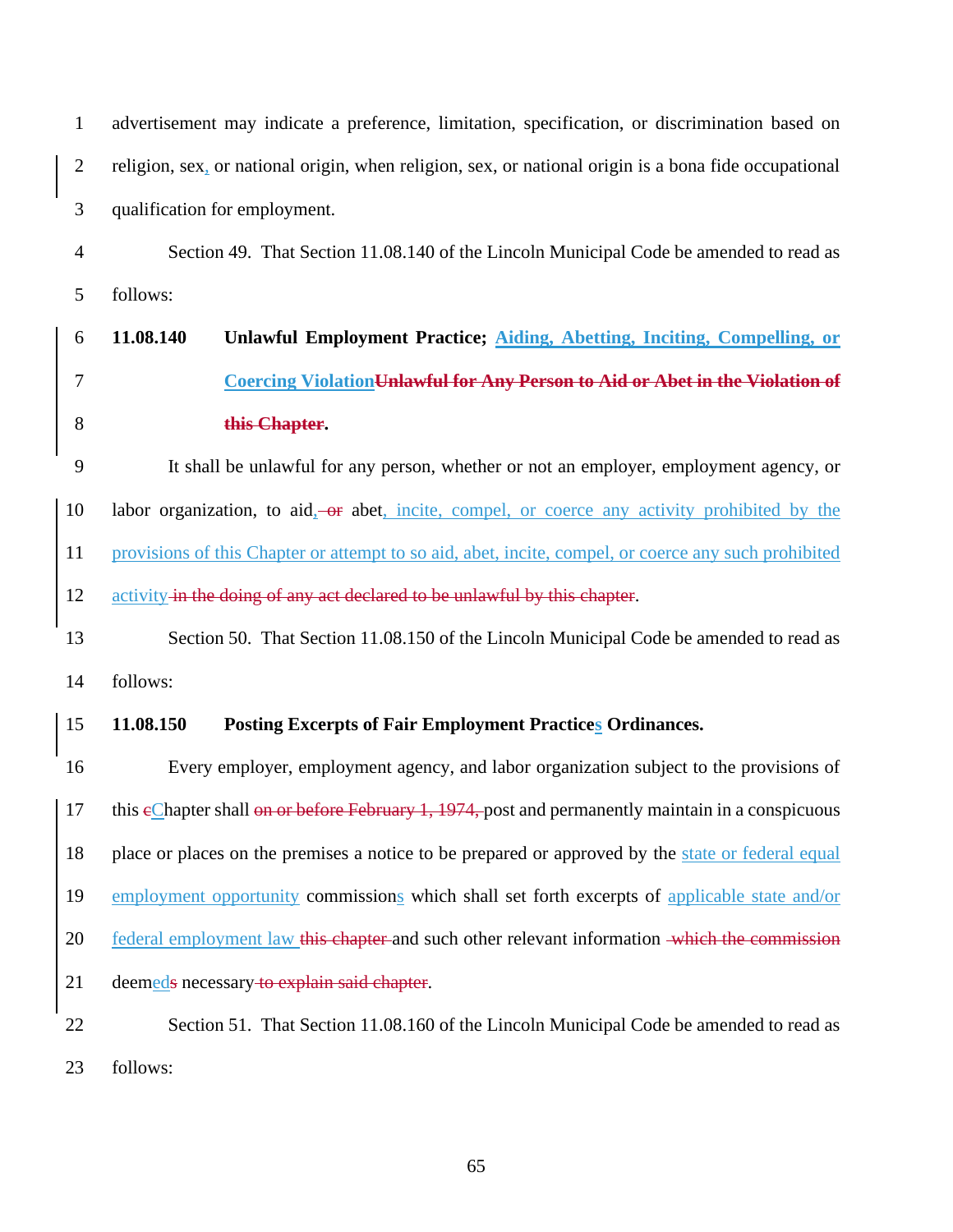#### **11.08.160 Contracts with the City of Lincoln; Requirements.**

 Every contract to which the City of Lincoln or any of its agencies is a party shall contain a provision requiring the contractor and subcontractors not to discriminate against any employee or applicant for employment to be employed in the performance of such contract with respect to hire, tenure, terms, conditions, or privileges of employment because of race, color, religion, sex, disability, national origin, ancestry, age, or marital status, military status, or veteran status.

 Section 52. That Sections 11.01.010, 11.01.020, 11.02.020, 11.02.030, 11.02.040, 11.02.050, 11.02.060, 11.02.070, 11.02.075, 11.02.080, 11.02.090, 11.04.010, 11.04.030, 11.04.050, 11.06.020, 11.06.030, 11.06.040, 11.06.050, 11.06.060, 11.06.065, 11.06.070, 11.08.010, 11.08.040, 11.08.050, 11.08.060, 11.08.070, 11.08.075, 11.08.100, 11.08.110, 11.08.120, 11.08.130, 11.08.140, 11.08.150, and 11.08.160 of the Lincoln Municipal Code as hitherto existing be and the same are hereby repealed.

 Section 53. This ordinance shall be published, within fifteen days after the passage hereof, in one issue of a daily or weekly newspaper of general circulation in the City, or posted on the 15 official bulletin board of the City, located on the wall near the City Clerk's office at 555 S.  $10<sup>th</sup>$  Street, in lieu and in place of the foregoing newspaper publication with notice of passage and such posting to be given by publication one time in the official newspaper by the City Clerk. This ordinance shall take effect and be in force from and after its passage and publication or after its posting and notice of such posting given by publication as herein and in the City Charter provided.

Introduced by:

\_\_\_\_\_\_\_\_\_\_\_\_\_\_\_\_\_\_\_\_\_\_\_\_\_\_\_\_\_\_\_\_\_\_\_\_